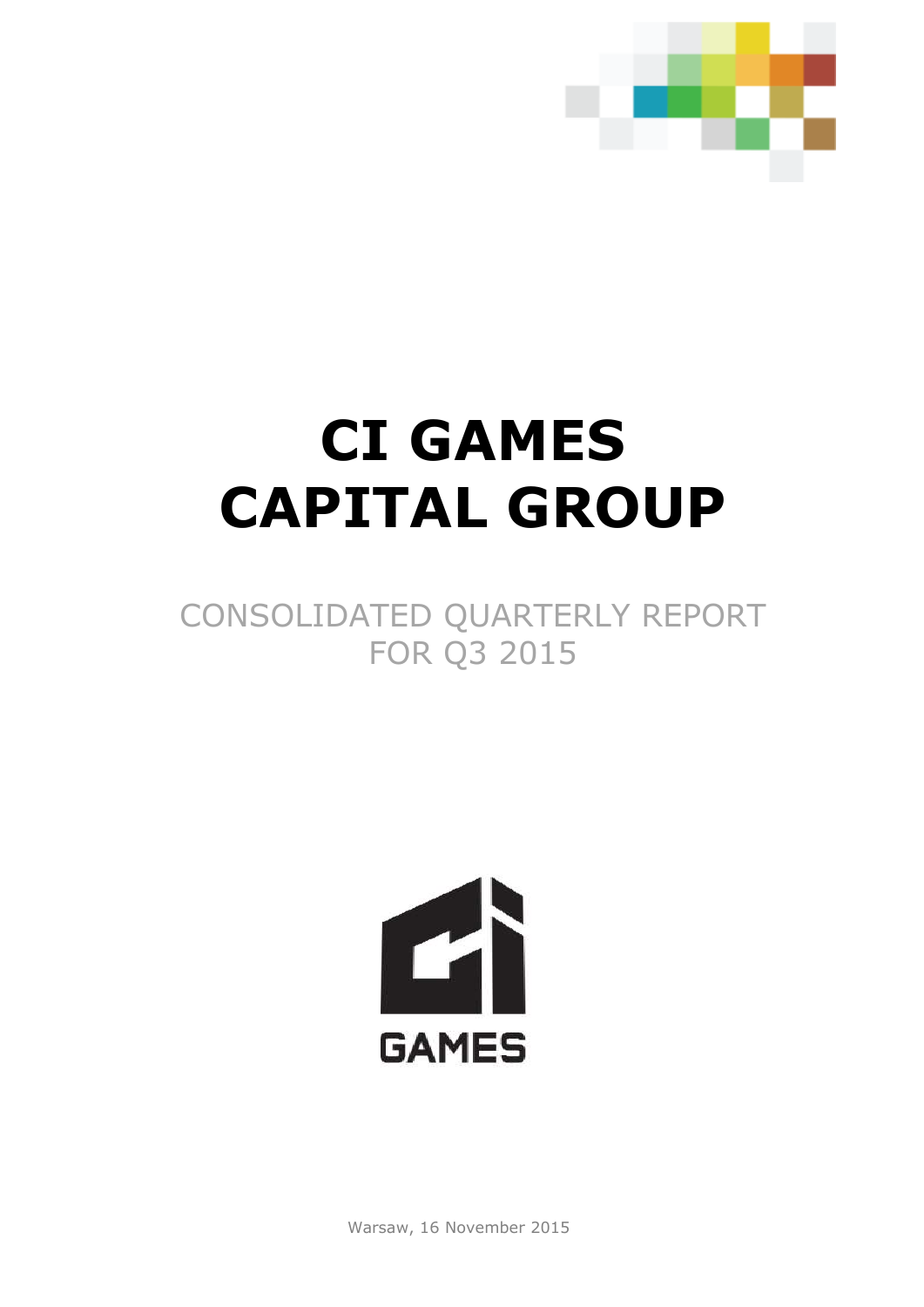# **CONTENTS**

| CONSOLIDATED DATA FOR THE CI GAMES CAPITAL GROUP  4<br>Consolidated statement on the financial situation as at 30 September 2015  4                                                                                                                                                                  |  |
|------------------------------------------------------------------------------------------------------------------------------------------------------------------------------------------------------------------------------------------------------------------------------------------------------|--|
| Consolidated statement of comprehensive income for the period from 1 January 2015 to 30                                                                                                                                                                                                              |  |
| Consolidated statement of changes in equity for the period from 1 January 2015 to 30                                                                                                                                                                                                                 |  |
| Consolidated cash flow statement for the period from 1 January 2015 to 30 September 2015  9                                                                                                                                                                                                          |  |
|                                                                                                                                                                                                                                                                                                      |  |
| Individual statement on the financial situation as at 30 September 2015  10                                                                                                                                                                                                                          |  |
| Individual statement of comprehensive income for the period from 1 January 2015 to 30                                                                                                                                                                                                                |  |
| Individual statement of changes in equity for the period from 1 January 2015 to 30                                                                                                                                                                                                                   |  |
| Individual cash flow statement for the period from 1 January 2015 to 30 September 2015 15                                                                                                                                                                                                            |  |
|                                                                                                                                                                                                                                                                                                      |  |
|                                                                                                                                                                                                                                                                                                      |  |
| NOTES TO THE FINANCIAL STATEMENTS FOR THE PERIOD FROM JANUARY 1 TO                                                                                                                                                                                                                                   |  |
|                                                                                                                                                                                                                                                                                                      |  |
|                                                                                                                                                                                                                                                                                                      |  |
|                                                                                                                                                                                                                                                                                                      |  |
|                                                                                                                                                                                                                                                                                                      |  |
| Organizational structure of the Issuer's Capital Group, including consolidated entities  31                                                                                                                                                                                                          |  |
| Indication of shareholders holding directly or indirectly through subsidiaries at least 5% of                                                                                                                                                                                                        |  |
| Parent's shareholding structure as at the publication date of this report:  33                                                                                                                                                                                                                       |  |
| The specification of CI Games S.A. shareholding or rights to shares by the Issuer's<br>management and supervisory board members as at the publication of the quarterly report,<br>indicating changes in the shareholding structure in the period from the submission of the                          |  |
| Description of significant achievements or set-backs in the reporting period and events                                                                                                                                                                                                              |  |
| Description of factors and events, in particular extraordinary ones, affecting the financial                                                                                                                                                                                                         |  |
|                                                                                                                                                                                                                                                                                                      |  |
| Sale structure for Company products for three quarters 2015 and in the comparative period 35                                                                                                                                                                                                         |  |
| Explanations concerning the seasonal or cyclical nature of the Issuer's business in the                                                                                                                                                                                                              |  |
| Indication of proceedings in progress before a court, competent authority for arbitration                                                                                                                                                                                                            |  |
| Information on change in contingent liabilities or assets which have occurred since the end of                                                                                                                                                                                                       |  |
| Information on grant by the Issuer or one of its subsidiaries of sureties for credit or loans or<br>grant of guarantees - to one entity or subsidiary from such entity if the total value of existing<br>sureties or guarantees constitutes the equivalent of at least 10% of the Issuer's equity 36 |  |

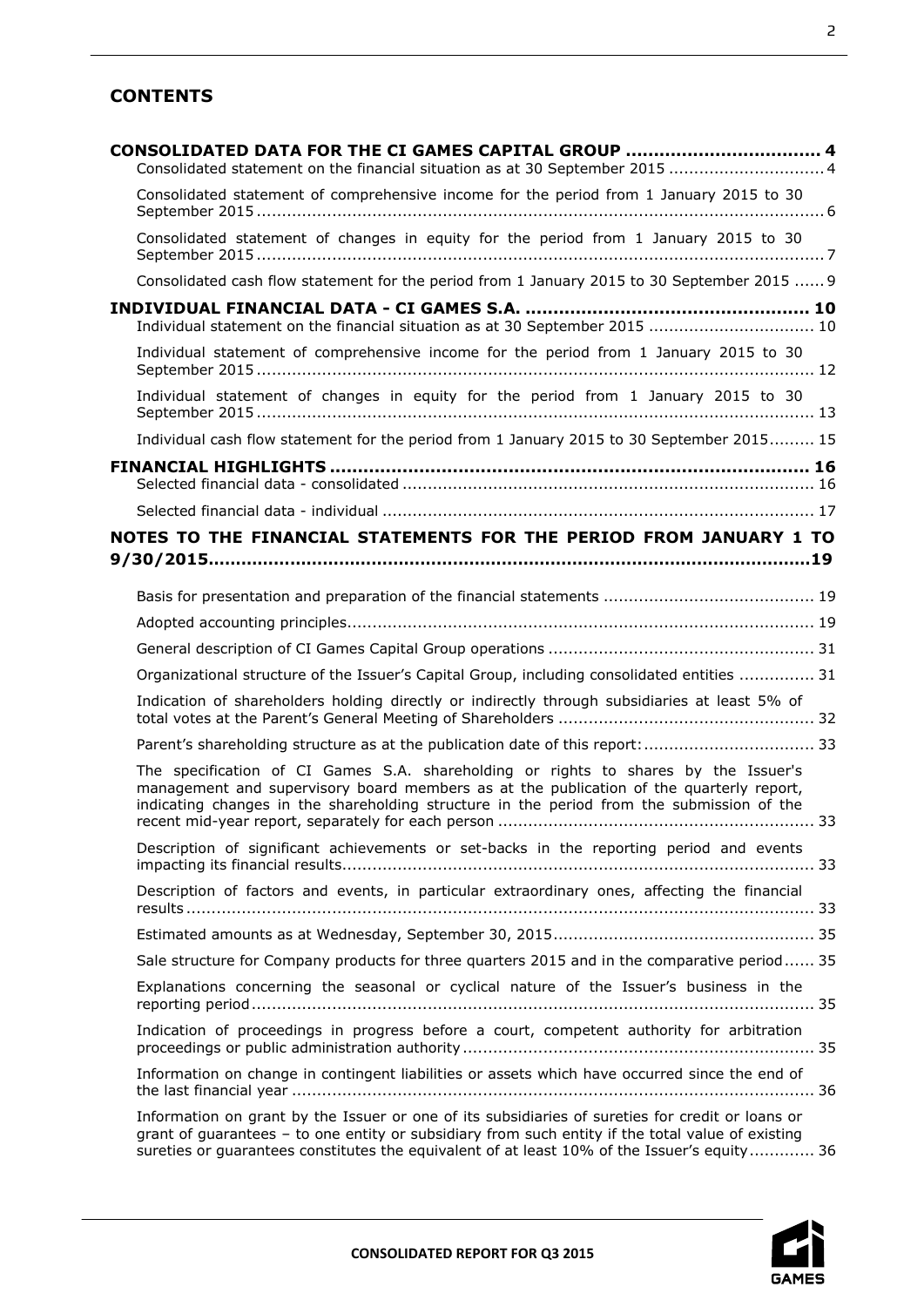| Information concerning the issue, buy-back and repayment of non-equity and debt                                                                                                                                                                                                |  |  |  |  |  |  |  |  |
|--------------------------------------------------------------------------------------------------------------------------------------------------------------------------------------------------------------------------------------------------------------------------------|--|--|--|--|--|--|--|--|
| Effects of changes in organizational structure of the economic entity, including as a result of<br>merging economic entities, acquisition or disposal of group entities, non-current investments,                                                                              |  |  |  |  |  |  |  |  |
| Information on conclusion by the Issuer or one of its subsidiaries of one or more transactions<br>with related entities, if these are individually or jointly significant and were executed on<br>conditions other than market conditions, with indication of their values  37 |  |  |  |  |  |  |  |  |
| Information concerning paid (or declared) dividends, both total and per share, with division                                                                                                                                                                                   |  |  |  |  |  |  |  |  |
| Other information which the Issuer's management believes is essential for assessment of its<br>HR, asset or financial situations, financial result and change thereto, as well as information                                                                                  |  |  |  |  |  |  |  |  |
| Management's position concerning the possibility to meet previously published earnings<br>forecasts for a given financial year in light of results presented in the quarterly report in                                                                                        |  |  |  |  |  |  |  |  |
| Indication of events which occurred after the date as of which the quarterly financial<br>statements were drawn up such as were not recognized in the statements and which may                                                                                                 |  |  |  |  |  |  |  |  |
| Indication of factors which, in the opinion of the Issuer's management, may have an impact<br>on achievement by the company of financial results in the perspective of at least the                                                                                            |  |  |  |  |  |  |  |  |

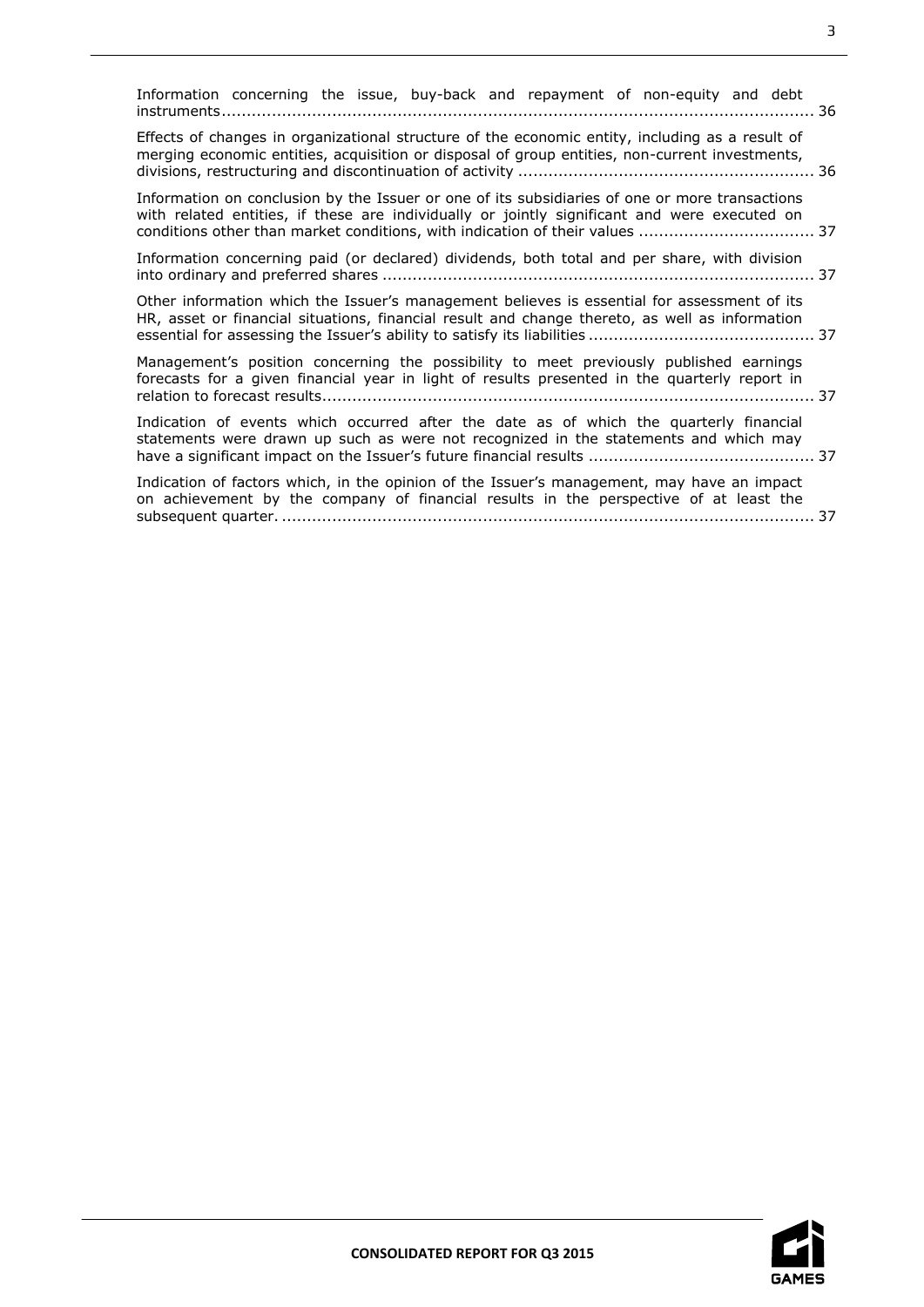# <span id="page-3-0"></span>**CONSOLIDATED DATA FOR THE CI GAMES CAPITAL GROUP**

# <span id="page-3-1"></span>**Consolidated statement on the financial situation as at 30 September 2015**

|    | <b>ASSETS</b>                      | 30.09.2015   | 30.06.2015   | 31.12.2014   | 30.09.2014   |
|----|------------------------------------|--------------|--------------|--------------|--------------|
|    |                                    | thousand PLN | thousand PLN | thousand PLN | thousand PLN |
| А. | <b>FIXED ASSETS</b>                | 64 722       | 62 592       | 56 997       | 70 617       |
|    | Tangible fixed assets              | 1 0 5 1      | 1 0 5 4      | 1 2 9 2      | 1828         |
|    | Intangible assets                  | 38 162       | 35 617       | 30 114       | 44 632       |
|    | Long-term investments              | 6            |              |              |              |
|    | Assets for the deferred income tax | 25 502       | 25 9 22      | 25 590       | 24 157       |
| В. | <b>CURRENT ASSETS</b>              | 20 5 21      | 29 8 8 2     | 42 261       | 18 856       |
|    | Inventory                          | 2 8 9 3      | 3 3 6 7      | 2 9 6 3      | 3 2 7 0      |
|    | Short-term investments             |              |              |              | 19           |
|    | Advances granted                   | 28           | 44           | 273          | 79           |
|    | Trade receivables                  | 10 755       | 11 4 28      | 27 672       | 5 1 1 3      |
|    | Income tax receivables             | 286          | 69           |              |              |
|    | Cash and cash equivalents          | 4 6 8 6      | 13 14 1      | 9 509        | 8 4 6 3      |
|    | Other current assets               | 1873         | 1834         | 1841         | 1911         |
|    | <b>TOTAL ASSETS</b>                | 85 243       | 92 474       | 99 258       | 89 474       |

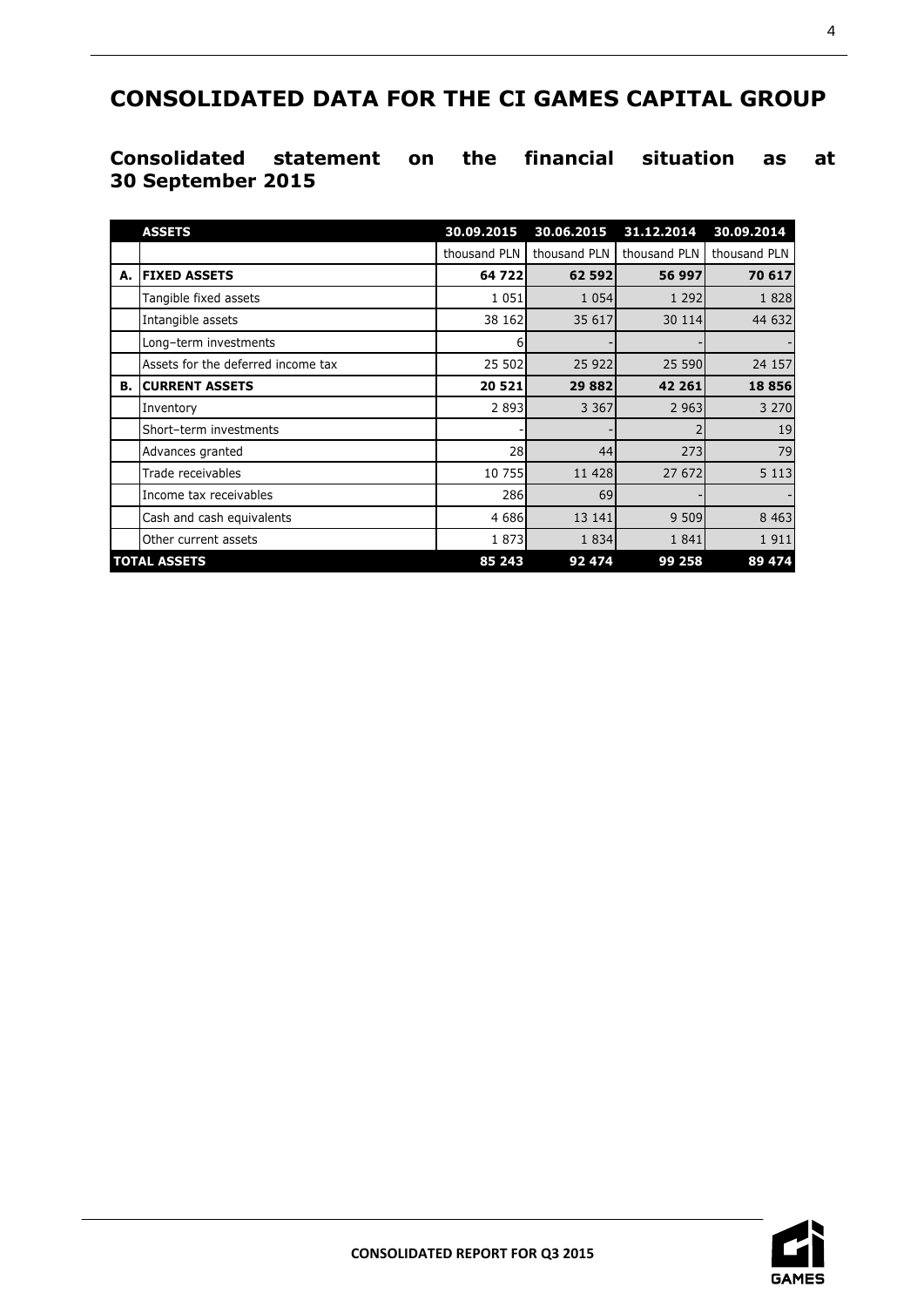# **Consolidated statement on the financial situation as at 30 September 2015 (Ctd.)**

|    | <b>LIABILITIES</b>                                                            | 30.09.2015            | 30.06.2015        | 31.12.2014   | 30.09.2014                          |
|----|-------------------------------------------------------------------------------|-----------------------|-------------------|--------------|-------------------------------------|
|    |                                                                               |                       |                   |              |                                     |
|    |                                                                               | thousand PLN          | thousand PLN      | thousand PLN | thousand PLN                        |
| А. | <b>EQUITY</b>                                                                 | 75 620                | 80 256            | 83 042       | 60 447                              |
|    | Share capital                                                                 | 1 3 9 1               | 1 3 9 1           | 1 3 9 1      | 1 3 9 1                             |
|    | Share premium                                                                 | 15 530                | 15 530            | 15 530       | 15 530                              |
|    | Kapitał z aktualizacji wyceny                                                 |                       |                   |              |                                     |
|    | Exchange differences on translation of foreign<br>operations                  | 441                   | 441               | 433          | 192                                 |
|    | Kapitał z tytułu programu motywacyjnego                                       |                       |                   |              |                                     |
|    | Reserve capital for the acquisition of shares                                 | 16 000                | 16 000            | 16 000       | 16 000                              |
|    | Inwestycje netto w jednostkach działających za granicą                        |                       |                   |              |                                     |
|    | Retained profits                                                              | 42 259                | 46 894            | 49 688       | 27 335                              |
|    | including the period profit                                                   | $\mathcal{L}$<br>7429 | $\sim$<br>2 7 9 4 | 2 0 8 4      | $\overline{\phantom{a}}$<br>20 26 9 |
|    | <b>Equity attributable to owners of the Parent</b>                            | 75 620                | 80 256            | 83 042       | 60 447                              |
|    | <b>Minority equity</b>                                                        |                       |                   |              |                                     |
| в. | <b>LIABILITIES</b>                                                            | 9622                  | 12 218            | 16 216       | 29 0 27                             |
|    | Long-term liabilities                                                         | 3525                  | 3868              | 4468         | 2647                                |
|    | Zobowiązania z tytułu kredytów, pożyczek oraz<br>innych instrumentów dłużnych |                       |                   |              |                                     |
|    | Provision for retirement and similar benefits                                 | 27                    | 27                | 27           | 17                                  |
|    | Zobowiązania z tytułu leasingu finansowego                                    |                       |                   |              |                                     |
|    | Pozostałe rezerwy długoterminowe                                              |                       |                   |              |                                     |
|    | Provision for deferred income tax                                             | 3 4 9 8               | 3841              | 4 4 4 1      | 2 630                               |
|    | Przychody przyszłych okresów                                                  |                       |                   |              |                                     |
|    | <b>Short-term liabilities</b>                                                 | 6098                  | 8 3 5 0           | 11 748       | 26 380                              |
|    | Borrowings including credits, loans and other debt<br>instruments             |                       |                   | 11           | 10 713                              |
|    | Liabilities for income tax                                                    | 52                    | 52                | 247          |                                     |
|    | <b>Trade liabilities</b>                                                      | 4 1 5 3               | 6 205             | 9 5 4 1      | 6 423                               |
|    | Financial lease liabilities                                                   | $\Omega$              | $\mathbf{1}$      | 14           | 20                                  |
|    | Zobowiązania finansowe                                                        |                       |                   |              |                                     |
|    | Other liabilities                                                             | 67                    | 274               | 461          | 417                                 |
|    | Other short-term provisions                                                   | 1826                  | 1818              | 1 474        | 1825                                |
|    | Deferred revenues                                                             |                       |                   |              | 6986                                |
|    | <b>TOTAL LIABILITIES</b>                                                      | 85 243                | 92 474            | 99 258       | 89 474                              |
|    | <b>Book value (in thousand PLN)</b>                                           | 75 620                | 80 256            | 83 042       | 60 447                              |
|    | Number of shares (in thousands of pcs)                                        | 13914                 | 13914             | 13914        | 13914                               |
|    | Book value per share (in PLN)                                                 | 5,43                  | 5,77              | 5,97         | 4,34                                |

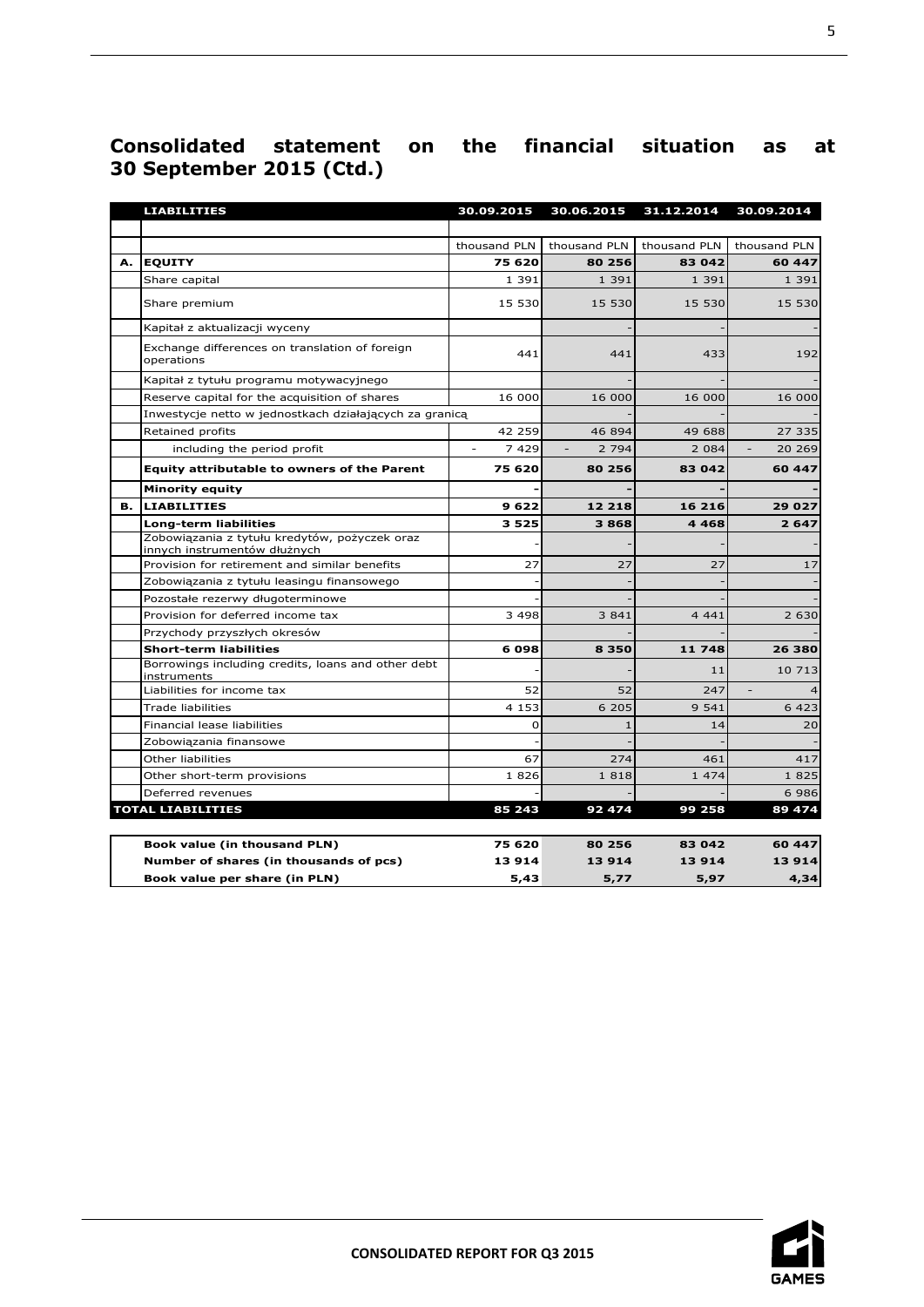# <span id="page-5-0"></span>**Consolidated statement of comprehensive income for the period from 1 January 2015 to 30 September 2015**

|                                               | za okres     | za okres     | za okres     | za okres     |
|-----------------------------------------------|--------------|--------------|--------------|--------------|
|                                               | $01.01 -$    | $01.07 -$    | $01.01 -$    | $01.07 -$    |
|                                               | 30.09.2015   | 30.09.2015   | 30.09.2014   | 30.09.2014   |
|                                               | thousand PLN | thousand PLN | thousand PLN | thousand PLN |
| <b>Continuing operations</b>                  |              |              |              |              |
| <b>Net trading receivables</b>                | 11 543       | 4086         | 27895        | 2083         |
| Revenue from sale of products and services    | 11 045       | 3842         | 27889        | 2 0 8 8      |
| Revenue from sale of goods and materials      | 497          | 244          | 6            | -4           |
| Costs of products, goods and services sold    | $-10283$     | $-3877$      | $-37368$     | -5 606       |
| Manufacturing cost of products sold           | $-9946$      | $-3729$      | $-37361$     | $-5606$      |
| Value of goods and materials sold             | $-336$       | $-148$       |              |              |
| Gross profit / (loss) on sales                | 1 260        | 209          | $-9473$      | $-3523$      |
| Other operating revenue                       | 1 4 3 2      | 15           | 584          | 280          |
| Sales cost                                    | $-5536$      | $-2317$      | $-6478$      | $-1920$      |
| Overhead costs                                | $-5991$      | $-2457$      | $-3923$      | $-1256$      |
| Other operating costs                         | $-510$       | $-16$        | $-1062$      | $-666$       |
| Profit / (Loss) on operating activities       | $-9346$      | $-4567$      | $-20352$     | $-7086$      |
| Financial revenues                            | 1 1 4 7      | 5            | 334          | 160          |
| Financial expenses                            | $-87$        |              | $-360$       | 45           |
| Profit / (Loss) before tax                    | $-8285$      | $-4560$      | $-20378$     | $-6882$      |
| Income tax                                    | 855          | -76          | 108          |              |
| Profit / (Loss) on continuing operations      | $-7429$      | -4 635       | $-20269$     | $-6882$      |
| <b>Discontinued operation</b>                 | $\mathbf 0$  | $\bf{0}$     | $\bf{0}$     |              |
| Loss from discontinued operations             | 0            | $\mathbf 0$  | $\Omega$     |              |
| <b>NET PROFIT / (LOSS)</b>                    | $-7429$      | $-4635$      | $-20269$     |              |
| Net profit (loss) (in thousand PLN)           | $-7429$      | $-4635$      | $-20269$     | $-6882$      |
| Number of shares (in thousand pcs)            | 13914        | 13914        | 13914        | 13914        |
| Profit (loss) per one ordinary share (in PLN) | $-0,53$      | $-0,33$      | $-1,46$      | $-0,49$      |

| Total other comprehensive income                             |         |         | 170I     |         |
|--------------------------------------------------------------|---------|---------|----------|---------|
| Exchange differences on translation of foreign<br>operations |         |         | 170      |         |
| Total comprehensive income for the year                      | $-7421$ | $-4636$ | $-20099$ | $-6887$ |
| Total comprehensive income, attributable to:                 |         |         |          |         |
| owners of the parent                                         | $-7421$ | $-4636$ | $-20099$ | $-6887$ |
| minority shareholders                                        |         |         |          |         |

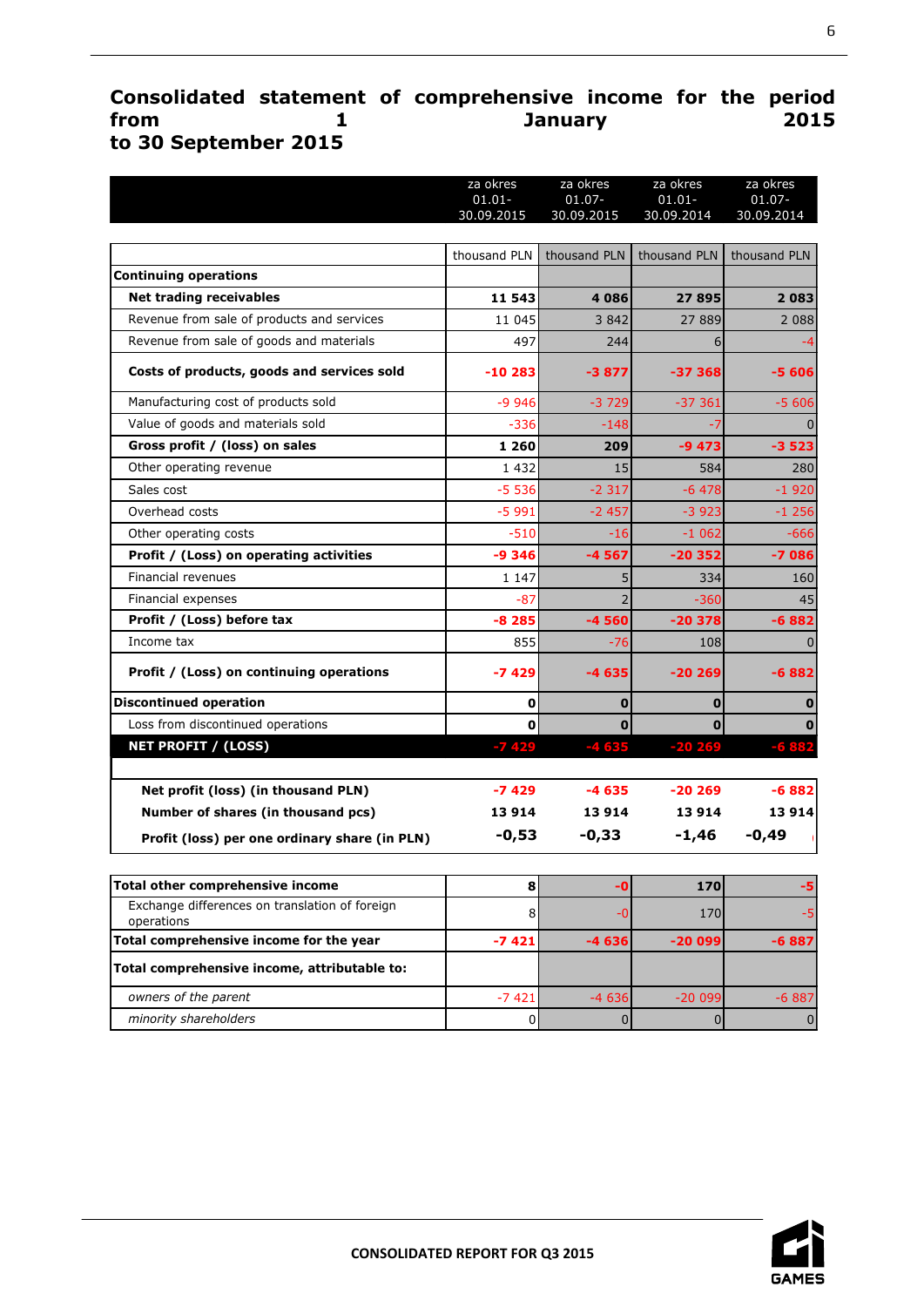# **Consolidated statement of changes in equity for the period from 1 January 2015 to 30 September 2015**

| FOR 01.01-30.09.2015                                         | Share capital | Share premium | Reserve capital<br>for buying own<br>shares | Translation of<br>foreign entities | Retained<br>earnings | Total equity |
|--------------------------------------------------------------|---------------|---------------|---------------------------------------------|------------------------------------|----------------------|--------------|
| AS AT 01.01.2015                                             | 1 3 9 1       | <b>15 530</b> | <b>16 000</b>                               | 4331                               | 49 688               | 83 042       |
| Changes in accounting policy                                 |               |               |                                             |                                    |                      |              |
| AS AT 01.01.2015, AFTER TRANSLATION                          | 1 3 9 1       | <b>15 530</b> | 16 000                                      | 4331                               | 49 688               | 83 042       |
|                                                              |               |               |                                             |                                    |                      |              |
| <b>CHANGES IN EQUITY</b>                                     |               |               |                                             |                                    |                      |              |
| Profits and losses in the period                             |               |               |                                             |                                    | 7 4 2 9              | 7429         |
| Exchange differences on translation of foreign<br>operations |               |               |                                             | 81                                 |                      | 81           |
| AS AT 30.09.2015                                             | 1 3 9 1       | <b>15 530</b> | <b>16 000</b>                               | 441                                | <b>42 259</b>        | 75 621       |

<span id="page-6-0"></span>

| FOR 01.07-30.09.2015                                         | Share capital | Share premium | Reserve capital<br>for buying own<br>shares | Translation of<br>foreign entities | Retained<br>earnings | Total equity |
|--------------------------------------------------------------|---------------|---------------|---------------------------------------------|------------------------------------|----------------------|--------------|
| AS AT 01.07.2015                                             | 1 3 9 1       | <b>15 530</b> | 16 000                                      | 441l                               | 46 894               | 80 257       |
| Changes in accounting policy                                 |               |               |                                             |                                    |                      |              |
| AS AT 01.07.2015, AFTER TRANSLATION                          | 1 3 9 1       | <b>15 530</b> | 16 000                                      | 441                                | 46 894               | 80 257       |
|                                                              |               |               |                                             |                                    |                      |              |
| <b>CHANGES IN EQUITY</b>                                     |               |               |                                             |                                    |                      |              |
| Profits and losses in the period                             |               |               |                                             |                                    | 4 6 3 5              | 4 6 3 5      |
| Exchange differences on translation of foreign<br>operations |               |               |                                             |                                    |                      |              |
| AS AT 30.09.2015                                             | 1 3 9 1       | 15 530        | 16 000                                      | 441                                | 42 259               | 75 621       |

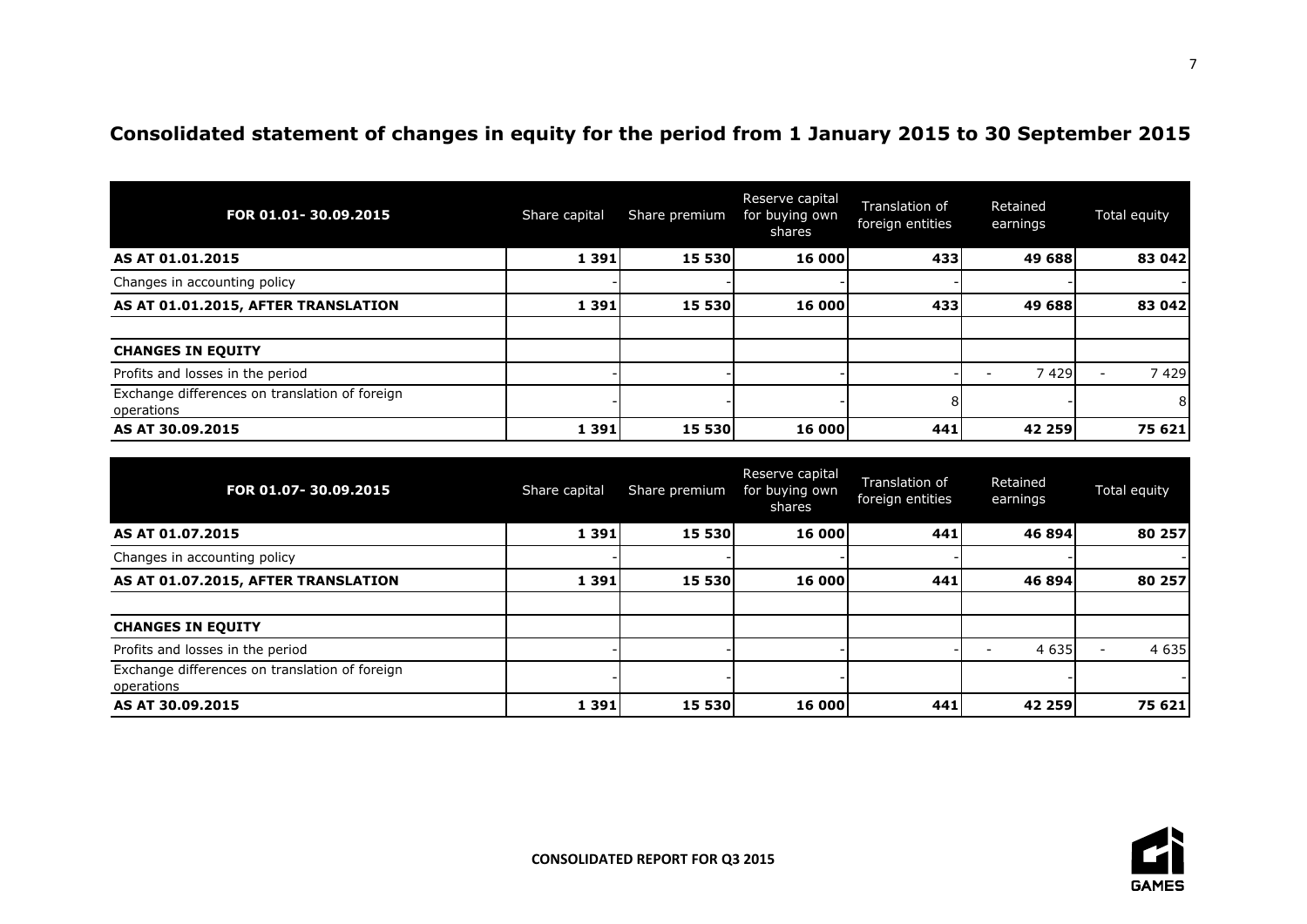**Consolidated statement of changes in equity for the period from 1 January 2014 to 30 September 2014 (ctd.)**

| FOR 01.01-31.12.2014                                         | Share capital | Share premium | Reserve capital<br>for buying own<br>shares | Translation of<br>foreign entities | Retained<br>earnings | Total equity |
|--------------------------------------------------------------|---------------|---------------|---------------------------------------------|------------------------------------|----------------------|--------------|
| <b>STAN NA 01.01.2014</b>                                    | 1 3 9 1       | <b>15 530</b> | 16 000                                      | 22                                 | 47 604               | 80 547       |
| Changes in accounting policy                                 |               |               |                                             |                                    |                      |              |
| AS AT 01.01.2014, AFTER TRANSLATION                          | 1 3 9 1       | 15 530        | 16 000                                      | 22                                 | 47 604               | 80 547       |
|                                                              |               |               |                                             |                                    |                      |              |
| <b>CHANGES IN EQUITY</b>                                     |               |               |                                             |                                    |                      |              |
| Profits and losses in the period                             |               |               |                                             |                                    | 2 0 8 4              | 2 0 8 4      |
| Exchange differences on translation of foreign<br>operations |               |               |                                             | 411                                |                      | 411          |
| AS AT 31.12.2014                                             | 1 3 9 1       | 15 530        | 16 000                                      | 433                                | 49 688               | 83 042       |

| FOR 01.01-30.09.2014                                         | Share capital | Share premium | Reserve capital<br>for buying own<br>shares | Translation of<br>foreign entities | Retained<br>earnings | Total equity |
|--------------------------------------------------------------|---------------|---------------|---------------------------------------------|------------------------------------|----------------------|--------------|
| AS AT 01.01.2014                                             | 1 3 9 1       | 15 530        | 16 000                                      | 22                                 | 47 604               | 80 547       |
| Changes in accounting policy                                 |               |               |                                             |                                    |                      |              |
| AS AT 01.01.2014, AFTER TRANSLATION                          | 1 3 9 1       | 15 530        | 16 000                                      | 22                                 | 47 604               | 80 547       |
|                                                              |               |               |                                             |                                    |                      |              |
| <b>CHANGES IN EQUITY</b>                                     |               |               |                                             |                                    |                      |              |
| Profits and losses in the period                             |               |               |                                             |                                    | 20 269               | 20 269       |
| Exchange differences on translation of foreign<br>operations |               |               |                                             | 170                                |                      | 170          |
| AS AT 30.09.2014                                             | 1 3 9 1       | 15 530        | 16 000                                      | 192                                | 27 335               | 60 448       |



8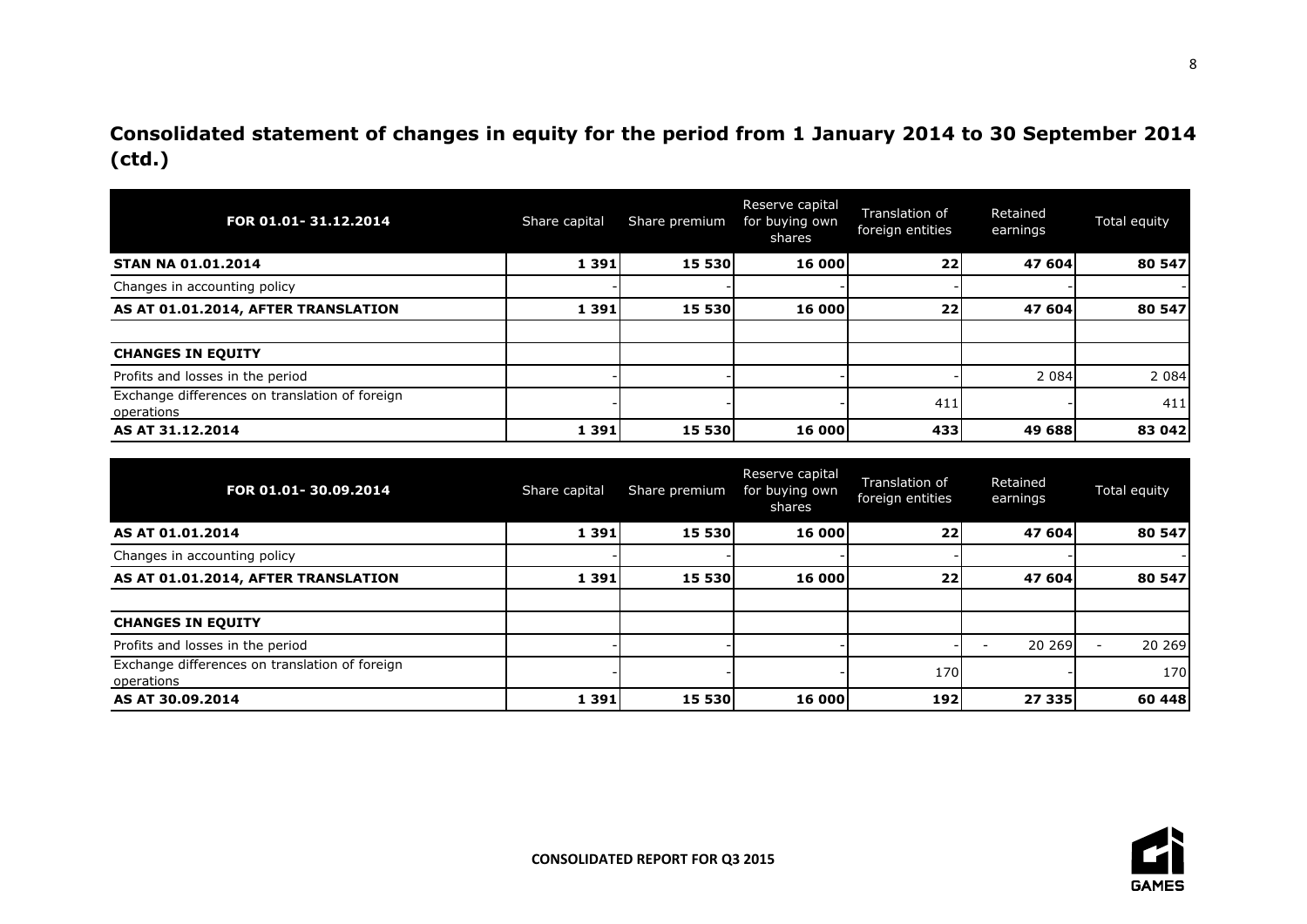# <span id="page-8-0"></span>**Consolidated cash flow statement for the period from 1 January 2015 to 30 September 2015**

|                                                                                        | za okres<br>$01.01 -$ | za okres<br>$01.07 -$ | za okres<br>$01.01 -$ | za okres<br>$01.07 -$ |
|----------------------------------------------------------------------------------------|-----------------------|-----------------------|-----------------------|-----------------------|
| <b>CASH FLOWS FROM OPERATING ACTIVITIES</b>                                            | 30.09.2015            | 30.09.2015            | 30.09.2014            | 30.09.2014            |
| Gross profit (loss)                                                                    | $-8285$               | $-4560$               | $-20378$              | $-6882$               |
| <b>Total adjustments</b>                                                               | 19 137                | 1498                  | 35 263                | 18746                 |
| Amortisation and depreciation                                                          | 7852                  | 2 8 4 3               | 21 497                | 3 0 1 1               |
| Impairment loss (reversal)                                                             | 0                     | $\overline{0}$        | 5                     | $-104$                |
| Profit / (loss) on exchange differences                                                | 8                     | -1                    | 39                    | 39                    |
| Interest                                                                               | 11                    | $\Omega$              | 93                    | -136                  |
| Commission on bonds                                                                    | 6                     | $\overline{0}$        | $\overline{0}$        | $\Omega$              |
| Profit / (loss) on sale of non-current assets                                          | $-27$                 | $\overline{0}$        | $-48$                 | $-48$                 |
| Change in receivables                                                                  | 16 917                | 673                   | 4 807                 | 8 0 5 2               |
| Change in inventory and prepayments                                                    | 315                   | 489                   | 65                    | $-292$                |
| Change in trade and other payables                                                     | $-5433$               | $-2250$               | $-1752$               | 979                   |
| Change in employee benefit provisions and liabilities                                  | 0                     | 0                     | 309                   | 325                   |
| Change in other current assets                                                         | $-32$                 | $-39$                 | 153                   | $-158$                |
| Tax paid                                                                               | $-480$                | $-217$                | 3 1 1 0               | -15                   |
| Deferred revenues                                                                      | 0                     | $\Omega$              | 6 9 8 5               | 6 9 8 5               |
| Other adjustments                                                                      | $\overline{0}$        | $\overline{0}$        | $\mathbf{0}$          | 108                   |
| Net cash flows on operating activities                                                 | 10854                 | $-3061$               | 14885                 | 11864                 |
| <b>CASH FLOWS FROM INVESTING ACTIVITIES</b>                                            |                       |                       |                       |                       |
| Proceeds from sale of property, plant and<br>equipment and intangible assets           | 35                    | $\overline{0}$        | 48                    | 48                    |
| Repayment of borrowings                                                                | $\overline{2}$        | $\overline{0}$        | $\Omega$              |                       |
| Interest received                                                                      | 0                     | $\overline{0}$        | 99                    | -75                   |
| Cash outflows on acquisition of property, plant and<br>equipment and intangible assets | $-200$                | $-147$                | $-540$                | $-160$                |
| Outflows for financial assets                                                          |                       |                       |                       |                       |
| Research work expenses                                                                 | $-15465$              | $-5240$               | $-21998$              | $-6878$               |
| Cash outflows on loans granted                                                         | -6                    | -6                    | $\Omega$              |                       |
| Net cash from investing activities                                                     | $-15634$              | -5 392                | $-22390$              | -7064                 |
| <b>CASH FLOWS FROM FINANCING ACTIVITIES</b>                                            |                       |                       |                       |                       |
| Incurrence of borrowings                                                               | U                     | 01                    | 4 9 9 6               | 898                   |
| Other financial inflows (factoring)                                                    | 0                     | $\overline{0}$        | 4 8 1 5               | 404                   |
| Commission on bonds                                                                    | ъ                     | $\overline{0}$        | 0                     | 0                     |
| Loans granted                                                                          | 0                     | $\overline{0}$        | $-26$                 | $-26$                 |
| Repayment of finance lease liabilities                                                 | -14                   | -1                    | $-18$                 | -6                    |
| Interest                                                                               | -11                   | $\overline{0}$        | $-192$                | 212                   |
| Cash outflows on repayment of credits and loans                                        | -11                   | 0                     |                       |                       |
| Other financial outflows (factoring)                                                   | 0                     | $\overline{0}$        | $-4815$               | $-4815$               |
| Net cash from financing activities                                                     | $-42$                 | -1                    | 4760                  | $-3333$               |
| <b>TOTAL NET CASH FLOWS</b>                                                            | $-4824$               | $-8455$               | $-2745$               | 1 4 6 7               |
| FX DIFFERENCES FROM CASH                                                               | 0                     | 0                     | 0                     |                       |
| <b>BALANCE SHEET CHANGES IN CASH AND CASH</b><br><b>EQUIVALENTS</b>                    | -4824                 | $-8455$               | $-2745$               | 1 4 6 7               |
| CASH AND CASH EQUIVALENTS AT THE<br><b>BEGINNING OF THE PERIOD</b>                     | 9 509                 | 13 14 1               | 11 208                | 6996                  |
| CASH AND CASH EQUIVALENTS AT THE END OF<br><b>THE PERIOD</b>                           | 4686                  | 4 686                 | 8 4 6 3               | 8 4 6 3               |

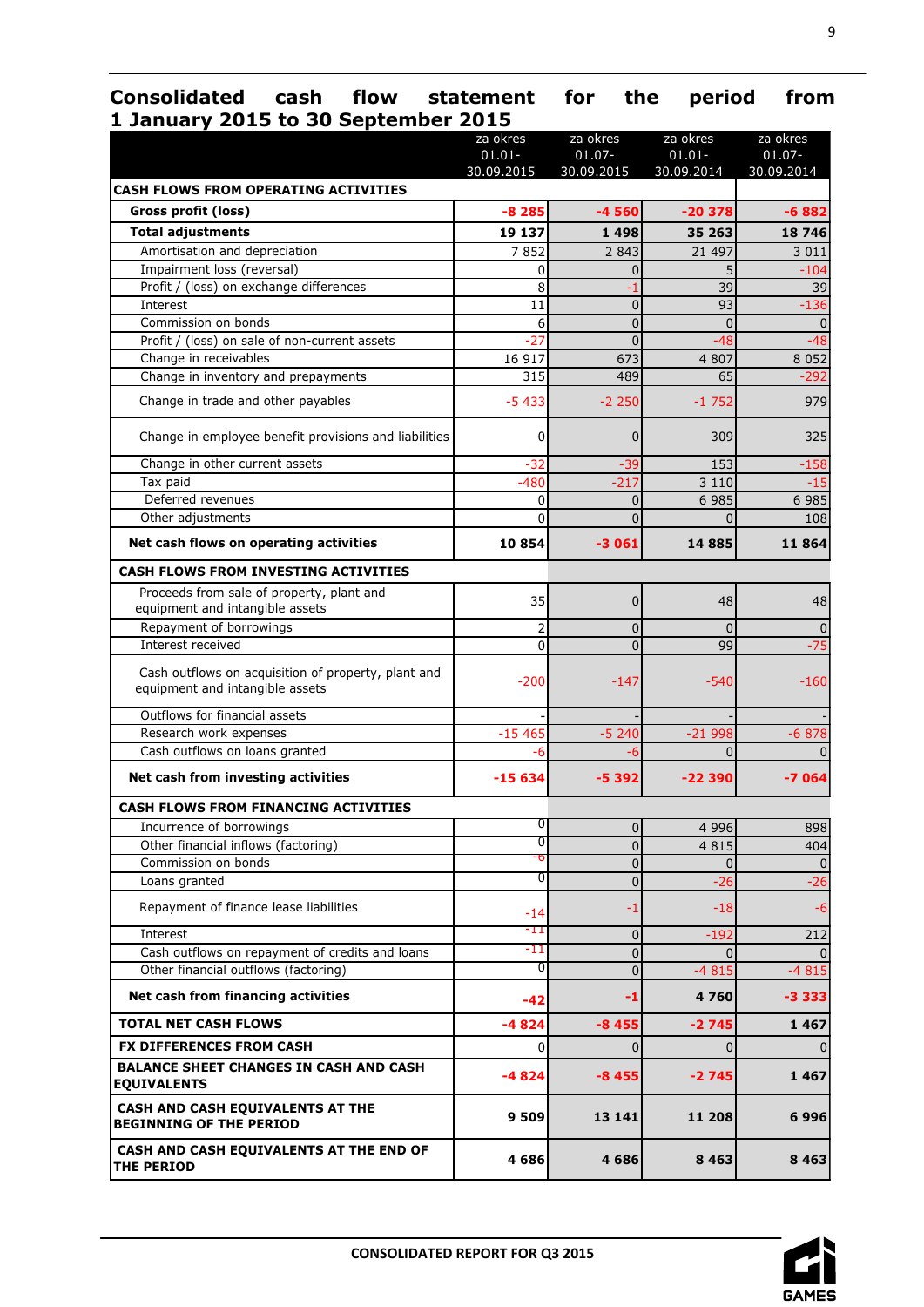# <span id="page-9-0"></span>**INDIVIDUAL FINANCIAL DATA - CI GAMES S.A.**

# <span id="page-9-1"></span>**Individual statement on the financial situation as at 30 September 2015**

|    | <b>ASSETS</b>              | 30.09.2015   | 30.06.2015   | 31.12.2014   | 30.09.2014    |
|----|----------------------------|--------------|--------------|--------------|---------------|
|    |                            | thousand PLN | thousand PLN | thousand PLN | thousand PLNI |
| А. | <b>IFIXED ASSETS</b>       | 68788        | 66 640       | 61 010       | 74 751        |
|    | Tangible fixed assets      | 1 0 5 1      | 1 0 5 4      | 1 2 8 5      | 1 4 0 9       |
|    | Intangible assets          | 37 523       | 34 976       | 29 473       | 44 732        |
|    | Interests in subsidiaries  | 4 5 9 7      | 4 5 9 7      | 4 5 9 7      | 4 602         |
|    | Long-term investments      | 114          | 91           | 64           |               |
|    | Deferred income tax assets | 25 502       | 25 922       | 25 590       | 24 007        |
| В. | <b>CURRENT ASSETS</b>      | 16 350       | 24 257       | 37 753       | 15 949        |
|    | Inventory                  | 2893         | 3 3 6 7      | 2 9 6 3      | 3 2 7 0       |
|    | Short-term investments     | 16           | 15           | 175          | 390           |
|    | Advances granted           |              |              | 186          | 60            |
|    | Trade receivables          | 8866         | 8 1 4 3      | 24 257       | 3 7 6 6       |
|    | Income tax receivables     | 286          | 69           |              |               |
|    | Cash and cash equivalents  | 2 6 3 7      | 11 140       | 8 6 1 8      | 6 9 7 8       |
|    | Other current assets       | 1652         | 1 5 2 3      | 1 5 5 5      | 1 4 8 5       |
|    | <b>TOTAL ASSETS</b>        | 85 138       | 90 897       | 98 763       | 90 699        |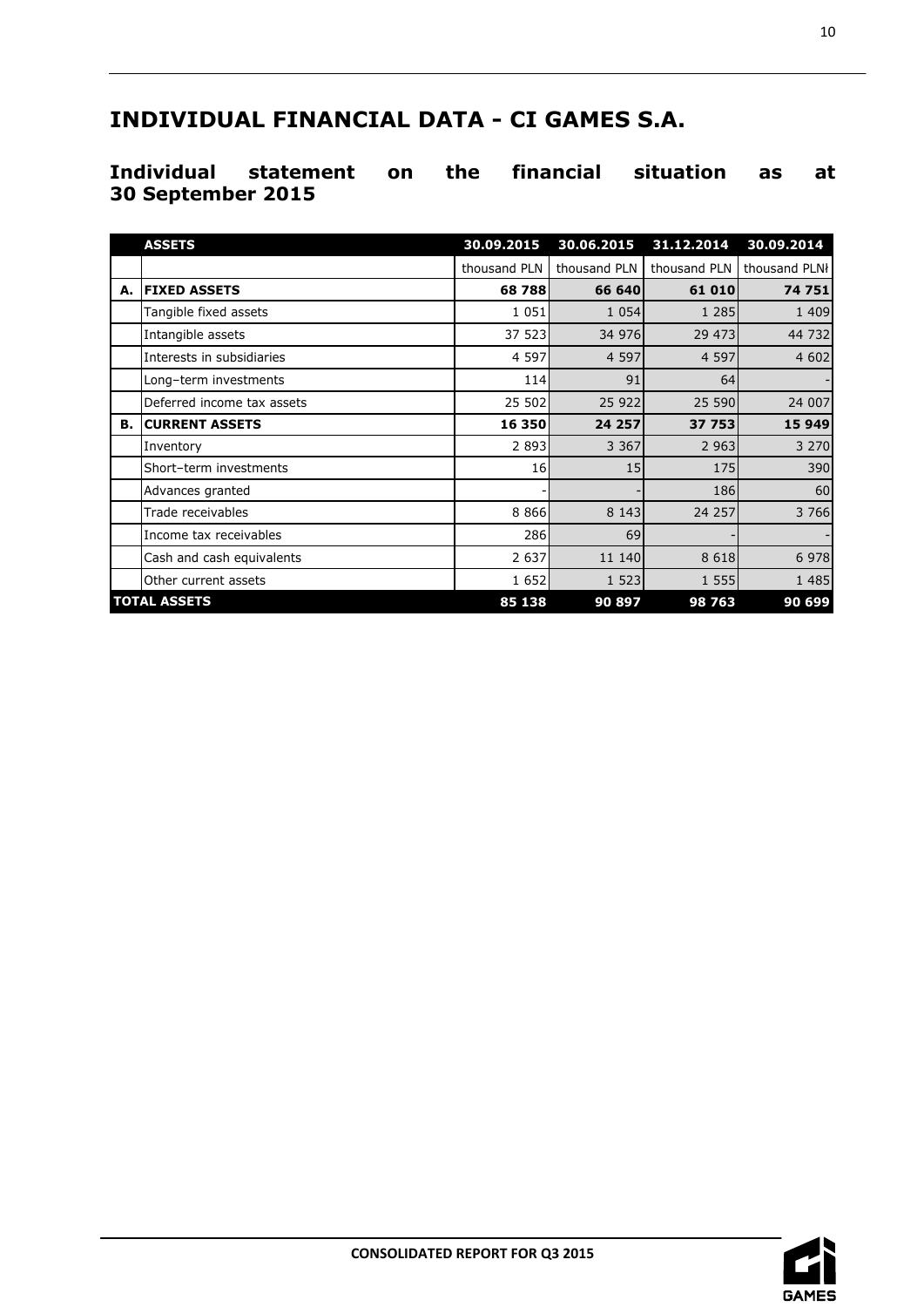# **Individual statement on the financial situation as at 30 September 2015 (Ctd.)**

|    | <b>LIABILITIES</b>                                                | 30.09.2015             | 30.06.2015   | 31.12.2014   | 30.09.2014   |
|----|-------------------------------------------------------------------|------------------------|--------------|--------------|--------------|
|    |                                                                   | thousand PLN           | thousand PLN | thousand PLN | thousand PLN |
| А. | <b>EQUITY</b>                                                     | 72 431                 | 76971        | 80 415       | 58 827       |
|    | Share capital                                                     | 1 3 9 1                | 1 3 9 1      | 1 3 9 1      | 1 3 9 1      |
|    | Share premium                                                     | 15 530                 | 15 530       | 15 530       | 15 530       |
|    | Reserve capital for buying shares                                 | 16 000                 | 16 000       | 16 000       | 16 000       |
|    | Retained earnings                                                 | 39 510                 | 44 050       | 47 494       | 25 906       |
|    | including the profit for the period                               | 7984<br>$\blacksquare$ | 3 4 4 5      | 1 0 1 7      | 20 572       |
| В. | <b>PAYABLES</b>                                                   | 12707                  | 13927        | 18 3 48      | 31872        |
|    | Long-term payables                                                | 3525                   | 3868         | 4 4 6 7      | 2 6 4 7      |
|    | Provision for retirement and similar benefits                     | 27                     | 27           | 27           | 17           |
|    | deferred income tax provision                                     | 3 4 9 8                | 3841         | 4 4 4 1      | 2 6 3 0      |
|    | Short-term payables                                               | 9 1 8 2                | 10 059       | 13880        | 29 2 2 5     |
|    | Borrowings including credits, loans and other debt<br>instruments |                        |              | 11           | 10 713       |
|    | Trade payables                                                    |                        | 8 6 9 8      | 12 548       | 9 7 9 4      |
|    | Financial lease payables                                          |                        | 1            | 14           | 20           |
|    | Financial payables                                                | 7 7 0 6                |              |              |              |
|    | Other payables                                                    | 0                      | 239          | 186          | 239          |
|    | Other short-term payables                                         | 1 3 3 5                | 1 1 2 1      | 1 1 2 1      | 1 4 7 4      |
|    | Deferred revenues                                                 | 141                    |              |              | 6 9 8 5      |
|    | <b>TOTAL LIABILITIES</b>                                          | 85 138                 | 90 897       | 98763        | 90 699       |
|    |                                                                   |                        |              |              |              |
|    | <b>Book value (in thousand PLN)</b>                               | 72 431                 | 76971        | 80 415       | 58 827       |
|    | Number of shares (in thousand pcs)                                | 13 9 14                | 13 9 14      | 13 9 14      | 13914        |
|    | Book value per share (in PLN)                                     | 5,21                   | 5,53         | 5,78         | 4,23         |

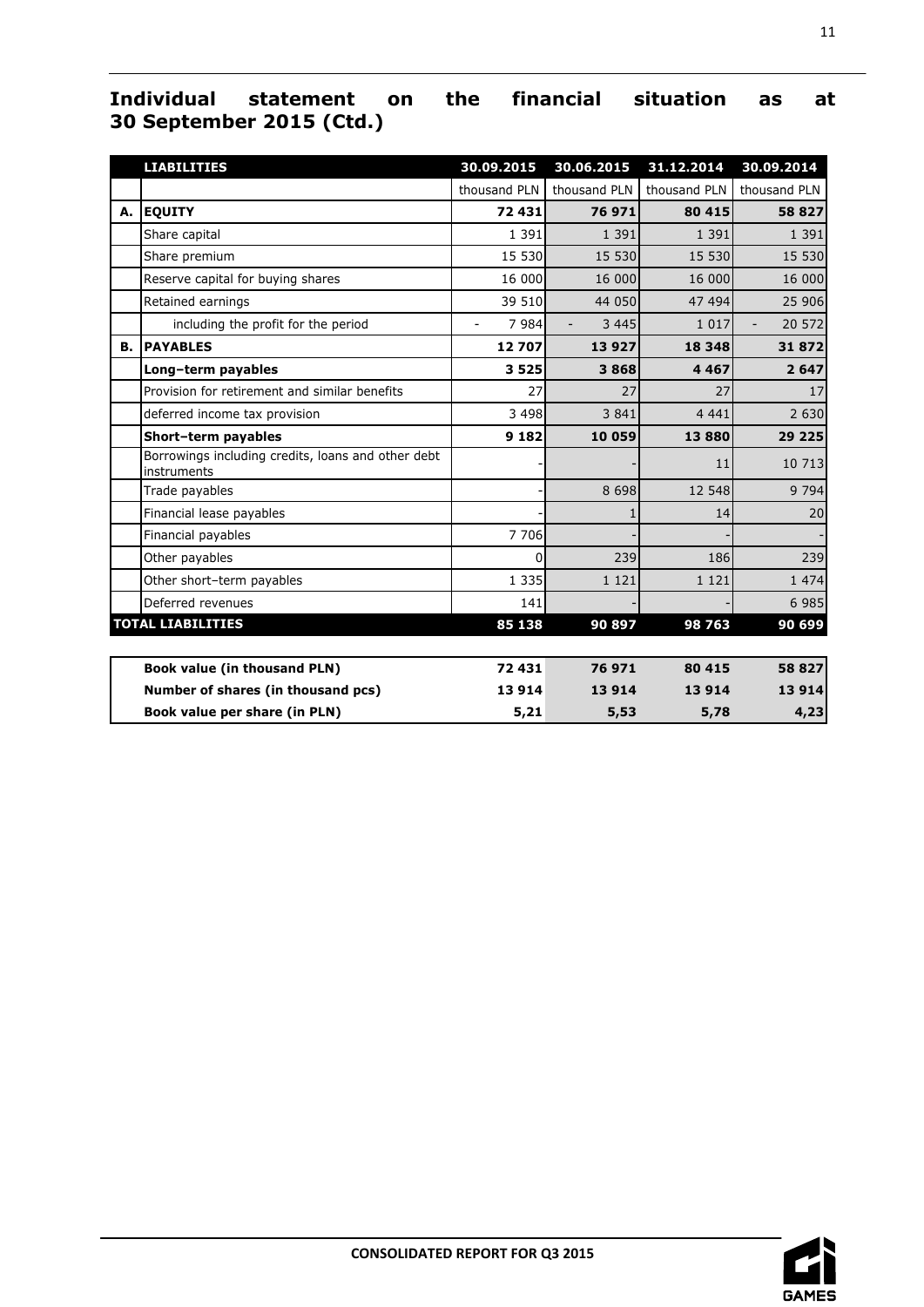# <span id="page-11-0"></span>**Individual statement of comprehensive income for the period from 1 January 2015 to 30 September 2015**

|                                               |                          | za okres     | za okres |              |   | za okres     |    | za okres     |  |
|-----------------------------------------------|--------------------------|--------------|----------|--------------|---|--------------|----|--------------|--|
|                                               |                          | $01.01 -$    |          | $01.07 -$    |   | $01.01 -$    |    | $01.07 -$    |  |
|                                               |                          | 30.09.2015   |          | 30.09.2015   |   | 30.09.2014   |    | 30.09.2014   |  |
|                                               |                          | thousand PLN |          | thousand PLN |   | thousand PLN |    | thousand PLN |  |
| <b>Continuing operations</b>                  |                          |              |          |              |   |              |    |              |  |
| <b>Net trading receivables</b>                |                          | 8024         |          | 2 6 9 8      |   | 25952        |    | 1 1 9 6      |  |
| Revenue from sale of products and services    |                          | 8 0 2 4      |          | 2 6 9 8      |   | 25 942       |    | 1 1 9 6      |  |
| Revenue from sale of goods and materials      |                          |              |          |              |   | 10           |    |              |  |
| Costs of products, goods and services sold    |                          | 10827        |          | 4 0 5 7      |   | 37 598       |    | 5687         |  |
| Manufacturing cost of products sold           |                          | 10 827       | ÷,       | 4 0 5 7      |   | 37 590       | ÷, | 5 687        |  |
| Value of goods and materials sold             |                          |              |          |              |   |              |    |              |  |
| Gross profit / (loss) on sales                | $\overline{\phantom{a}}$ | 2802         | Ξ        | 1 3 5 9      | ٠ | 11 646       | ÷, | 4 4 9 1      |  |
| Other operating revenue                       |                          | 823          |          | 15           |   | 499          |    | 277          |  |
| Sales costs                                   | $\overline{a}$           | 3 5 7 9      |          | 1885         |   | 5 0 8 0      | L. | 1 574        |  |
| Overhead costs                                | $\overline{a}$           | 3 9 1 9      |          | 1 3 7 1      |   | 3 3 0 4      |    | 1 1 1 7      |  |
| Other operating costs                         | $\overline{a}$           | 500          |          | 17           |   | 1 1 3 4      |    | 663          |  |
| Profit (loss) on operating activity           | $\overline{\phantom{0}}$ | 9978         | ÷        | 4618         | ۰ | 20 665       |    | 7 5 6 9      |  |
| Financial revenue                             |                          | 1 2 2 1      |          | 153          |   | 323          |    | 155          |  |
| Financial costs                               |                          | 84           |          | $\Omega$     |   | 354          |    | 43           |  |
| Profit (loss) before tax                      |                          | 8840         |          | 4 4 6 5      |   | 20 695       |    | 7371         |  |
| Income tax                                    |                          | 855          | ٠        | 76           |   | 124          |    |              |  |
| Profit (loss) on continuing operations        |                          | 7984         |          | 4540         |   | 20 572       |    | 7372         |  |
| <b>Discontinued operation</b>                 |                          |              |          |              |   |              |    |              |  |
| Loss from discontinued operation              |                          |              |          |              |   |              |    |              |  |
| <b>NET PROFIT (LOSS)</b>                      |                          | 7984         |          | 4540         |   | 20 572       |    | 7372         |  |
| Net profit (loss) (in thousand PLN)           |                          | $-7984$      |          | -4 540       |   | $-20572$     |    | $-7372$      |  |
| Number of shares (in thousand pcs)            |                          | 13914        |          | 13914        |   | 13914        |    | 13 914       |  |
| Profit (loss) per one ordinary share (in PLN) |                          | $-0,57$      |          | $-0,33$      |   | $-1,48$      |    | $-0,53$      |  |
| Total other comprehensive income              |                          |              |          |              |   |              |    |              |  |
| Total income for the year                     |                          | 7984         |          | 4 540        |   | 20 572       |    | 7 3 7 2      |  |

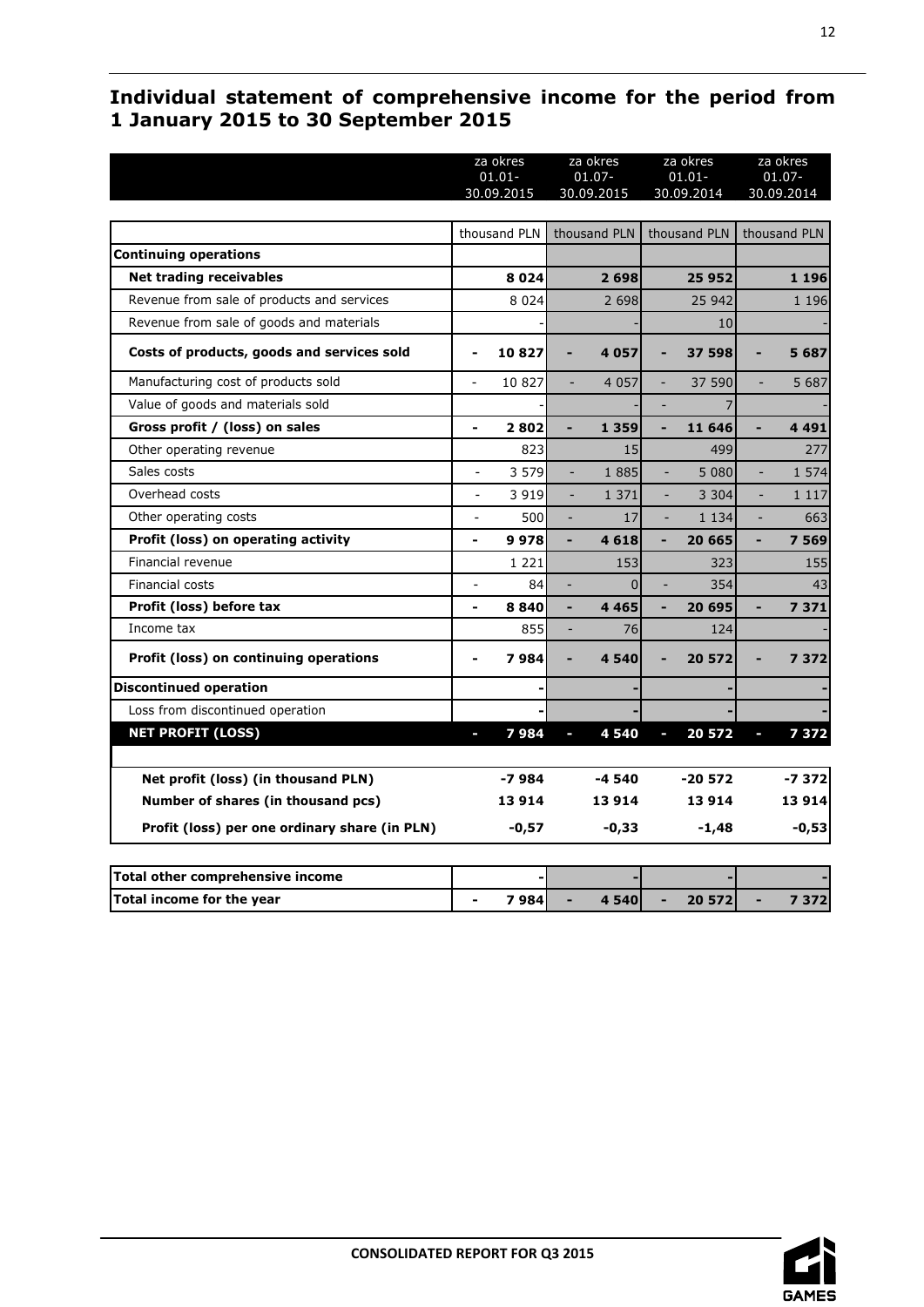# **Individual statement of changes in equity for the period from 1 January 2015 to 30 September 2015**

| FOR 01.01-30.09.2015                | Share capital | Share premium | Reserve capital<br>for buying own<br>shares | Translation of<br>foreign entities | Retained<br>earnings | Total equity |
|-------------------------------------|---------------|---------------|---------------------------------------------|------------------------------------|----------------------|--------------|
| AS AT 01.01.2015                    | 1 3 9 1       | 15 530        | 16 000                                      |                                    | 47 495               | 80 416       |
| Changes in accounting policy        |               |               |                                             |                                    |                      |              |
| AS AT 01.01.2015, AFTER TRANSLATION | 1 3 9 1       | 15 530        | 16 000                                      |                                    | 47 495               | 80 416       |
|                                     |               |               |                                             |                                    |                      |              |
| <b>CHANGES IN EQUITY</b>            |               |               |                                             |                                    |                      |              |
| Profits and losses in the period    |               |               |                                             |                                    | 7 9 8 4              | 7984         |
| <b>STAN NA 30.09.2015</b>           | 1 3 9 1       | 15 530        | 16 000                                      |                                    | 39 511               | 72 432       |

<span id="page-12-0"></span>

| FOR 01.07-30.09.2015                | Share capital | Share premium | Reserve capital<br>for buying own<br>shares | Translation of<br>foreign entities | Retained<br>earnings | Total equity |
|-------------------------------------|---------------|---------------|---------------------------------------------|------------------------------------|----------------------|--------------|
| AS AT 01.07.2015                    | 1 3 9 1       | 15 530        | 16 000                                      |                                    | 44 050               | 76 971       |
| Changes in accounting policy        |               |               |                                             |                                    |                      |              |
| AS AT 01.07.2015, AFTER TRANSLATION | 1 3 9 1       | 15 530        | 16 000                                      |                                    | 44 050               | 76 971       |
|                                     |               |               |                                             |                                    |                      |              |
| <b>CHANGES IN EQUITY</b>            |               |               |                                             |                                    |                      |              |
| Profits and losses in the period    |               |               |                                             |                                    | 4 5 4 0              | 4 5 4 0      |
| AS AT 30.09.2015                    | 1 3 9 1       | 15 530        | 16 000                                      |                                    | 39 511               | 72 432       |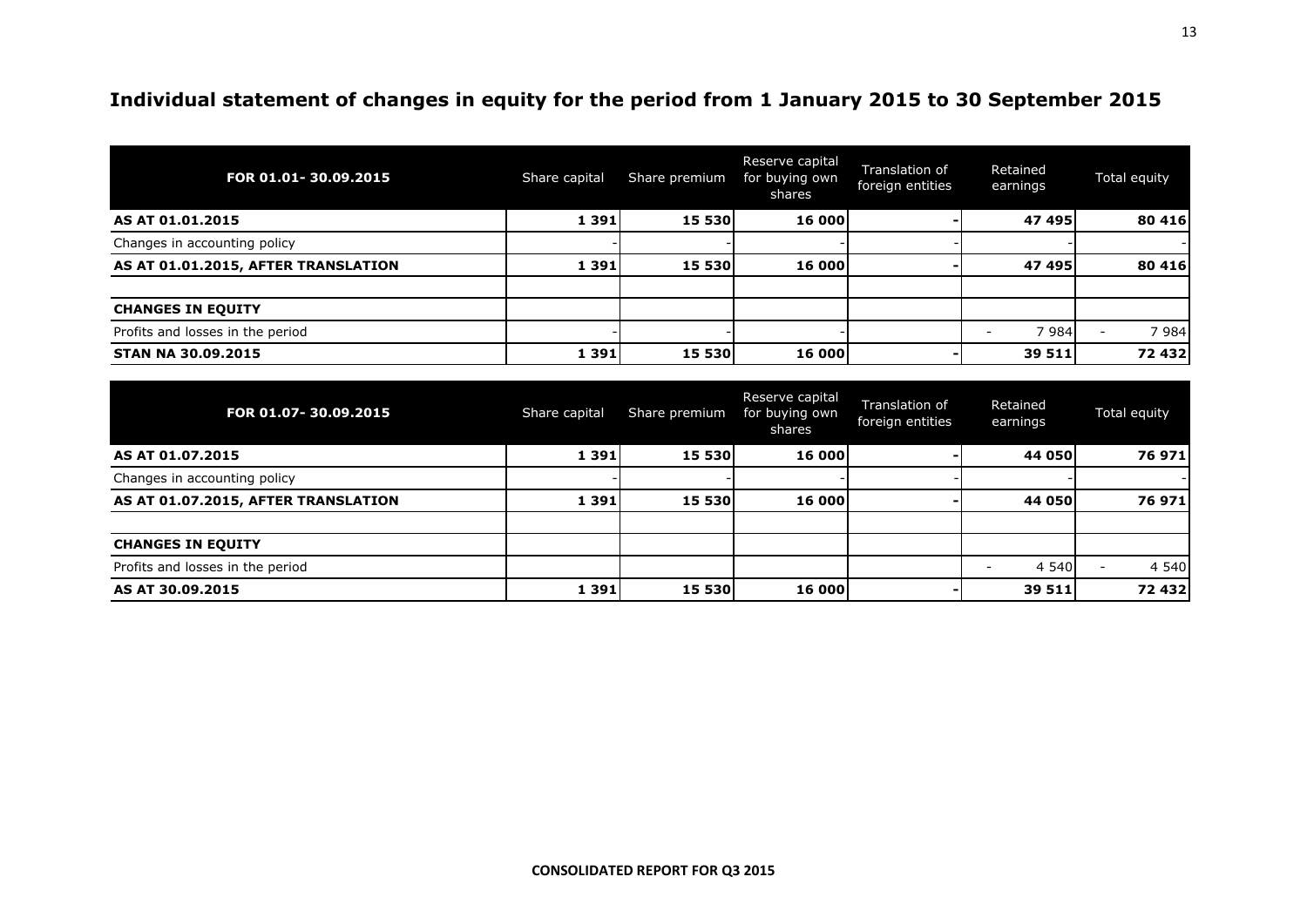**Individual statement of changes in equity for the period from 1 January 2014 to 30 September 2014 (ctd.)**

| FOR 01.01-31.12.2014                | Share capital | Share premium | Reserve capital<br>for buying own<br>shares | Translation of<br>foreign entities | Retained<br>earnings | Total equity |
|-------------------------------------|---------------|---------------|---------------------------------------------|------------------------------------|----------------------|--------------|
| AS AT 01.01.2014                    | 1 3 9 1       | 15 530        | 16 000                                      |                                    | 46 478               | 79 399       |
| Changes in accounting policy        |               |               |                                             |                                    |                      |              |
| AS AT 01.01.2014, AFTER TRANSLATION | 1 3 9 1       | 15 530        | 16 000                                      |                                    | 46 478               | 79 399       |
|                                     |               |               |                                             |                                    |                      |              |
| <b>CHANGES IN EQUITY</b>            |               |               |                                             |                                    |                      |              |
| Profits and losses in the period    |               |               |                                             |                                    | 1 0 1 7              | 1 0 1 7      |
| AS AT 31.12.2014                    | 1 3 9 1       | 15 530        | 16 000                                      |                                    | 47 495               | 80 416       |

| FOR 01.01-30.09.2014                | Share capital | Share premium | Reserve capital<br>for buying own<br>shares | Translation of<br>foreign entities | Retained<br>earnings               | Total equity |
|-------------------------------------|---------------|---------------|---------------------------------------------|------------------------------------|------------------------------------|--------------|
| AS AT 01.01.2014                    | 1 3 9 1       | 15 530        | 16 000                                      |                                    | 46 478                             | 79 399       |
| Changes in accounting policy        |               |               |                                             |                                    |                                    |              |
| AS AT 01.01.2014, AFTER TRANSLATION | 1 3 9 1       | 15 530        | 16 000                                      |                                    | 46 478                             | 79 399       |
|                                     |               |               |                                             |                                    |                                    |              |
| <b>CHANGES IN EQUITY</b>            |               |               |                                             |                                    |                                    |              |
| Profits and losses in the period    |               |               |                                             |                                    | 20 572<br>$\overline{\phantom{a}}$ | 20 572       |
| AS AT 30.09.2014                    | 1 3 9 1       | 15 530        | 16 000                                      |                                    | 25 906                             | 58 827       |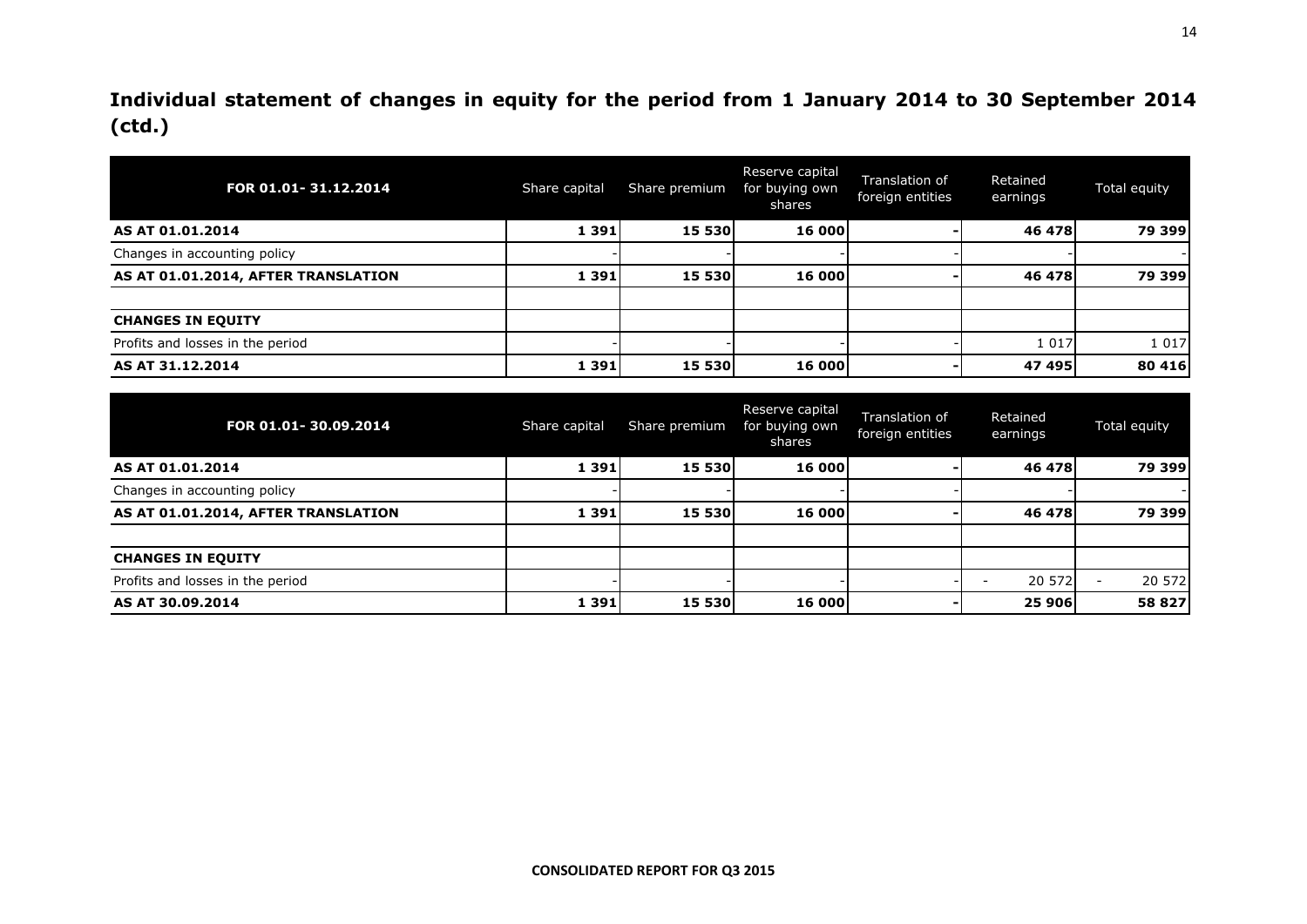# <span id="page-14-0"></span>**Individual cash flow statement for the period from 1 January 2015 to 30 September 2015**

|                                                                                        |                              | za okres<br>$01.01 -$<br>30.09.2015 |                              | za okres<br>$01.07 -$<br>30.09.2015 |                              | za okres<br>$01.01 -$<br>30.09.2014 |                              | za okres<br>$01.07 -$<br>30.09.2014 |
|----------------------------------------------------------------------------------------|------------------------------|-------------------------------------|------------------------------|-------------------------------------|------------------------------|-------------------------------------|------------------------------|-------------------------------------|
| <b>CASH FLOWS FROM OPERATING ACTIVITIES</b>                                            |                              |                                     |                              |                                     |                              |                                     |                              |                                     |
| Gross profit (loss)                                                                    | $\overline{a}$               | 8839                                | $\blacksquare$               | 4 4 6 4                             | $\overline{\phantom{0}}$     | 20 695                              | $\overline{\phantom{0}}$     | 7 3 7 1                             |
| <b>Total adjustments</b>                                                               |                              | 18 4 35                             |                              | 1 3 6 5                             |                              | 35 177                              |                              | 17931                               |
| Amortisation and depreciation                                                          |                              | 7851                                |                              | 2 8 4 3                             |                              | 21 344                              |                              | 2 9 7 5                             |
| Impairment loss (reversal)                                                             |                              |                                     |                              |                                     |                              |                                     | $\overline{a}$               | 103                                 |
| Profit / (loss) on exchange differences                                                |                              | 8                                   |                              |                                     |                              |                                     |                              |                                     |
| Interest                                                                               |                              | 8                                   | $\overline{a}$               | $\overline{2}$                      |                              | 93                                  | $\overline{a}$               | 136                                 |
| Commission on bonds                                                                    |                              | 6                                   |                              |                                     |                              |                                     |                              |                                     |
| Profit / (loss) on sale of non-current assets                                          | $\qquad \qquad \blacksquare$ | 27                                  |                              | 5                                   | $\overline{\phantom{a}}$     | 48                                  | $\qquad \qquad \blacksquare$ | 48                                  |
| Change in receivables                                                                  |                              | 15 392                              |                              | 723                                 |                              | 4 5 6 8                             |                              | 8 2 1 0                             |
| Change in inventory and prepayments                                                    |                              | 256                                 |                              | 474                                 |                              | 65                                  |                              | 251                                 |
| Change in trade and other payables                                                     | $\overline{\phantom{a}}$     | 4 6 7 5                             |                              | 876                                 |                              | 1 4 4 9                             |                              | 499                                 |
| Change in employee benefit provisions and liabilities                                  |                              |                                     |                              |                                     |                              | 16                                  |                              |                                     |
| Change in other current assets                                                         | $\overline{\phantom{a}}$     | 98                                  | $\overline{\phantom{a}}$     | 129                                 |                              | 514                                 | $\overline{a}$               | 99                                  |
| Tax paid                                                                               | $\overline{a}$               | 286                                 |                              | 217                                 |                              | 3 1 2 5                             |                              |                                     |
| Deferred revenues                                                                      |                              |                                     |                              |                                     |                              | 6 9 8 5                             |                              | 6 9 8 5                             |
| Other adjustments                                                                      |                              |                                     |                              |                                     | $\qquad \qquad \blacksquare$ | $\overline{3}$                      | $\qquad \qquad -$            | 100                                 |
| Net cash flows on operating activities                                                 |                              | 9 5 9 7                             |                              | 3 0 9 7                             |                              | 14 482                              |                              | 10 560                              |
| <b>CASH FLOWS FROM INVESTING ACTIVITIES</b>                                            |                              |                                     |                              |                                     |                              |                                     |                              |                                     |
| Proceeds from sale of property, plant and                                              |                              | 35                                  |                              | 11                                  |                              | 48                                  |                              | 48                                  |
| equipment and intangible assets                                                        |                              |                                     |                              |                                     |                              |                                     |                              |                                     |
| Repayment of borrowings                                                                |                              | 167                                 |                              |                                     |                              |                                     |                              |                                     |
| Received interest                                                                      |                              |                                     |                              |                                     |                              | 99                                  |                              | 69                                  |
| Cash outflows on acquisition of property, plant and<br>equipment and intangible assets | $\overline{a}$               | 200                                 |                              | 147                                 |                              | 540                                 |                              | 161                                 |
| Cash outflows on development works                                                     |                              | 15 473                              |                              | 5 2 4 7                             |                              | 21 790                              |                              | 6 6 7 0                             |
| Cash outflows on loans granted                                                         |                              | 64                                  |                              | 21                                  |                              |                                     |                              |                                     |
| Net cash from investing activities                                                     | -                            | 15 534                              | $\qquad \qquad \blacksquare$ | 5 4 0 3                             |                              | 22 182                              |                              | 6851                                |
| <b>CASH FLOWS FROM FINANCING ACTIVITIES</b>                                            |                              |                                     |                              |                                     |                              |                                     |                              |                                     |
| Incurrence of borrowings                                                               |                              |                                     |                              |                                     |                              | 4 9 9 6                             |                              | 898                                 |
| Other financial inflows (factoring)                                                    |                              |                                     |                              |                                     |                              | 4 8 1 5                             |                              | 404                                 |
| Commission on bonds                                                                    |                              | ь                                   |                              |                                     |                              |                                     |                              |                                     |
| Loans granted                                                                          |                              |                                     |                              |                                     |                              | 26                                  |                              | 26                                  |
| Repayment of finance lease liabilities                                                 | $\overline{\phantom{a}}$     | 14                                  |                              | $\mathbf{1}$                        | $\overline{a}$               | 18                                  | ÷.                           | $\,8\,$                             |
| Interest                                                                               | $\overline{\phantom{0}}$     | 11                                  |                              |                                     |                              | 192                                 |                              | 204                                 |
| Cash outflows on repayment of credits and loans                                        | -                            | 11                                  |                              |                                     |                              |                                     |                              |                                     |
| Other financial outflows (factoring)                                                   |                              |                                     |                              |                                     | $\overline{\phantom{a}}$     | 4 8 1 5                             | $\blacksquare$               | 4 8 1 5                             |
| Net cash fro financing activities                                                      |                              | 42                                  |                              | 1                                   |                              | 4760                                |                              | 3 3 4 1                             |
| <b>TOTAL NET CASH FLOWS</b>                                                            | -                            | 5980                                | $\overline{\phantom{a}}$     | 8 5 0 3                             | -                            | 2940                                |                              | 368                                 |
| FX DIFFERENCES FOR CASH                                                                |                              |                                     |                              |                                     |                              |                                     |                              |                                     |
| <b>BALANCE SHEET CHANGES IN CASH AND CASH</b><br><b>EQUIVALENTS</b>                    |                              | 5980                                |                              | 8 5 0 3                             |                              | 2940                                |                              | 368                                 |
| CASH AND CASH EQUIVALENTS AS AT THE<br><b>PERIOD BEGINNING</b>                         |                              | 8618                                |                              | 11 140                              |                              | 9918                                |                              | 6 6 1 0                             |
| CASH AND CASH EQUIVALENTS AS AT THE<br><b>PERIOD ENDING</b>                            |                              | 2637                                |                              | 2637                                |                              | 6978                                |                              | 6978                                |
|                                                                                        |                              |                                     |                              |                                     |                              |                                     |                              |                                     |

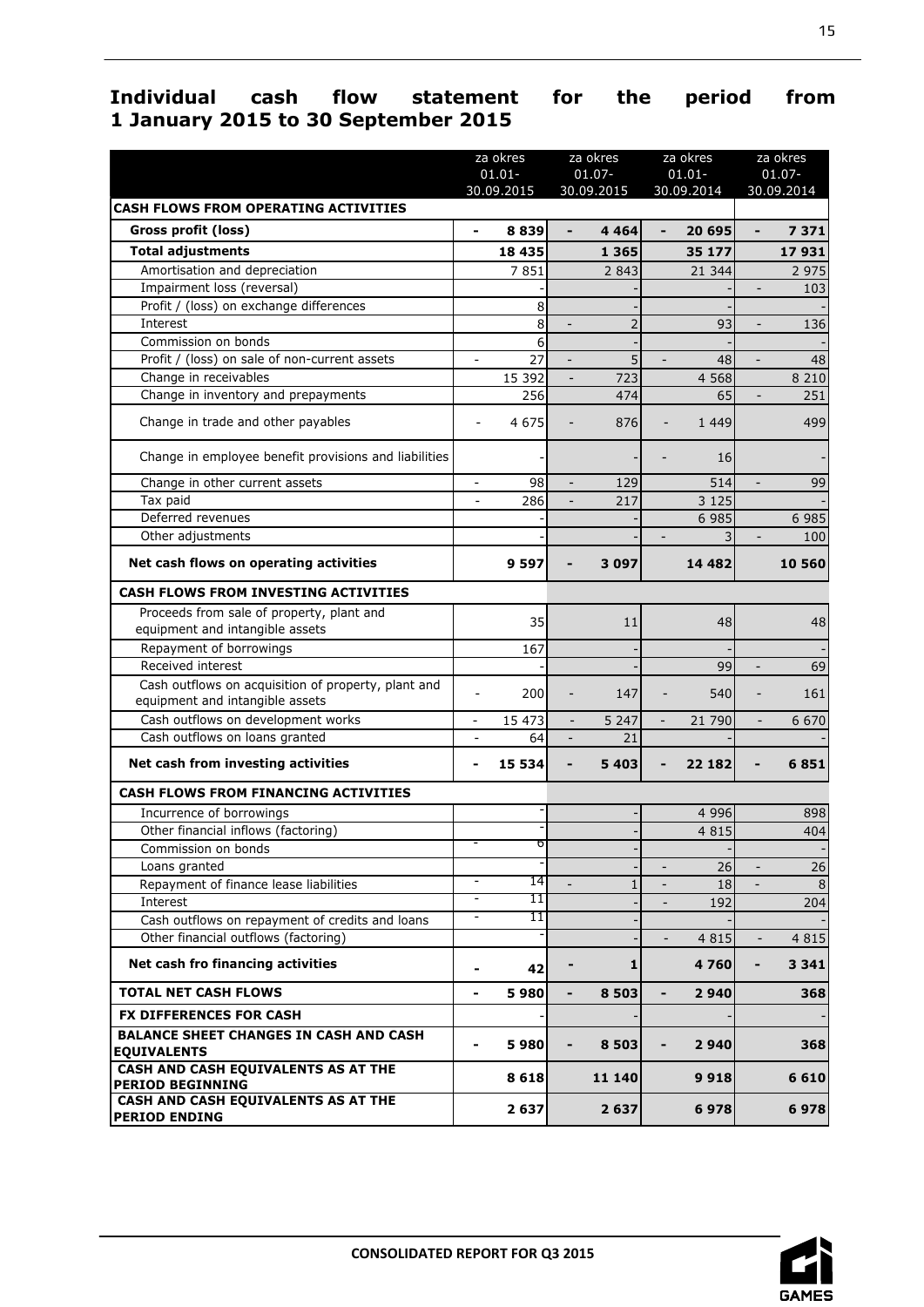# <span id="page-15-0"></span>**FINANCIAL HIGHLIGHTS**

Selected consolidated and separate financial information contained in this report was translated into EUR according to the following principles.

Balance sheet data was translated using the average exchange rate published by the National Bank of Poland as at the end of the reporting period:

- as at 9/30/2014 4.1755
- as at 9/30/2015 4.2386
- as at 12/31/2014 4.2623

Items in the statement of profit and loss and statement of cash flows according to the average exchange rate calculated as the arithmetical average of exchange rates announced by the National Bank of Poland as at the last day of the month in a given period.

- for Q3 2014 4.1841
- for three quarters 2014 4.1803
- for Q3 2015 4.2073
- for three quarters  $2015 4.1585$

# <span id="page-15-1"></span>**Selected financial data - consolidated**

|                                               |            | Q3 2015    | Q3 2014                                           |            |  |
|-----------------------------------------------|------------|------------|---------------------------------------------------|------------|--|
| <b>CONSOLIDATED PROFIT AND LOSS ACCOUNT</b>   | <b>PLN</b> | <b>EUR</b> | thousand thousand thousand thousand<br><b>PLN</b> | <b>EUR</b> |  |
| Net revenue from sales                        | 4 0 8 6 1  | 971        | 2 0 8 3 1                                         | 498        |  |
| Profit (loss) on operating activities         | $-4567$    | $-1085$    | $-7086$                                           | $-1694$    |  |
| Gross profit (loss)                           | $-4560$    | $-1084$    | $-6882$                                           | $-1645$    |  |
| Net profit (loss)                             | $-4635$    | $-1$ 102   | $-6882$                                           | $-1645$    |  |
| Number of shares (in thousand pcs)            | 13 914     | 13 9 14    | 13 914                                            | 13 914     |  |
| Profit (loss) per one ordinary share (PLN/pc) | $-0,33$    | $-0,08$    | $-0,49$                                           | $-0,12$    |  |

|                                               |            | three quarters 2015 | three quarters 2014 |            |  |
|-----------------------------------------------|------------|---------------------|---------------------|------------|--|
| <b>CONSOLIDATED PROFIT AND LOSS ACCOUNT</b>   |            | Cumulatively        | Cumulatively        |            |  |
|                                               |            | thousand thousand   | thousand thousand   |            |  |
|                                               | <b>PLN</b> | <b>EUR</b>          | <b>PLN</b>          | <b>EUR</b> |  |
| Net revenue from sales                        | 11 543     | 2 7 7 6 1           | 27 895              | 6 6 7 3    |  |
| Profit (loss) on operating activities         | $-9346$    | $-2247$             | $-20352$            | $-4869$    |  |
| Gross profit (loss)                           | $-8285$    | $-1992$             | $-20378$            | $-4875$    |  |
| Net profit (loss)                             | -7 429     | -1 786              | $-20269$            | $-4849$    |  |
| Number of shares (in thousand pcs)            | 13 914     | 13 914              | 13 914              | 13 914     |  |
| Profit (loss) per one ordinary share (PLN/pc) | $-0,53$    | $-0,13$             | $-1,46$             | $-0,35$    |  |



16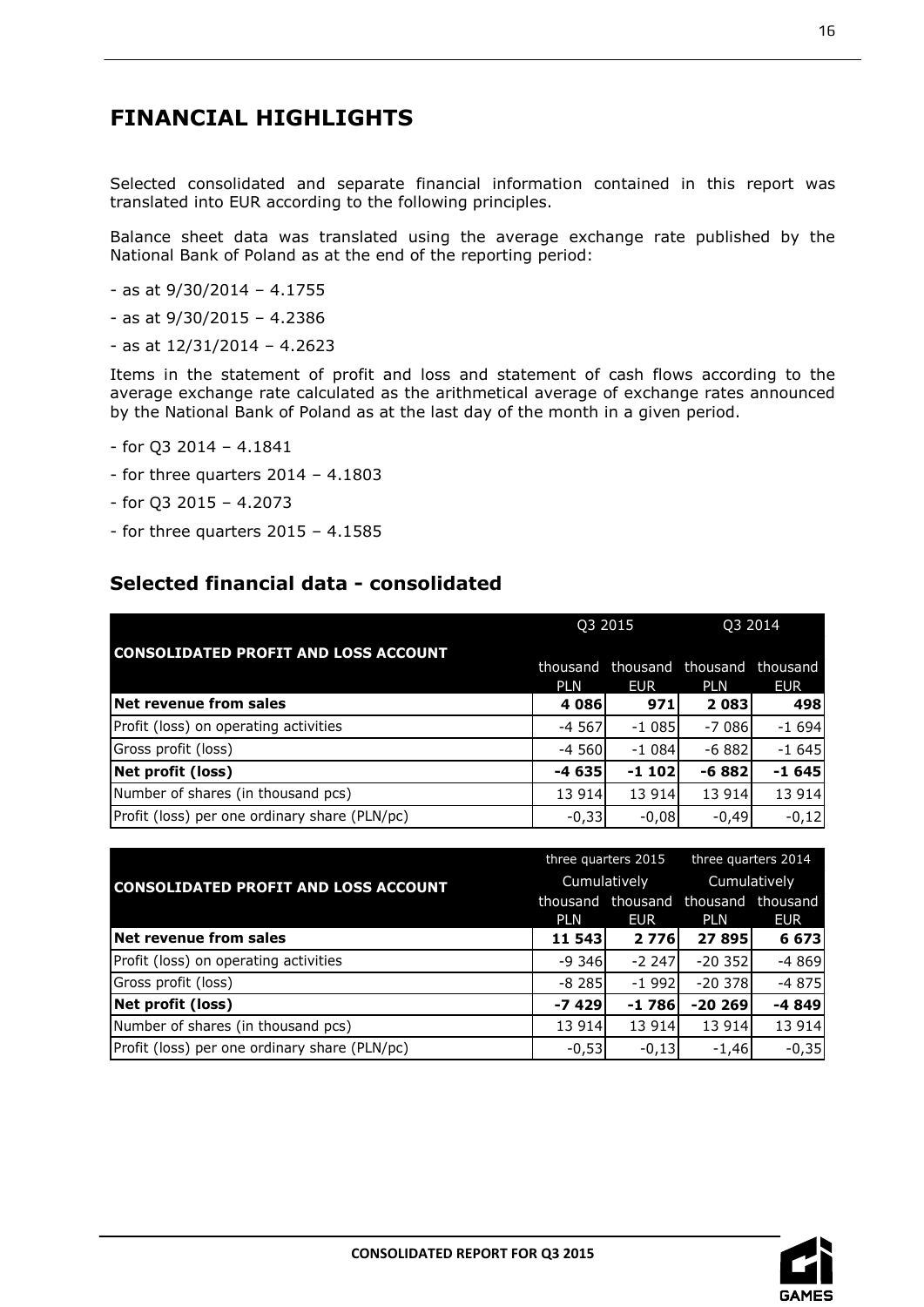|                                         | Q3 2015                     |            | Q3 2014                                  |            |
|-----------------------------------------|-----------------------------|------------|------------------------------------------|------------|
| <b>CONSOLIDATED CASH FLOW STATEMENT</b> | thousand<br><b>PLN</b>      | <b>EUR</b> | thousand thousand thousand<br><b>PLN</b> | <b>EUR</b> |
| Net cash flows on operating activities  | $-3061$                     | $-727$     | 11 864                                   | 2 8 3 5    |
| Net cash flows on investing activities  | $-5.392$                    | $-1282$    | $-7064$                                  | $-1688$    |
| Net cash flows on financing activities  | -1                          | O.         | $-3.333$                                 | $-797$     |
| <b>Net cash flows</b>                   | $-8454$                     | $-2009$    | 1467                                     | 351        |
|                                         |                             |            | three quarters 2015 three quarters 2014  |            |
| <b>CONSOLIDATED CASH FLOW STATEMENT</b> | Cumulatively                |            | Cumulatively                             |            |
|                                         |                             |            | thousand thousand thousand thousand      |            |
|                                         | <b>PLN</b>                  | <b>EUR</b> | <b>PLN</b>                               | <b>EUR</b> |
| Net cash flows on operating activities  | 10 854                      | 2 6 1 0    | 14 885                                   | 3 5 6 1    |
| Net cash flows on investing activities  | $-15634$                    | $-3760$    | $-22390$                                 | $-5.356$   |
| Net cash flows on financing activities  | $-42$                       | $-10$      | 4 760                                    | 1 1 3 9    |
| <b>Net cash flows</b>                   | -4 823<br>$-2745$<br>-1 160 |            | -657                                     |            |

|                                   | 30.09.2015 |            | 30.09.2014 |            | 31.12.2014                           |            |
|-----------------------------------|------------|------------|------------|------------|--------------------------------------|------------|
| <b>CONSOLIDATED BALANCE SHEET</b> | thousand   | thousand   |            |            | thousand 'thousand thousand thousand |            |
|                                   | <b>PLN</b> | <b>EUR</b> | <b>PLN</b> | <b>EUR</b> | <b>PLN</b>                           | <b>EUR</b> |
| Fixed assets                      | 64 722     | 15 270     | 70 617     | 16 912     | 56 997                               | 13 372     |
| Current assets                    | 20 5 21    | 4 8 4 1    | 18 8 5 6   | 4 5 1 6    | 42 261                               | 9 9 1 5    |
| <b>Total assets</b>               | 85 243     | 20 111     | 89 474     | 21 4 28    | 99 258                               | 23 287     |
| <b>Equity</b>                     | 75 620     | 17841      | 60 447     | 14 477     | 83 042                               | 19 483     |
| Initial capital                   | 1 391      | 328        | 1 3 9 1    | 333        | 1 3 9 1                              | 326        |
| <b>Liabilities</b>                | 9622       | 2 2 7 0    | 29 027     | 6952       | 16 216                               | 3804       |
| Long-term liabilities             | 3 5 2 5    | 832        | 2 6 4 7    | 634        | 4 4 6 8                              | 1 0 4 8    |
| Short-term liabilities            | 6 0 9 8    | 1 4 3 9    | 26 380     | 6 3 1 8    | 11 748                               | 2 7 5 6    |
| <b>Total liabilities</b>          | 85 243     | 20 111     | 89 474     | 21 4 28    | 99 258                               | 23 287     |

# <span id="page-16-0"></span>**Selected financial data - individual**

|                                               |                        | Q3 2015                | Q3 2014                |                        |
|-----------------------------------------------|------------------------|------------------------|------------------------|------------------------|
| <b>INDIVIDUAL PROFIT AND LOSS ACCOUNT</b>     | thousand<br><b>PLN</b> | thousand<br><b>EUR</b> | thousand<br><b>PLN</b> | thousand<br><b>EUR</b> |
| Net revenues on sales                         | 2 6 9 8                | 641l                   | <b>1</b> 196           | 286                    |
| Profit (loss) on operating activity           | $-4618$                | $-1098$                | $-7569$                | $-1809$                |
| Gross profit (loss)                           | $-4465$                | $-1061$                | -73711                 | $-1762$                |
| Net profit (loss)                             | $-4540$                | $-1079$                | $-7372$                | $-1762$                |
| Number of shares in (thousand PLN)            | 13 914                 | 13 9 14                | 13 914                 | 13 914                 |
| Profit (loss) per one ordinary share (PLN/pc) | $-0,33$                | $-0,08$                | $-0,53$                | $-0,13$                |

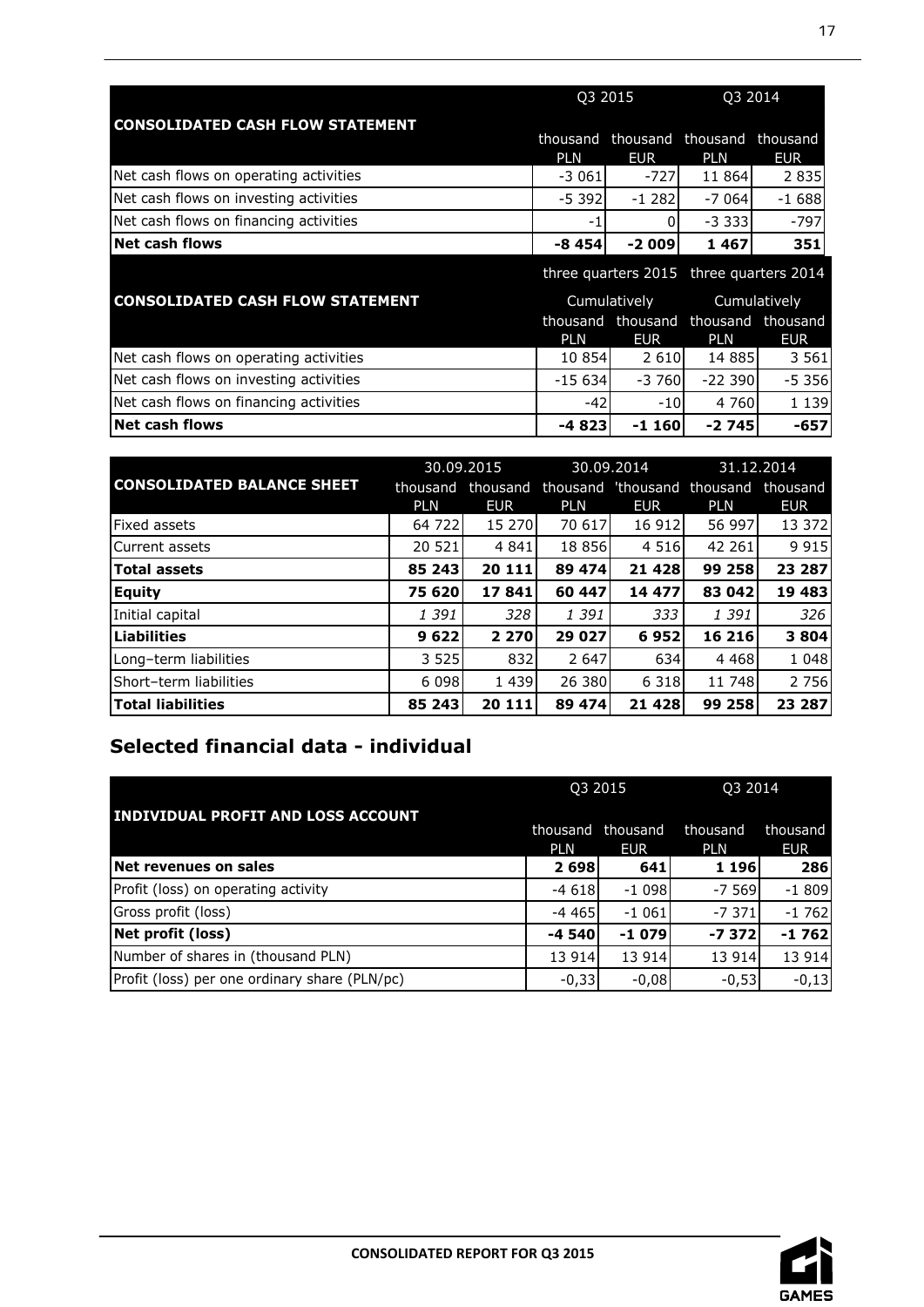|                                               |            | 3 quarters 2015     |            | 3 quarters 2014     |  |
|-----------------------------------------------|------------|---------------------|------------|---------------------|--|
| <b>INDIVIDUAL PROFIT AND LOSS ACCOUNT</b>     |            | <b>CUMULATIVELY</b> |            | <b>CUMULATIVELY</b> |  |
|                                               | thousand   | thousand            | thousand   | thousand            |  |
|                                               | <b>PLN</b> | <b>EUR</b>          | PLN        | EUR                 |  |
| Net revenues on sales                         | 8 0 2 4    | 1930                | 25 952     | 6 208               |  |
| Profit (loss) on operating activity           | $-9978$    | $-2.399$            | $-20665$   | $-4943$             |  |
| Net profit (loss)                             | $-8840$    | $-2126$             | $-20695$   | $-4951$             |  |
| Net profit (loss)                             | $-7984$    | $-1920$             | $-20572$   | $-4921$             |  |
| Number of shares in (thousand PLN)            | 13 914     | 13 9 14             | 13 914     | 13 914              |  |
| Profit (loss) per one ordinary share (PLN/pc) | $-0,57$    | $-0,14$             | $-1,48$    | $-0,35$             |  |
|                                               |            | Q3 2015             | Q3 2014    |                     |  |
| <b>INDIVIDUAL PROFIT AND LOSS ACCOUNT</b>     |            |                     |            |                     |  |
|                                               | thousand   | thousand            | thousand   | thousand            |  |
|                                               | <b>PLN</b> | <b>EUR</b>          | <b>PLN</b> | <b>EUR</b>          |  |
| $Mot$ cash flows from operating activity      | ודחח כ     | コつぐ                 | 10 $ECM$   | וגרם ב              |  |

|                                        | PI N    | <b>EUR</b> | PI N     | <b>EUR</b> |
|----------------------------------------|---------|------------|----------|------------|
| Net cash flows from operating activity | $-3097$ | $-736$     | 10 560   | 2 5 2 4    |
| Net cash flows from investing activity | $-5403$ | $-1, 284$  | $-6851$  | $-1637$    |
| Net cash flows from financing activity |         |            | $-3.341$ | $-798$     |
| <b>Net cash flows</b>                  | $-8502$ | $-2021$    | 368      | 88         |

|                                           |                     | 3 quarters 2015 |                     | 3 quarters 2014 |  |
|-------------------------------------------|---------------------|-----------------|---------------------|-----------------|--|
| <b>INDIVIDUAL PROFIT AND LOSS ACCOUNT</b> | <b>CUMULATIVELY</b> |                 | <b>CUMULATIVELY</b> |                 |  |
|                                           | thousand            | thousand        | thousand            | thousand        |  |
|                                           | <b>PLN</b>          | <b>EUR</b>      | <b>PLN</b>          | EUR <b>I</b>    |  |
| Net cash flows from operating activity    | 9 597               | 2 3 0 8         | 14 482              | 3 4 6 4         |  |
| Net cash flows from investing activity    | $-15534$            | $-3736$         | $-22182$            | $-5306$         |  |
| Net cash flows from financing activity    | $-42$               | $-10$           | 4 7 6 0             | 1 1 3 9         |  |
| <b>Net cash flows</b>                     | $-5979$             | $-1438$         | $-2940$             | $-703$          |  |

|                                 | 30.09.2015 |            | 30.09.2014 |            | 31.12.2014 |            |
|---------------------------------|------------|------------|------------|------------|------------|------------|
| <b>INDIVIDUAL BALANCE SHEET</b> | thousand   | thousand   | thousand   | thousand   | thousand   | thousand   |
|                                 | <b>PLN</b> | <b>EUR</b> | <b>PLN</b> | <b>EUR</b> | <b>PLN</b> | <b>EUR</b> |
| <b>Fixed assets</b>             | 68 788     | 16 229     | 74 751     | 17 902     | 61 010     | 14 3 14    |
| <b>Current assets</b>           | 16 350     | 3 8 5 7    | 15 949     | 3 8 2 0 1  | 37 753     | 8858       |
| Total assets                    | 85 138     | 20 086     | 90 699     | 21 722     | 98 763     | 23 171     |
| <b>Equity</b>                   | 72 431     | 17 088     | 58 827     | 14 089     | 80 415     | 18867      |
| Initial capital                 | 1 391      | 328 l      | 1 391      | 333        | 1 391      | 326        |
| <b>Liabilities</b>              | 3 5 2 5    | 832        | 31872      | 7 633      | 18 348     | 4 3 0 5    |
| Long-term liabilities           | 3 5 2 5    | 832        | 2 6 4 7    | 634        | 4 4 6 7    | 1 0 4 8    |
| Short-term liabilities          | 9 1 8 2    | 2 1 6 6    | 29 225     | 6 9 9 9    | 13 880     | 3 2 5 6    |
| <b>Total liabilities</b>        | 85 138     | 20 086     | 90 699     | 21 7 22    | 98 763     | 23 171     |

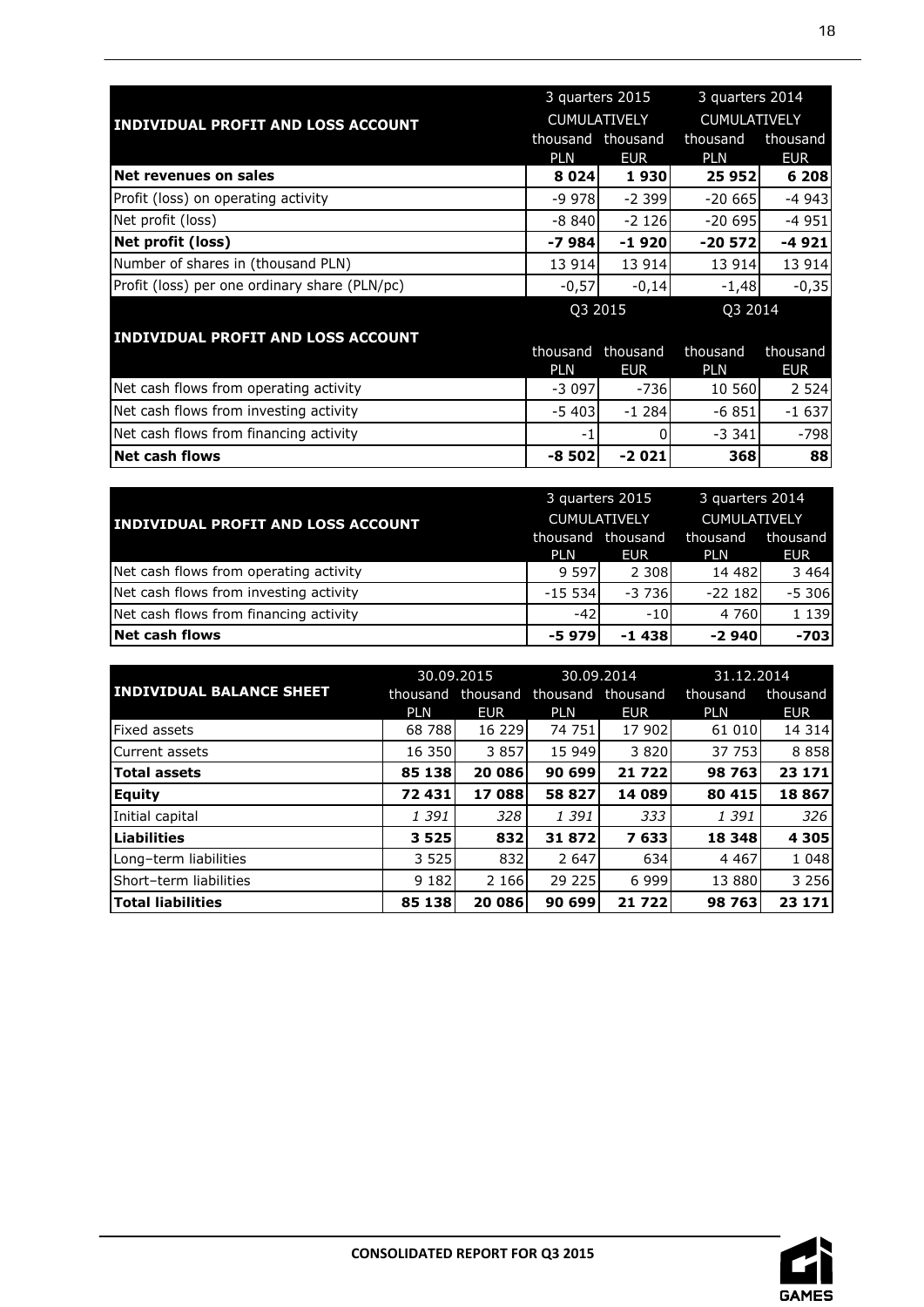# **NOTES TO THE FINANCIAL STATEMENTS FOR THE PERIOD FROM JANUARY 1 TO 9/30/2015**

# <span id="page-18-0"></span>**Basis for presentation and preparation of the financial statements**

- a) The financial statements cover the period from January 1 to 9/30/2015. The comparative data cover the period from 01.01.2014 to 30.09.2014 and from 01.01.2014 to 31.12.2014 as well as the balance sheet as at 30.09.2014, 30.06.2015 and 31.12.2014.
- b) The financial statements were drawn up in accordance with International Accounting Standards and International Financial Reporting Standards (IAS/IFRS).
- c) The financial statements were drawn up on the assumption that the business will continue as a going concern in the foreseeable future and that no events will occur posing a threat to its status as a going concern.

# <span id="page-18-1"></span>**Adopted accounting principles**

a) Application of International Accounting Standards

The financial statements are drawn up in accordance with International Accounting Standards (IAS) and International Financial Reporting Standards (IFRS) adopted by the European Union (EU) and interpretations adopted by the International Accounting Standards Board (IASB) and the International Financial Reporting Interpretations Committee (IFRIC) applicable in the business conducted by the Company and binding in annual reporting periods commencing January 1, 2007, together with the requirements of the Ordinance of the Minister of Finance of February 19, 2009 concerning current and periodical information provided by Issuers of securities and the terms and conditions for information required by the provisions of law of a nonmember state being recognized as equivalent (Polish Journal of Laws no. 33, item 259).

The financial statements for the period from January 1 to 9/30/2015 are subsequent financial statements prepared in accordance with IAS/IFRS. Comparative data is sourced from the financial statements prepared in accordance with IAS/IFRS. IAS/IFRS were adopted on 1/1/2007.

b) Basis for preparing the consolidated financial statements

Figures in the consolidated financial statements are given in thousands Polish zlotys, which is the presentation currency and functional currency. The consolidated financial statements were drawn up on historical cost basis. Preparation of consolidated financial statements in accordance with IAS/IFRS requires that the Management Board provide professional judgments, estimates and assumptions which have an impact on the adopted principles and the value of assets, liabilities, revenues and costs presented. Estimates and associated assumptions are based on previous experience and other factors which are acknowledged as reasonable in given circumstances and their results provide a basis for professional judgment concerning the carrying amount of assets and liabilities which does not directly result from their sources. Actual values may differ from estimates.

Estimates and associated assumptions are subject to systematic verification. Changes in assumptions are recognized in the period in which they were made.

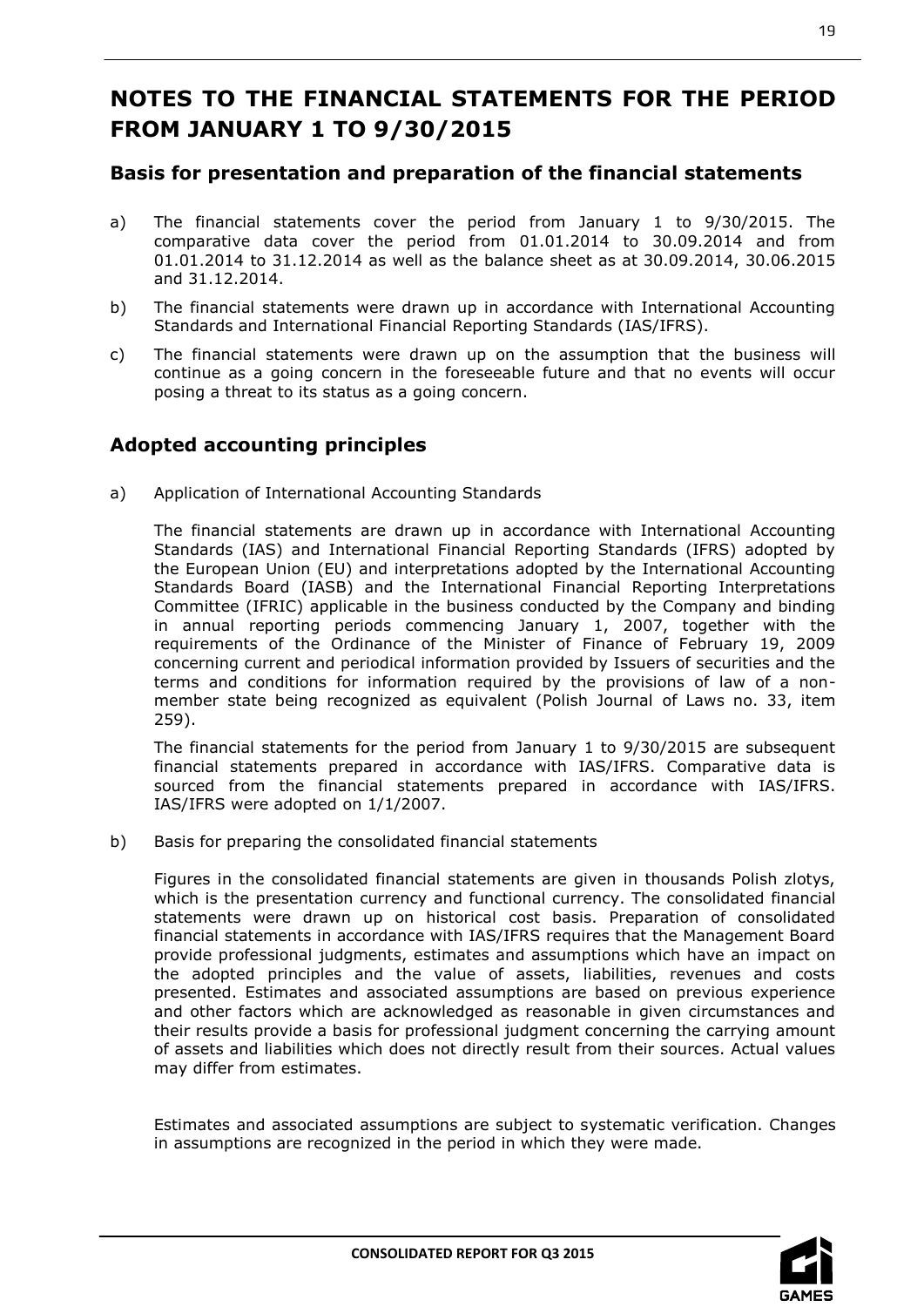The principles of the accounting policy presented below were applied in relation to all periods presented in the submitted consolidated financial statements as well as in drawing up an opening balance sheet in accordance with IAS/IFRS as at January 1, 2007 for the purposes of implementing the transition from Polish accounting standards to IAS/IFRS-compliant reporting.

#### c) Principles of consolidation

#### *(i) Subsidiaries*

The CI Games Capital Group consolidated financial statements were drawn up applying the acquisition method as the means of settlement adopted on the date of the share purchase transaction (fully consolidated). In drawing up the financial statements, the parent combines the financial statements of the parent and subsidiaries through summing up individual assets, liabilities, shares in equity, revenues and costs.

In order to ensure appropriate presentation of financial information concerning the Capital Group in the consolidated financial statements as if it constituted a single commercial entity, only the carrying amount of the parent's investments in subsidiaries and such part of the subsidiary's equity as corresponds to the parent's share is presented.

The method applied for translation of the financial statements of foreign entities depends on the means by which they are financed and the type of business activity conducted in relation to the entity drawing up the financial statements. For this reason, in accordance with IAS 21, entities operating abroad are broken down into: "entities operating abroad, whose operations constitute an integral part of the operations of the entity drawing up the financial statements" and "foreign operations."

For conversion of the financial statements of subsidiaries operating abroad, the aforementioned entities have been classified as "foreign operations" in accordance with IAS 21. After converting the financial statements of foreign entities, in order for these to be included in the financial statements of the entity drawing up the financial statements, the following principles were applied:

- ─ assets and liabilities, both monetary and non-monetary, were translated at the closing rate.
- ─ revenue and cost items of foreign operations were translated at the exchange rate as at the date of executing transactions, with the exception of situations where the foreign operation is drawing up reports in hyper-inflationary economic conditions. In this situation items would be converted at the closing rate.
- ─ all exchange rate differences are recognized in equity until disposal of the net investment.

The financial results of entities acquired or disposed of during the year are recognized in the consolidated financial statements from/to the moment of their acquisition or disposal, respectively, if this constitutes significant value for the presented financial statements.

Where necessary, adjustments are made in the financial statements of subsidiaries or associates in order to unify the accounting principles applied by the entity with the principles applied by the parent. All transactions, balances, revenues and costs between related parties covered by consolidation are subject to exclusion.

#### *(ii) Associates, joint ventures*

Associates are business entities where the Company exerts significant influence, although does not control their operational and financial policies.

The Company's joint ventures are entities where the Company exercises joint control over their operations pursuant to contractual arrangements.

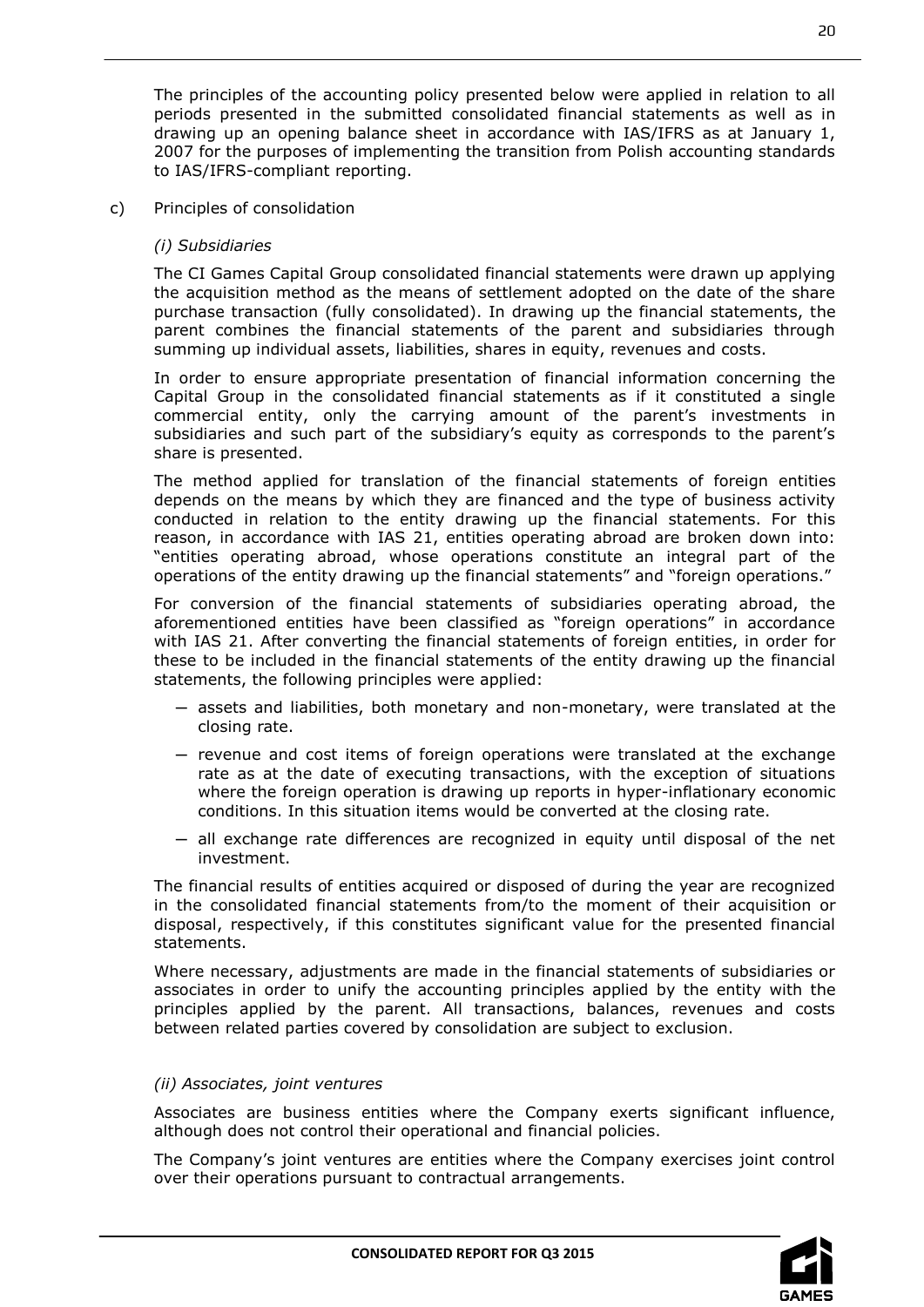The consolidated financial statements contain the Group's share of the profits and losses of associates / joint ventures using the equity method, from the moment of acquiring significant influence / joint control until the expiry of such influence/control. The Group also measures the loss in value of shares in the net assets of associates / joint ventures and makes the appropriate revaluation decreases. In the event of the Group's participation in losses exceeding the carrying amount of the associate / joint venture, such amount is reduced to zero and ceases to be recognized in further losses in as far as there is no legal obligation to cover losses or payment had not already been made to cover such liabilities.

Goodwill arising during consolidation results from the occurrence as at the acquisition date of a surplus of the cost of acquiring the entity over the fair value of identifiable assets and liabilities of the subsidiary, associate or joint venture as at the acquisition date.

Goodwill acquired through a merger of commercial entities is not amortized. Goodwill is subject to impairment testing at least once per year. Any impairment is immediately recognized in the profit and loss statement. In disposal of a subsidiary, associate or joint venture, the appropriate part of goodwill is taken into consideration in calculating the profit or loss on disposal.

#### *(iii) Consolidation adjustments*

The balance of internal settlements between Group entities, transactions executed within the Group and all unrealized profits or losses resulting thereunder, together with Group revenues and costs, are excluded during the preparation of the consolidated financial statements. Unrealized profits resulting from transactions with associates and joint ventures are excluded from the consolidated financial statements proportionally to the level of the Group's participation in such entities. Unrealized losses are excluded from the consolidated financial statements on the same principles as profits, until the moment when evidence indicating impairment arises.

#### d) Property, plant and equipment

#### *(i) Own property, plant and equipment*

Property, plant and equipment are fixed assets which are retained to be used in the production process or in supplying goods and providing services, in order for them to be handed over to other entities for use pursuant to a rental agreement and where there is expectation that they will not be used for longer than one period.

Costs borne at a later time are included in the carrying amount of an asset or are indicated as a separate asset only if it is probable that the Group will achieve future economic benefit connected with such asset and the purchase price for a given item may be measured reliably. Expenses for repair and maintenance are recognized in the profit and loss statement in the period in which they were borne. The cost of production is augmented by fees and for defined assets by the costs of external finance capitalized in accordance with the principles defined in the Group's accounting policy.

Property, plant and equipment is measured at purchase price or manufacture cost less depreciation and impairment at the end of the reporting period.

Depreciation concerning such fixed assets commences at the moment they are commissioned. Each new fixed asset must, in as far as possible, be broken down into separate components, with the depreciation method specified.

Fixed assets under construction intended for production, lease or administrative purposes, as well as for undefined purposes, are presented in the balance sheet at cost of manufacture less impairment.

Profit or loss arising from disposal/liquidation or suspension of the use of fixed assets is defined as the difference between revenues from disposal and the net value of such fixed assets and are included in the profit and loss statement.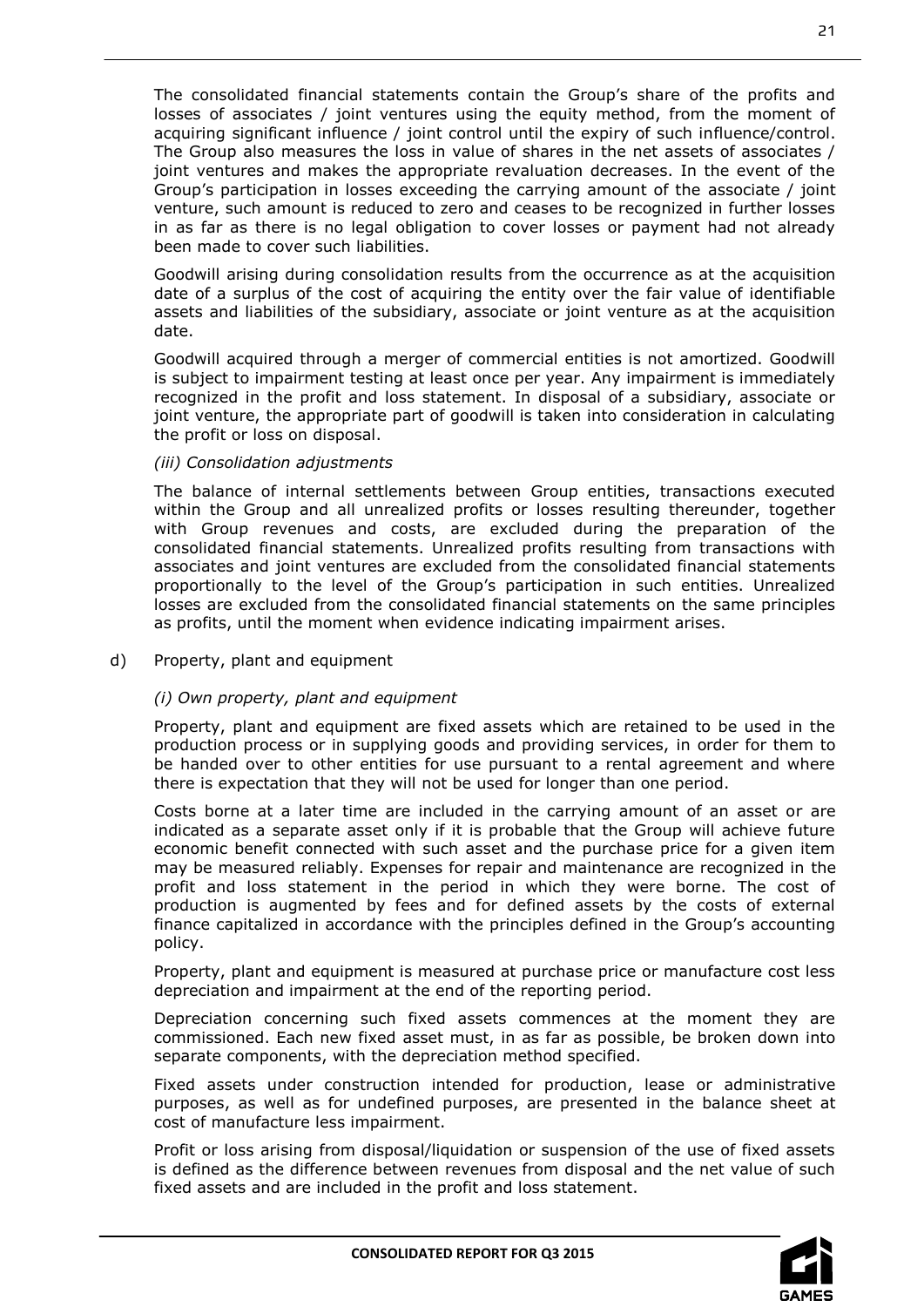Land – the right of perpetual usufruct of plots of land is presented at purchase price.

The Group does not amortize rights to perpetual usufruct of land. Depreciation rates have been established with consideration to the period of economic usefulness of fixed assets.

Property, plant and equipment is depreciated using the straight-line method with the following rates:

- technical equipment and machinery: 20-60%
- other fixed assets: 20%

#### *(ii) Property, plant and equipment used pursuant to lease agreements*

Leases are classified as finance leases if in principle the terms and conditions of the agreement transfer all potential ownership of benefits and risk to the lessee. All other types of leases are treated as operating leases.

Assets used pursuant to a finance lease agreement are treated as the Group's assets and are measured at fair value as of the moment of their acquisition, although at a level not exceeding the value of their current minimum lease payments.

Liability towards the lessor arising on this account is presented in the balance sheet under finance lease liabilities.

Lease payments are divided into interest and principal. Financial costs are recognized in the profit and loss statement.

#### *(iii) Subsequent expenses*

Costs aimed at exchange of separate components of an element of property, plant and equipment borne in a subsequent period are capitalized. Other costs are capitalized only if they can reliably be measured and increase future economic benefits connected with a fixed asset. Other expenses are systematically recognized in the profit and loss statement.

e) Intangible assets

# *(i) Intangible assets*

The Group recognizes intangible assets only when:

- $-$  it is probable that the future economic benefits that are attributable to the assets will flow to the Group, and
- ─ the purchase price or cost of production of a given asset may be measured reliably.

An intangible asset is initially valued at purchase price or cost of production. Intangible assets are subject to amortization. Amortization rates have been established with consideration to the period of economic usefulness of intangible assets.

Intangible assets are amortized using the straight-line method with the following rates:

- ─ licenses: 20%-90%
- ─ computer software: 50%

Expenses on research works are recognized as costs at the moment they are borne.

Costs of development works borne before the commencement of production or application of new technological solutions are classified as intangible assets if the Company can prove the following:

 $-$  the possibility, from a technical point of view, to complete an intangible asset so that it is suitable for use or sale,

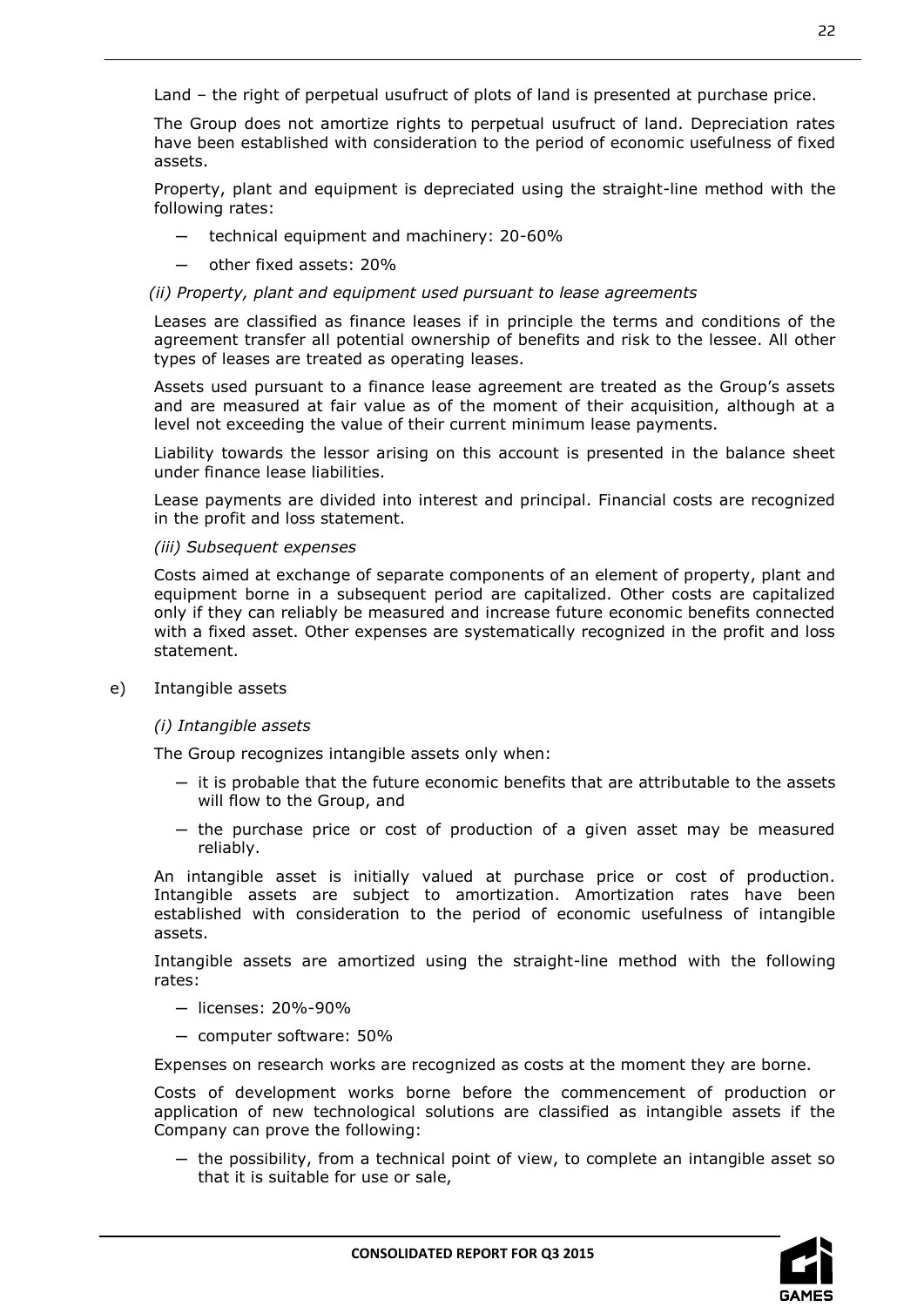- ─ the intent to complete an intangible asset and to use or sell it,
- ─ the capacity to use or sell an intangible asset,
- ─ the means in which an intangible asset will create potential economic benefits. Amongst others, the Group should prove the existence of a market for products arising due to the intangible asset or the asset itself or  $-$  if the asset is to be used by the entity – the usefulness of the intangible asset,
- ─ the availability of applied technical, financial and other resources which are to serve completion of development works and the use or sale of the intangible asset,
- $-$  the possibility to establish outlays borne during development works which may be assigned to such intangible asset.

The costs of development works with a useful life assumed in advance are subject to amortization. Amortization charges commence as of the date when a given asset is ready for use, whereas they end at the moment when a given asset is allocated for sale or ceases to be included in the accounts.

The amortization period is equal to the period of economic usefulness of a resource held. The adopted amortization period and method for the costs of development works are verified at least as at the end of the financial year. Costs of development works are amortized during the anticipated period of achieving revenues from sale of a product, however not longer than 3 years.

The Group does not amortize the costs of development works with an undefined useful life. Intangible assets with undefined useful life are subject to an annual impairment test, in application of the guidelines of IAS 36 Impairment of Assets.

External financing costs (e.g. interest on loans and borrowings and exchange differences on loans and borrowings denominated in foreign currencies) which may be directly assigned to the purchase or production of assets increase the purchase or production cost of such item. Net financing costs include interest payable on debt established based on the effective interest rate, interest receivables on funds invested by the Group, due dividends, gains and losses on foreign exchange differences and gains and losses on hedging instruments, which are recognized in the statement of profit and loss.

#### *(ii) Impairment*

At the end of each reporting period the Group reviews fixed assets in order to confirm that there have been no circumstances indicating the possibility of their impairment.

In the event of such circumstance existing, the recoverable amount of a given asset is estimated in order to establish a potential write-down.

In a situation where an asset does not generate cash flows which are to a large extent independent of cash flows generated by other assets, analysis is carried out for the group of assets generating cash flows to which a given asset belongs.

In the case of intangible assets with an undefined useful life, the impairment test is carried out both annually and in the event of circumstances indicating the possibility of impairment. The recoverable amount is established as the higher of two values: fair value less costs to sell, or its value in use. This final amount corresponds to the current value of estimated future discounted cash flows using a discount rate taking into consideration the present market value of money and asset-specific risk.

If the recoverable amount is lower than the net book value of an asset (or group of assets), the book value is decreased to the recoverable amount.

Impairment loss is recognized as a cost in the period it occurred, with the exception of a situation where an asset has been recognized at restated value (in this case the impairment is treated as a decrease in the previous restatement).

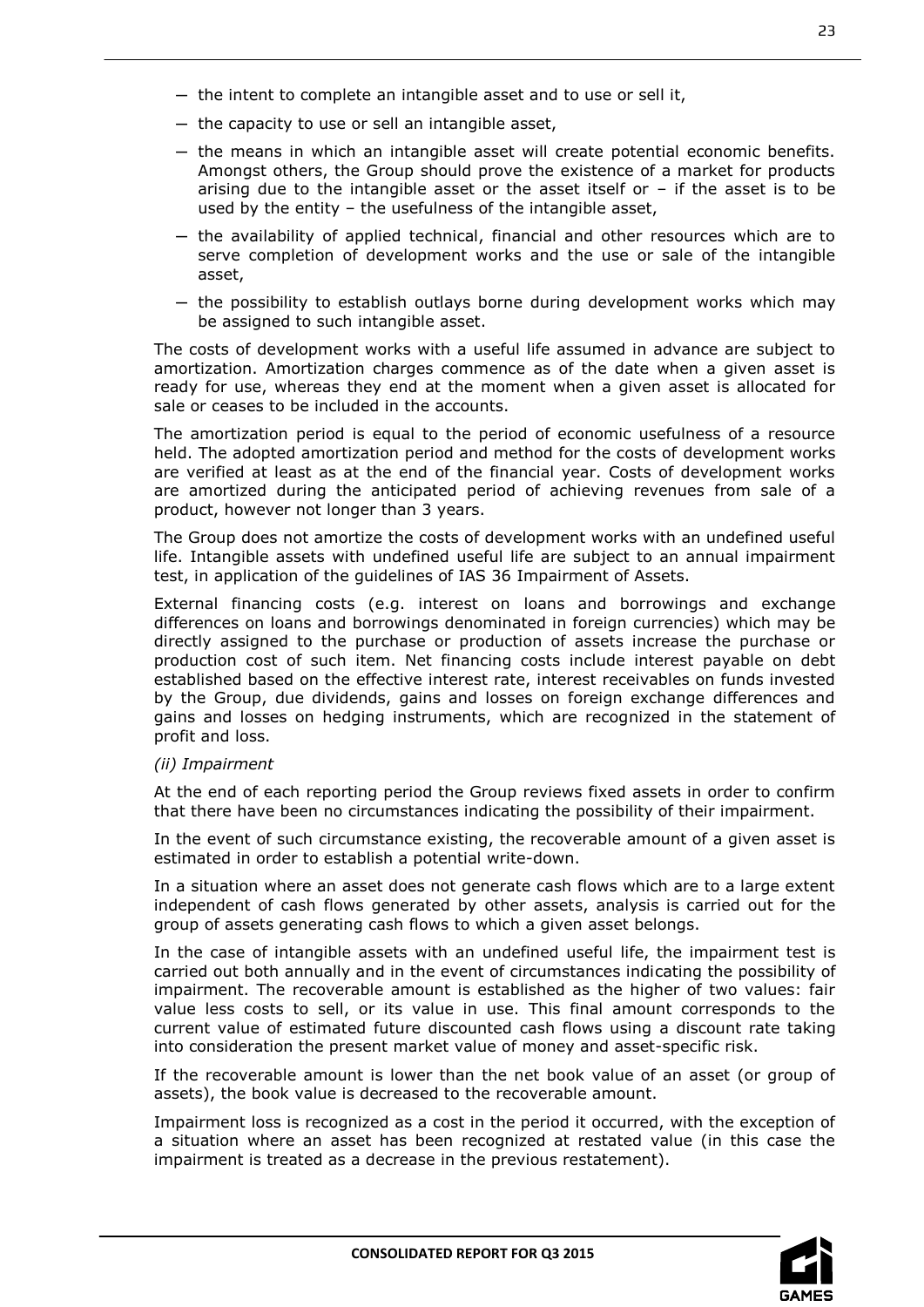At the moment where the impairment is subject to subsequent reversal, the net value of the asset (or group of assets) is increased to the new estimated recoverable amount, however not higher than the net value of such asset as it would have been established had impairment not been identified in previous years.

Reversal of impairment is recognized in revenue in as far as the asset has not been subject to prior restatement – in this event reversal of impairment is recorded in the revaluation reserve.

f) Investments

Investments other than property, intangible and financial assets are recognized at purchase price, less impairment.

Investments recognized at historical cost expressed in a foreign currency as at the end of the reporting period are valued using the average exchange rate announced by the National Bank of Poland as at the end of the reporting period.

g) Financial instruments

Financial assets and liabilities are recognized in the balance sheet at the moment when the Group becomes a party to a binding agreement.

The Group classifies each agreement which results in simultaneous occurrence of a financial asset with one party and a financial liability or equity instrument with the other party as a financial instrument, on condition that unambiguous economic effects result from a contract executed between two or more parties.

In accordance with IAS 39, the Group classifies financial instruments as:

- ─ instruments held for trading (at fair value through profit or loss) financial assets or liabilities which have been acquired or have arisen in order to generate profit achieved due to short-time price fluctuations,
- ─ financial instruments held to maturity financial assets with fixed or determinable payments or fixed maturity dates, which the Group has the intent and capability to hold to maturity, carried at amortized cost with application of the effective interest rate method, with the exception of loans granted by associates and own debt claims, valued using the effective interest rate method,
- ─ available-for-sale financial instruments financial assets other than loans granted and own receivables, assets held to maturity or other than financial assets not held for trading, carried at fair value,
- $-$  loans and receivables non-derivative financial assets with fixed or determinable payments which are not quoted in an active market. At initial recognition, the Group values financial assets and liabilities at purchase cost (price), i.e. according to the fair value of the payment made in the case of assets, or the amount received in the case of liabilities.

The Group includes transaction costs in the initial value of all financial assets and liabilities.

Differences in restatement and revenues achieved or costs borne appropriate to classification of a financial asset are recognized in profit or loss or the revaluation provision as available-for-sale financial assets, respectively.

Principles for valuation of financial instruments as at the end of the reporting period are evaluated by the Group at amortized costs, with consideration of the effective interest rate of:

- ─ assets held to maturity,
- ─ loans granted and receivables, and
- ─ other financial liabilities not classified as held for trading.

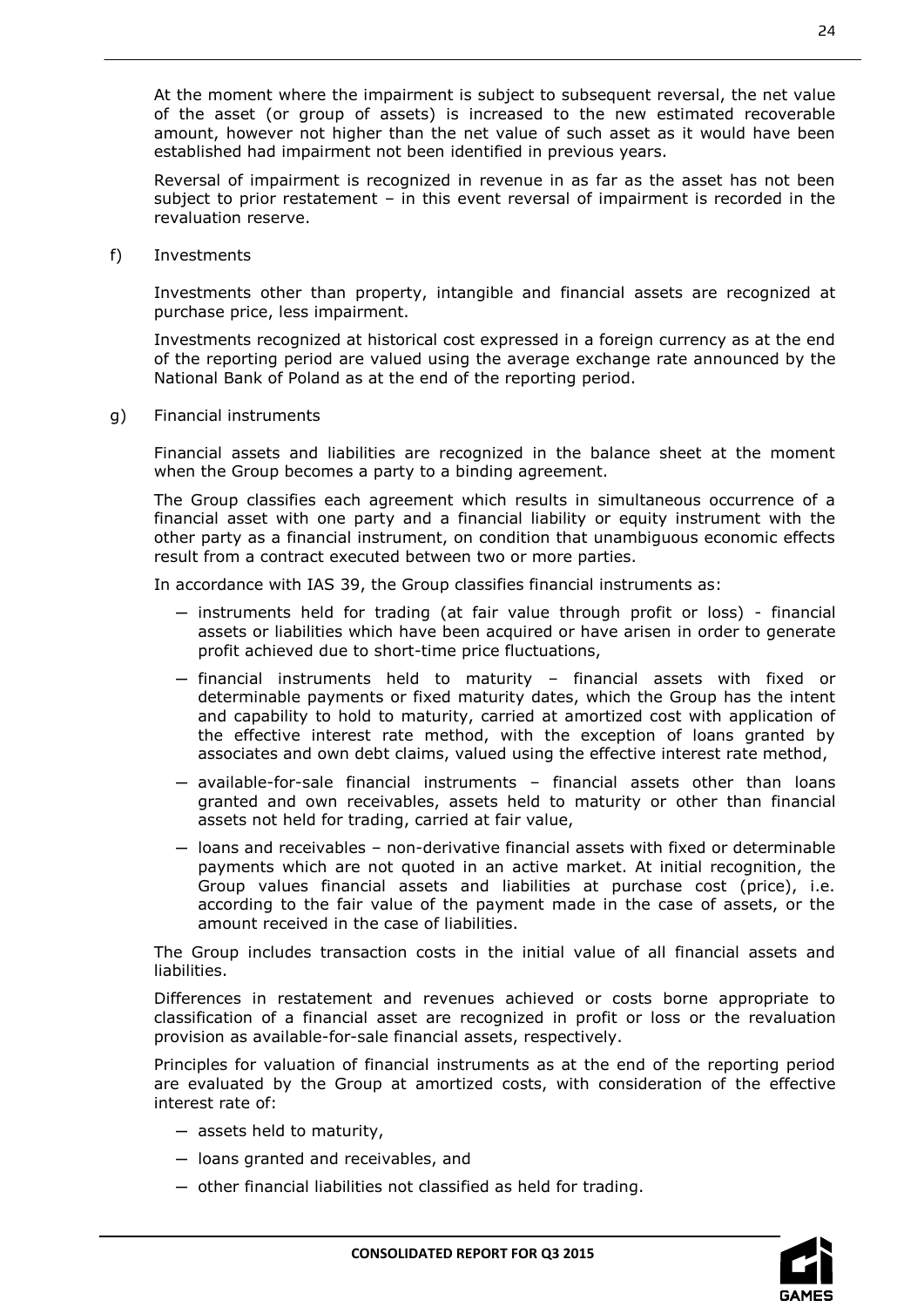Valuation may also take place:

- $-$  at the amount requiring payment if the discount effect is not significant;
- ─ at the amount requiring payment: receivables and liabilities with short maturity period;
- ─ at fair value: financial assets and liabilities held for trading and available-for-sale financial assets.

Changes in the fair value of financial assets held for trading not being part of hedges are recognized as finance income or costs when they arise.

Interests in other entities are valued at purchase price less impairment.

h) Trade and other receivables

Current trade and other receivables are valued at repayment value in as far as the effect of charging interest is not significant. Otherwise receivables are initially recognized at fair value and subsequently valued at amortized cost in application of the effective interest rate. In accordance with the principle adopted by the Group, receivables with maturity of longer than 180 days are subject to discounting.

i) Inventory

The initial value (cost) of inventories includes all costs (acquisition, production, etc.) borne in connection with bringing inventories to their current location and condition.

The purchase price of inventories includes the purchase price increased by import duty and other taxes (not subject to subsequent refund from tax authorities), costs of transport, loading, unloading and other costs directly connected with the acquisition of inventories, decreased by discounts, rebates and other similar reductions.

Inventories are measured at initial value (purchase price or cost of production) or at net sale price depending on which is lower.

In relation to other inventories, costs are established using the first in, first out (FIFO) method.

#### *Impairment losses on inventory*

Impairment losses on current property, plant and equipment connected with their impairment or valuation as at the end of the reporting period correspond to their own operating costs (IAS2).

The Group creates impairment losses equity to net recoverable values of inventory. The net recoverable value is the sale price established in normal operations less finishing costs and estimated costs necessary for sale to be effected.

Reversal of an inventory depreciation write-down resulting from an increase in the net recoverable value is recognized as a decrease in inventory recognized as other operating revenue which the write-down reversal concerns.

As at the balance sheet date, the inventory is valued at acquisition or purchase price, and such a price may not exceed the net sales price for a given inventory item.

Foreign-currency advance payments are recognized at the ask rate of the bank used by the Group.

The Group measures advance payments for inventory at nominal value and presents these in the financial statements at the historic rate less impairment. The Group inventories prepayments through the provision by contracting parties of confirmation that prepayments included in auxiliary ledgers to general ledger "supplier accounts", and provides explanations and settlement of potential variance.

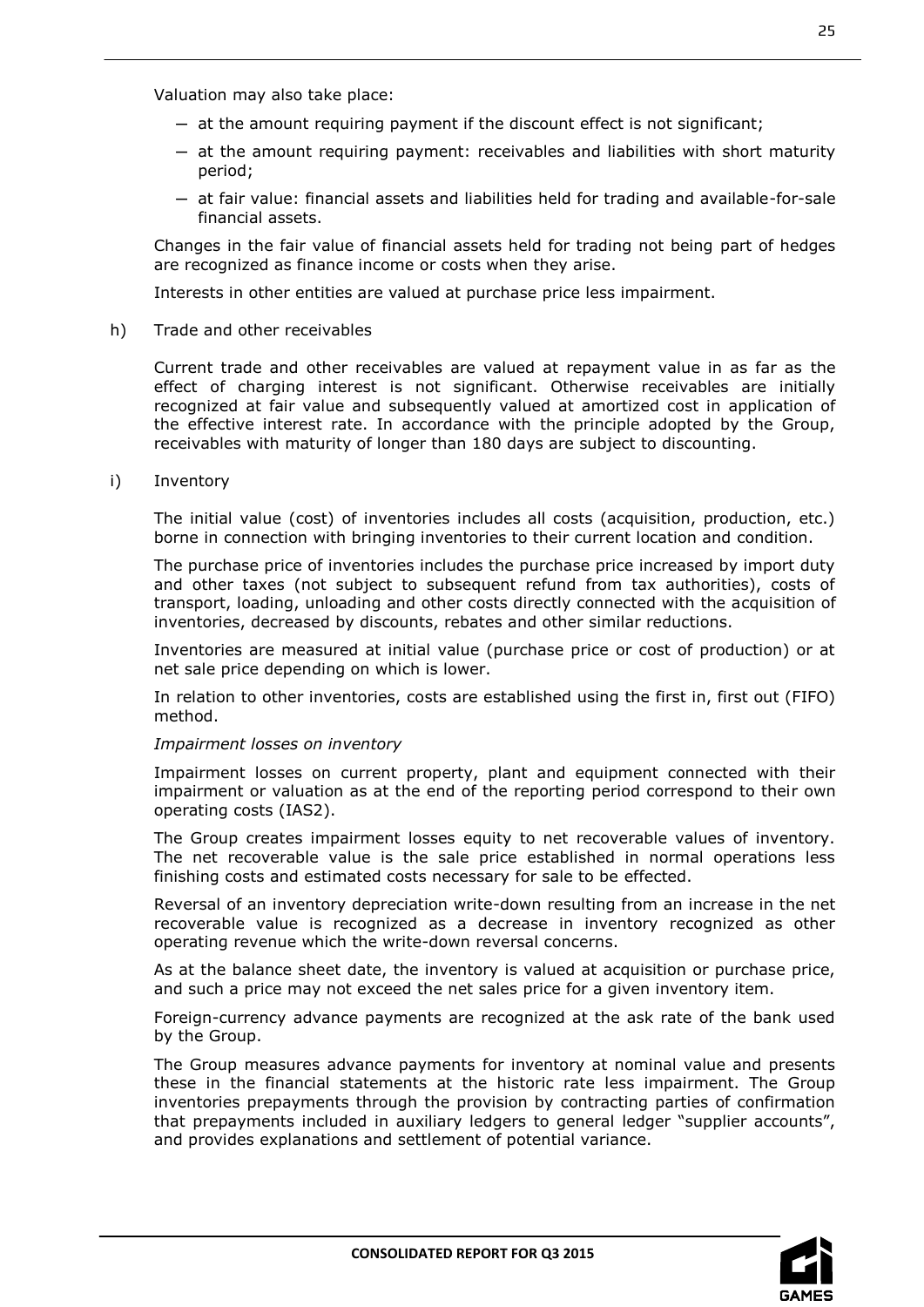Cash and cash equivalents include cash on hand and demand deposits. Current investments which are not subject to significant change in value, which may be easily exchanged for a defined amount of cash and which constitute a part of the Company's liquidity management policy are recognized as cash and cash equivalents for the purposes of the statement of cash flows.

k) Share capital

Share capital is recognized at the nominal value of issued and registered shares.

*(i) (i) Purchase of own shares*

In the event of purchase of own shares, the payment amount, together with direct transaction costs, is recognized as a change in equity. Purchased shares are recognized as a decrease in equity.

*(ii) Dividends*

Dividends are recognized as a liability in the period in which they are authorized.

l) Provisions

Provisions are liabilities of uncertain time and amount. Group companies create provisions when all of the following conditions are met simultaneously:

- $-$  the companies are burdened with an obligation (legal or constructive) resulting from past events,
- $-$  it is probable that fulfillment of an obligation will result in necessary outflow of resources representing economic benefits,
- ─ the amount of such obligation can be reliably estimated.

The Group creates the following provisions for liabilities:

- ─ deferred income tax provision created in connection with the occurrence of positive differences between the book value of assets and liabilities and their tax value,
- ─ provisions for employee benefits provisions for pension gratuities are calculated based on own estimates, however with regard to the low average age of employees and the insignificant value of the provision resulting from this, there is currently no provision created,
- ─ other provisions.

Release of unused provisions occurs as at the date on which they are acknowledged as unnecessary.

m) Trade and other payables

Trade and other payables are divided into current and non-current payables through application of the following criteria:

- ─ maturing in under 12 months from the end of the reporting period classified as current payables,
- ─ payables not classified as trade payables and which do not fulfill the criteria for classification as current constitute non-current payables.

Trade payables with maturity of up to 180 days are valued as at the end of the reporting period at repayment value increased by potential interest for delay due as at the valuation date.

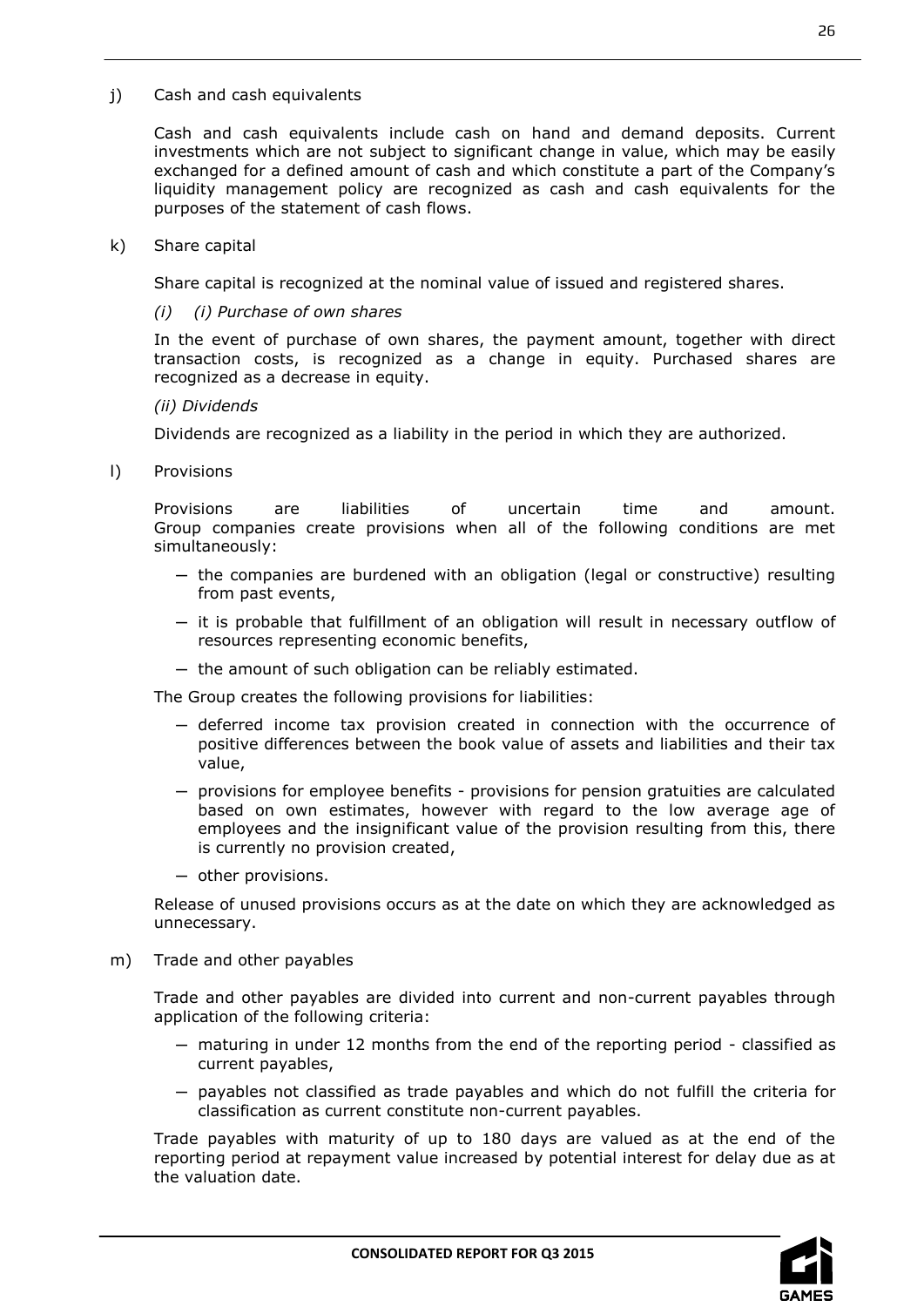Trade payables within maturity of over 180 days are valued as at the end of the reporting period at amortized cost (i.e. discounted in application of the effective interest rate).

All turnovers and account balances should be reconciled, and potential adjustments should be made to the accounts, including in the consolidated financial statements of the entity. In the event of discrepancies in agreeing a balance between the entity and the contracting party, the seller's position prevails and, after closing the year, potential adjustments are entered in the accounts for the current year.

Payables denominated in foreign currencies are valued at the current average exchange rate for a given currency on a given date established by the National Bank of Poland.

Interest for late payment of payables is not charged if the authorized entity submits a written declaration on opt-out of such interest. In other instances interest is calculated and recorded as per the principles below:

- ─ systematically, pursuant to interest notes received,
- ─ at estimated value, where estimation is based on historical data reflecting the amount of interest charged by specific contracting parties in relation to the level of debt.

In each instance other significant risks meaning that such interest may be charged should be taken into consideration when calculating interest.

The notes to the financial statements should include the fact of the occurrence of overdue liabilities and the associated risk that interest will be charged by creditors.

n) Revenue

Revenue from sale of products and services includes sale of products manufactured by the Group to which it has exclusive license rights for their production or it purchased a license for release and distribution, together with services provided by the Group to other entities.

Revenue from sale of goods for resale and materials includes sale of products which were purchased and are held for further sale in a non-processed form, together with sale of materials for manufacture.

Revenue from sale of products and goods is recognized if the following conditions are met:

- ─ the Group has transferred significant risk and benefits resulting from the right of ownership of goods and products to the purchaser,
- ─ the Group ceases to be permanently involved in managing the sale of goods or products to the extent that such function is usually exercised in relation to goods and products to which there is right of ownership, and it does not exercise effective control over them,
- $-$  the revenue amounts may be measured reliably,
- ─ it is probable that the Group will achieve economic benefits from the transaction,
- ─ costs borne and those which will be borne by the Group in connection with the transaction may be valued in a reliable manner.

Revenue is recognized if achievement by the Group of economic benefits connected with the executed transaction is probable.

If there is uncertainty regarding the collectibility of an amount due which is already counted as revenue, then the uncollectible amount in relation to which collection is no longer probable is recognized as costs and not as an adjustment of the initially recognized revenue amount.

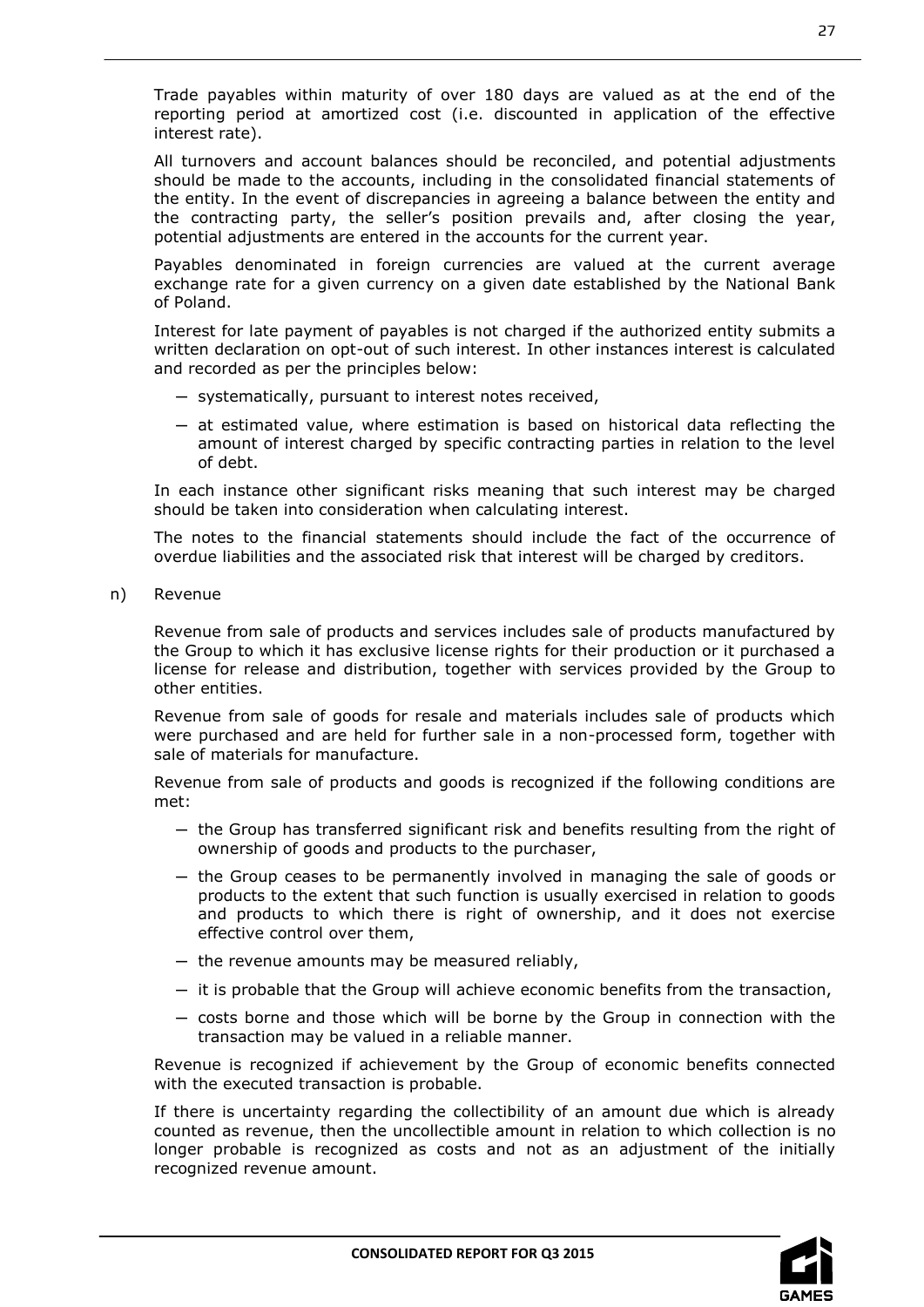Revenue from sale is recognized at the fair value of payments received or due and represents receivables for products, goods and services supplied under normal business activity after decrease by discounts, VAT and other sales-related taxes.

Revenue from interest is recognized cumulatively in relation to the principal amount, in accordance with the effective interest rate method on lease.

#### o) Costs

The Group draws up a consolidated profit and loss statement in multiple-step format. Costs are classified in accordance with their function.

#### *(i) (i) Finance lease payments*

Lease payments are divided into a part constituting the cost of finance and a part decreasing the liability. The part constituting the cost of finance is allocated to specific periods during the term of the lease applying the effective interest rate method.

#### *(ii) Net financing costs*

Net financing costs include interest payable on debt, established on the basis of the effective interest rate, interest due on funds invested by the Group, dividends due, foreign exchange gains and losses and profit and loss concerning hedging instruments which are recognized in the statement of profit and loss.

Interest income is recognized in the statement of profit and loss on an accrual basis applying the effective interest rate. Income from dividends is recognized in the statement of profit and loss at the moment when the Group acquires the right to receipt thereof. The part constituting the cost of finance arising in connection with finance lease fees is indicated in the statement of profit and loss applying the effective interest rate method.

#### p) Tax

Mandatory encumbrances on the result include current tax and deferred tax.

The current tax obligation is calculated on the basis of the tax result (basis for taxation) for a given financial year. Tax for the current and previous periods is recognized as a liability in the amount which has not been paid.

Tax profit (loss) differs from net book profit (loss) in connection with the exclusion of revenues subject to taxation and tax-deductible expenses in subsequent years and items of cost and revenue which will never be subject to taxation.

Deferred tax is calculated using the balance sheet method as tax subject to payment or refund in the future on the difference between the carrying amounts of assets and liabilities and the corresponding tax values used to calculate the basis for taxation.

Deferred income tax assets and provisions for deferred income tax are valued with application of tax rates which will be applied, according to predictions, if an asset is realized or a provision liquidated, adopting the basis as the tax rates (and tax regulations) legally in force or actually binding as at the end of the reporting period.

A deferred tax asset is subject to analysis as at each balance sheet day, and in the event of it being expected that future tax profits will be insufficient to realize an asset or part thereof, it is written off. Deferred income tax assets and provisions for deferred income tax are not discounted.

Deferred tax is recognized in the profit and loss statement, aside from a situation where it concerns items directly recognized in equity. In this last instance deferred tax is also settled directly in equity. The Group offsets deferred income tax assets with provisions for deferred income tax exclusively when it has an enforceable legal title to offset deferred income tax assets with provisions for deferred income tax.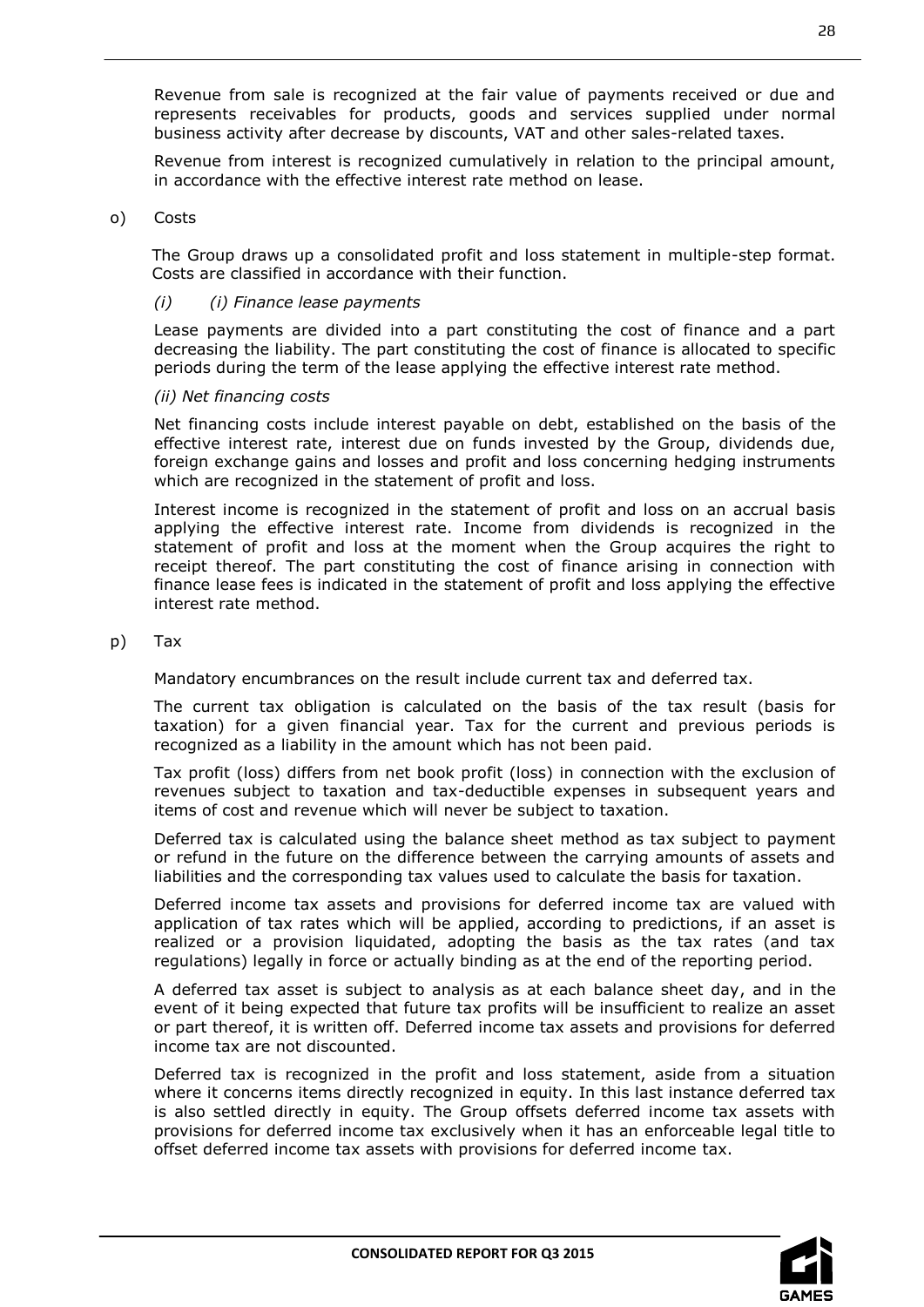q) Foreign-currency transactions

Transactions executed in foreign currencies are translated into the functional currency in application of exchange rates in force on the date of executing such transactions, in the following manner:

- $-$  in the case of selling foreign currencies and receivable repayment transactions  $$ using the bid rate applied by the bank used by the Group;
- $-$  in the case of purchasing foreign currencies and liability repayment transactions – using the ask rate applied by the bank used by the Group;
- $-$  in the case of other transactions according to the average exchange rate announced for a given currency by the National Bank of Poland in as far as customs documents do not give another exchange rate.

Cash items recognized at historical cost expressed in a foreign currency are recorded at the end of the reporting period using the average exchange rate announced by the National Bank of Poland as at the end of the reporting period. Non-monetary balance sheet items recorded at historical cost expressed in a foreign currency are recorded in application of the exchange rate as at the date the transaction is executed. Nonmonetary balance sheet items recorded at fair value in a foreign currency are recorded in application of the exchange rate in force during establishment of fair value.

Foreign exchange gains and losses resulting from settlement of transactions in foreign currencies and from translation of cash assets and liabilities according to average National Bank of Poland exchange rates as at the end of the year are indicated in the statement of profit and loss, with the exception of settlement in equity fulfilling the criteria for recognition of cash flow hedges.

r) Segment reporting

A reportable segment is a separate part of the Group which deals with the supply of defined products or services (operating segment) or supply of products or services in a defined economic environment (geographical segment), which is subject to risks and derives benefits differently to other segments.

The Capital Group presents revenue from sales broken down into the following segments:

- $-$  operating covering sales divided into products, goods and services,
- ─ types of gaming consoles and PCs.

Revenue from sale of products covers sale of products manufactured by the Group to which it has exclusive licensing rights for their production or it purchased a license for release and distribution.

Revenue from sale of services covers revenues for services provided by the Group to other entities.

Revenue from sale of goods for resale covers sale of products which have been purchased and are held for further sale in a non-processed form, together with sale of materials for manufacture.

Operating costs are divided as follows:

- ─ direct costs, which may be assigned to a given product or service, or the value of goods or materials sold at purchase price,
- $-$  indirect costs, i.e. costs which cannot be directly assigned to a defined product, e.g. administrative, sales and other operating costs.

Segment reporting – assignment to specific operating segments – concerns direct costs and such part of indirect costs which can be assigned to a given segment.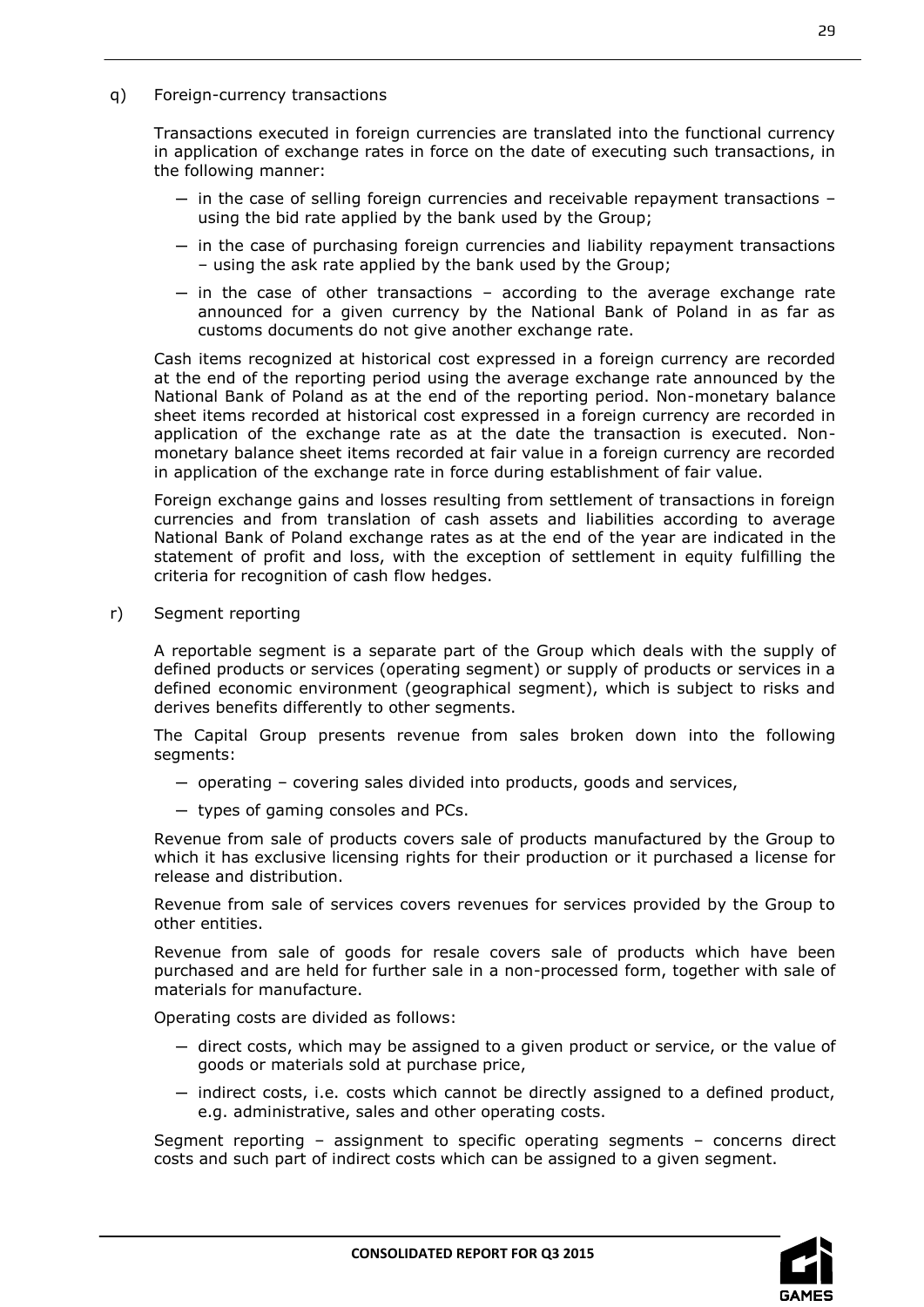s) Operations being discontinued and non-current assets held for sale

Immediately before reclassification to the group of assets held for sale, valuation of assets (or all assets and liabilities constituting a group held for sale) is updated in accordance with the appropriate IFRS. Subsequently, as at the day of initial classification as held for sale, a fixed asset or group of assets held for disposal are recognized according to the lower value: carrying amount or fair value less cost to sell.

Impairment identified at initial classification as held for sale is recognized in the profit and loss statement even in the event of value restatement. This also concerns profit and loss resulting from subsequent change in value.

Discontinued operation is a part of the Group's activity which constitutes a separate main business line or geographic segment or is a subsidiary acquired exclusively for further sale.

Classification as discontinued operation takes place as a result of disposal or at the moment when the operation fulfills the criteria for classification to the group held for sale.

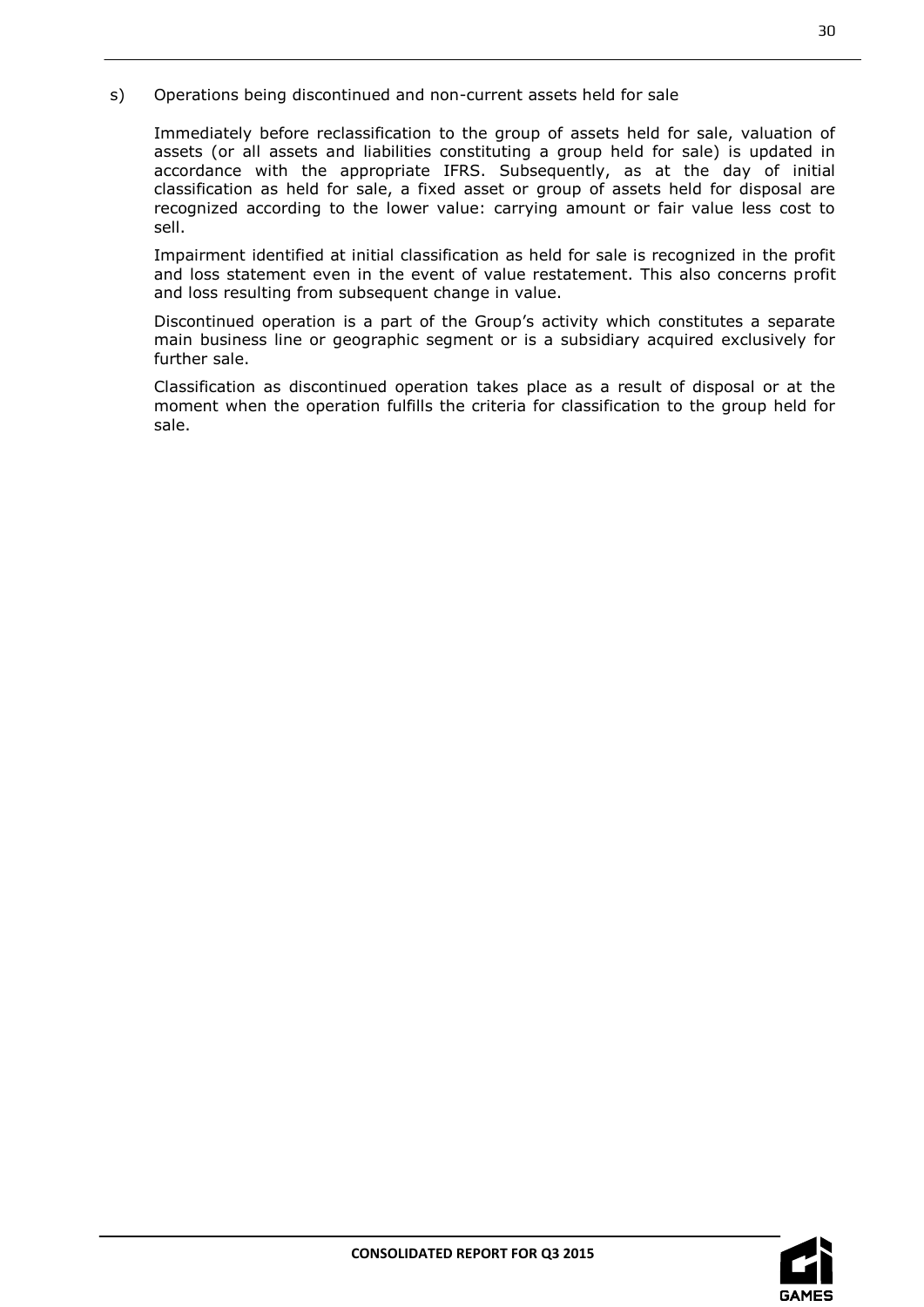# <span id="page-30-0"></span>**General description of CI Games Capital Group operations**

The CI Games Capital Group operates in the global video game development and publishing market. The parent company, CI Games S.A., is the first publicly traded company in this sector in Central and Eastern Europe and the first to emerge as an international player and generate outstanding market and financial performance. The Group's strategic goal is to build a portfolio of recognizable brands in the most popular video-game genres using its advanced know-how and experienced team.

In the gaming market, the Capital Group operates as:

- Developer, with in-house production studios,
- Publisher of own games and licensed products, being responsible for marketing strategy and product roll outs using local distributors,
- Distributor, selling products directly to retail chains and online.

The Group is investing in expanding its management and creative team through hiring developers with years of experience in managing projects at well-respected studios throughout the world. The Group also works with leading technology providers and makes use of the latest equipment and software. The Issuer has executed agreements on game development and independent distribution with owners of the most popular gaming consoles, i.e. Sony and Microsoft. The Group produces games for this generation of platforms (PlayStation®3 and Xbox360®) and for the debuting new generation of devices (Xbox One® and PlayStation®4), as well as for PCs. In order to maximize sales performance and marketing potential, CI Games collaborates with international distributors who operate in specific regional markets and are responsible for implementing promotional plans.

Through combining the above three functions, the Group may effectively control the process of game development and distribution.

# <span id="page-30-1"></span>**Organizational structure of the Issuer's Capital Group, including consolidated entities**

Composition of the CI Games Capital Group as at Wednesday, September 30, 2015:

- **CI Games S.A.** (formerly City Interactive S.A.) a Warsaw-based company. Share capital: PLN 1 391 500. Group parent.
- **CI Games USA Inc**. (formerly City Interactive USA Inc.) a company having its registered office in Delaware, USA. Share capital: USD 50,000. 100% of shares held by CI Games S.A. Company subject to consolidation from Q2 2008.
- **CI Games Germany GmbH** (formerly City Interactive Germany GmbH) a company having its registered office in Frankfurt am Main, Germany. Share capital: EUR 25,000. 100% of shares held by CI Games S.A. Company subject to consolidation from Q2 2008.
- **City Interactive Studio S.R.L.** a company having its registered office in Bucharest, Romania. 100% of shares held by CI Games S.A. This company is subject to consolidation from Q4 2011. On November 7, 2013, the company filed for bankruptcy at the VII Civil Division, Court in Bucharest.
- **Business Area Sp. z o.o.**  a company having its registered office in Warsaw, subject to consolidation from Q3 of 2010. Share capital of PLN 5,000. 100% of shares held by CI Games S.A.
- **Business Area Spółka z ograniczoną odpowiedzialnością Spółka Jawna** (transformed from Business Area Spółka z ograniczoną odpowiedzialnością S.K.A.) – company headquartered in Warsaw. The company is subject to consolidation from Q1 2013. On September 26, 2013, Business Area Spółka z ograniczoną

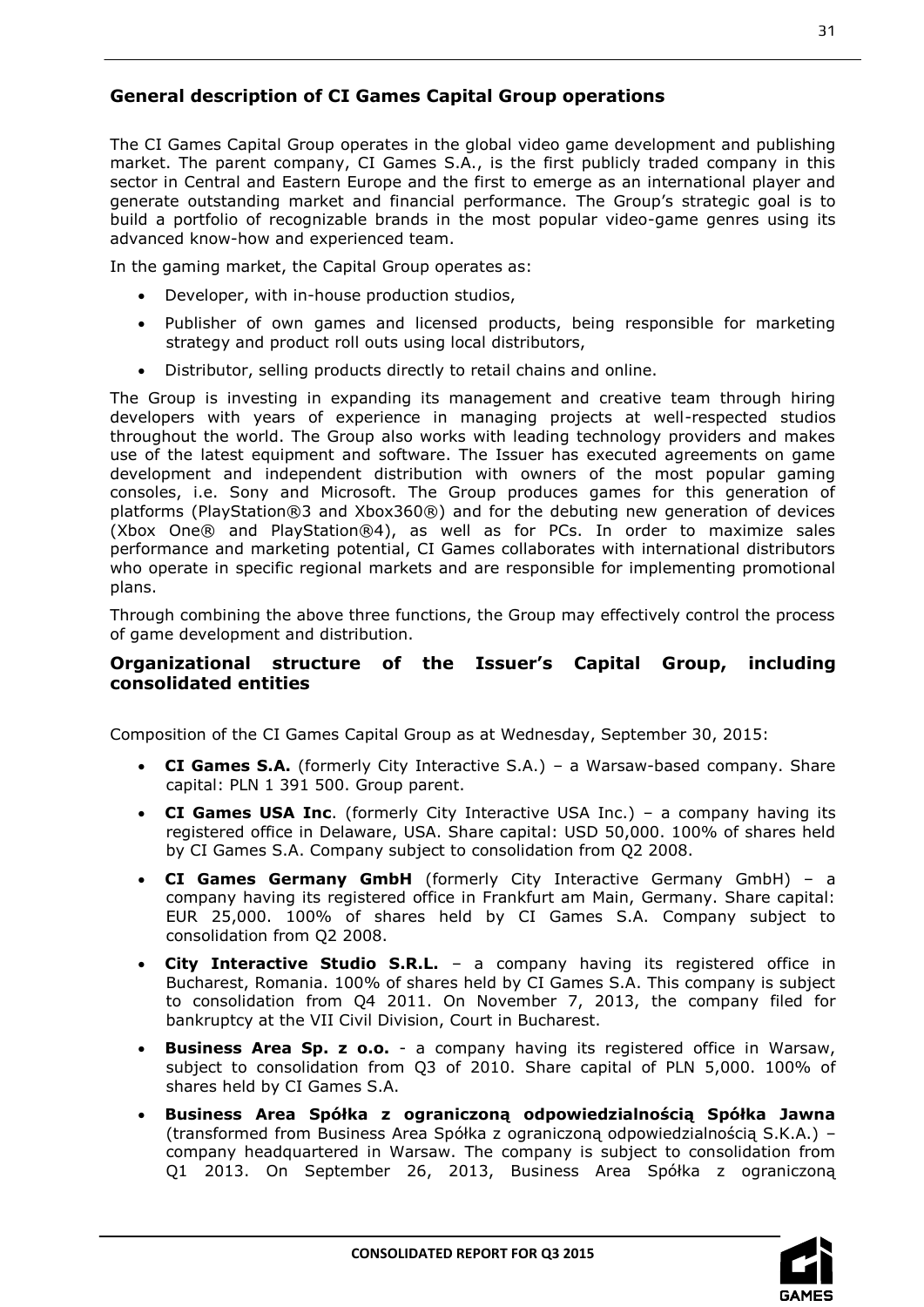odpowiedzialnością S.K.A. was transformed into Business Area Spółka z ograniczoną odpowiedzialnością Spółka Jawna.

- **CI Games Spółka Akcyjna Spółka Jawna** (transformed from CI Games IP Sp. z o.o.) – company headquartered in Warsaw. The company is subject to consolidation from Q1 2013. On Thursday, September 19, 2013, CI Games IP Sp. z o.o. was transformed into CI Games Spółka Akcyjna Spółka Jawna.
- **CI Games Cyprus Ltd.** company headquartered in Nicosia, Cyprus. Share capital: EUR 1,200. 100% of shares held by CI Games S.A. The company is subject to consolidation from Q1 2013.

In 2008, CI Games S.A. acquired shares in the following companies operating in Latin America, and then in 2009, ceased their further development: Currently these entities are not subject to consolidation, as their operations have been discontinued and the Parent has created appropriate provisions:

- City Interactive Peru SAC (formerly UCRONICS SAC) a company having its registered office in Lima, Peru. 99% held by CI Games S.A. Share capital: Sol 2,436,650. The company was subject to consolidation from the date of acquisition of a controlling block of shares to the end of 2008.
- City Interactive Jogos Electronicos LTDA a company having its registered office in Sao Paulo, Brazil. Initial capital: BRL 100,000. 90% share held by CI Games S.A., remaining 10% held by CI Games USA Inc.
- City Interactive Mexico S.A. de C.V. a company having its registered office in Mexico City, Mexico. Initial capital: MEX 50,000 95% shares held by CI Games S.A., remaining 5% held by CI Games USA Inc.

# <span id="page-31-0"></span>**Indication of shareholders holding directly or indirectly through subsidiaries at least 5% of total votes at the Parent's General Meeting of Shareholders**

As at submitting the quarterly report, indicating the number of shares held by the entities, their percentage interest in the share capital, number of votes resulting therefrom and their percentage share in the overall number of votes at the General Meeting of Shareholders, as well as indicating the changes in the ownership structure of significant Issuer's shares blocks in the period from the submission of the previous annual report

The total number of votes at the General Shareholders Meeting of the Parent, CI Games S.A., is 13,914,999 votes.

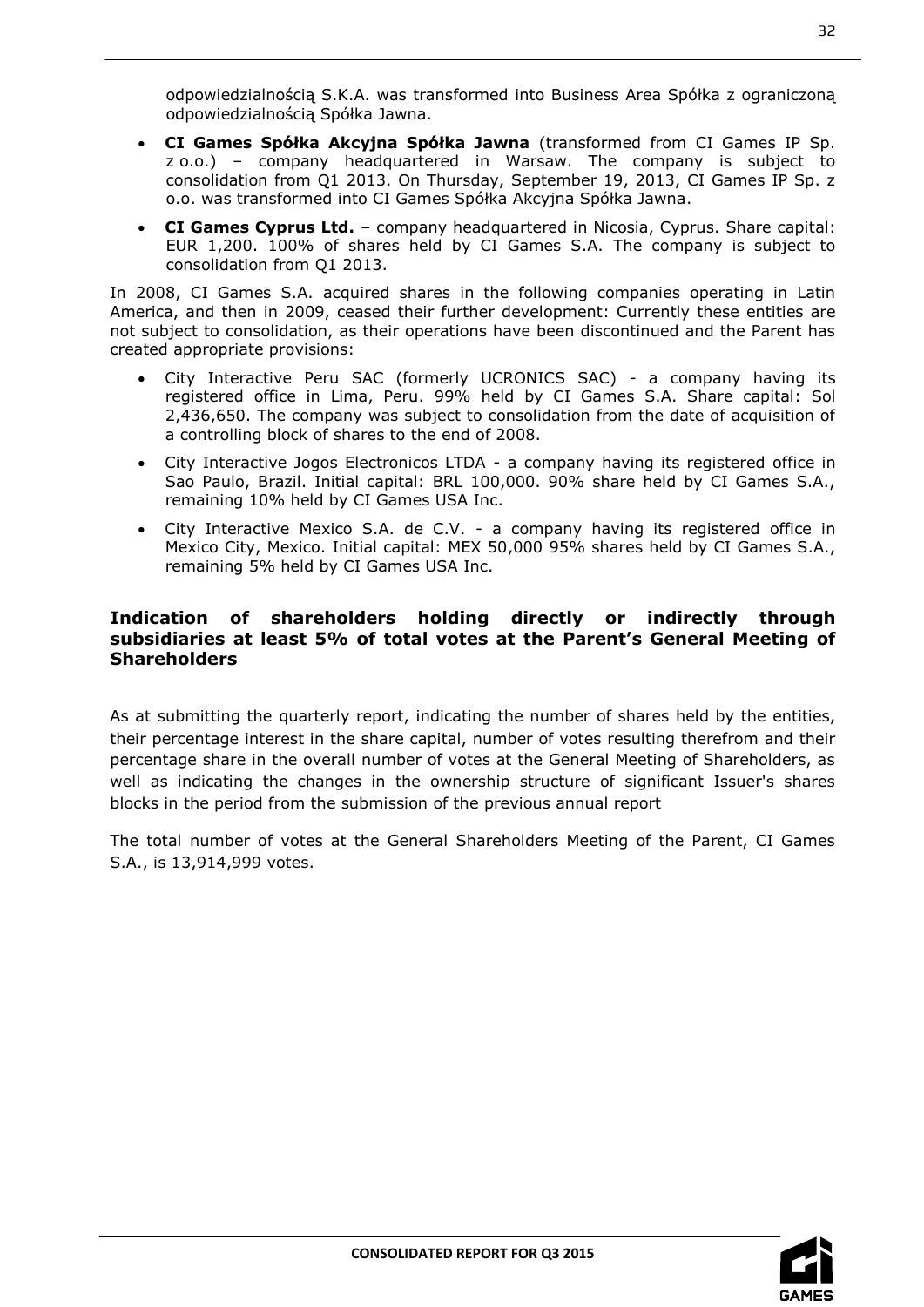# <span id="page-32-0"></span>**Parent's shareholding structure as at the publication date of this report:**

| <b>Shareholding structure</b>                             | <b>Votes</b> | $\frac{9}{6}$ | No. of shares | $\frac{0}{0}$ |
|-----------------------------------------------------------|--------------|---------------|---------------|---------------|
| Marek Tymiński                                            | 6 366 357    | 45,8%         | 6 366 357     | 45,8%         |
| <b>Others</b>                                             | 6 775 754    | 48,7%         | 6 775 754     | 48,7%         |
| Towarzystwo Funduszy Inwestycyjnych<br>PZU Spółka Akcyjna | 772 888      | 5,6%          | 772 888       | 5,6%          |
| <b>TOTAL</b>                                              | 13 914 999   | 100,0%        | 13 914 999    | 100,0%        |

During the period from publication of the Issuer's preceding report (i.e. during the period from August 31, 2015 to November 16, 2015), there were changes in ownership of significant interests in the Issuer's blocks of shares:

In the period from August 31, 2015 to November 16, 2015 the following changes took place in the capital commitment of important shareholders of the Company:

- on October 19, 2015 the funds: QUERCUS Parasolowy SFIO and QUERCUS Absolutnego Zwrotu TFI, holding the shares in the Company jointly sold the shares during transactions on the regulated market. As a result of Company shares' sale by those funds, their share in the overall number of votes in the Company (at the Company's General Meeting of Shareholders) was reduced from 5.06% to 4.95% while the number of Company shares held decreased from 704,324 to 688,324 shares.

<span id="page-32-1"></span>**The specification of CI Games S.A. shareholding or rights to shares by the Issuer's management and supervisory board members as at the publication of the quarterly report, indicating changes in the shareholding structure in the period from the submission of the recent mid-year report, separately for each person**

| Person         | <b>Position</b>                              | As at Aug<br>31, 2015 | <b>Increased</b><br>shareholding shareholding | <b>Decreased</b> | As at Nov<br>16, 2015 |
|----------------|----------------------------------------------|-----------------------|-----------------------------------------------|------------------|-----------------------|
| Marek Tymiński | President of<br>the<br>Management<br>Board   | 6,356,357             | 10,000                                        |                  | 6,366,357             |
| Lech Tymiński  | Member of the<br>Supervisory<br><b>Board</b> | 9,565                 |                                               | 3,000            | 6,565                 |

<span id="page-32-2"></span>**Description of significant achievements or set-backs in the reporting period and events impacting its financial results**

In the reporting period there were no events that can be considered significant achievements or set-backs.

<span id="page-32-3"></span>**Description of factors and events, in particular extraordinary ones, affecting the financial results**

**PROFIT AND LOSS STATEMENT**

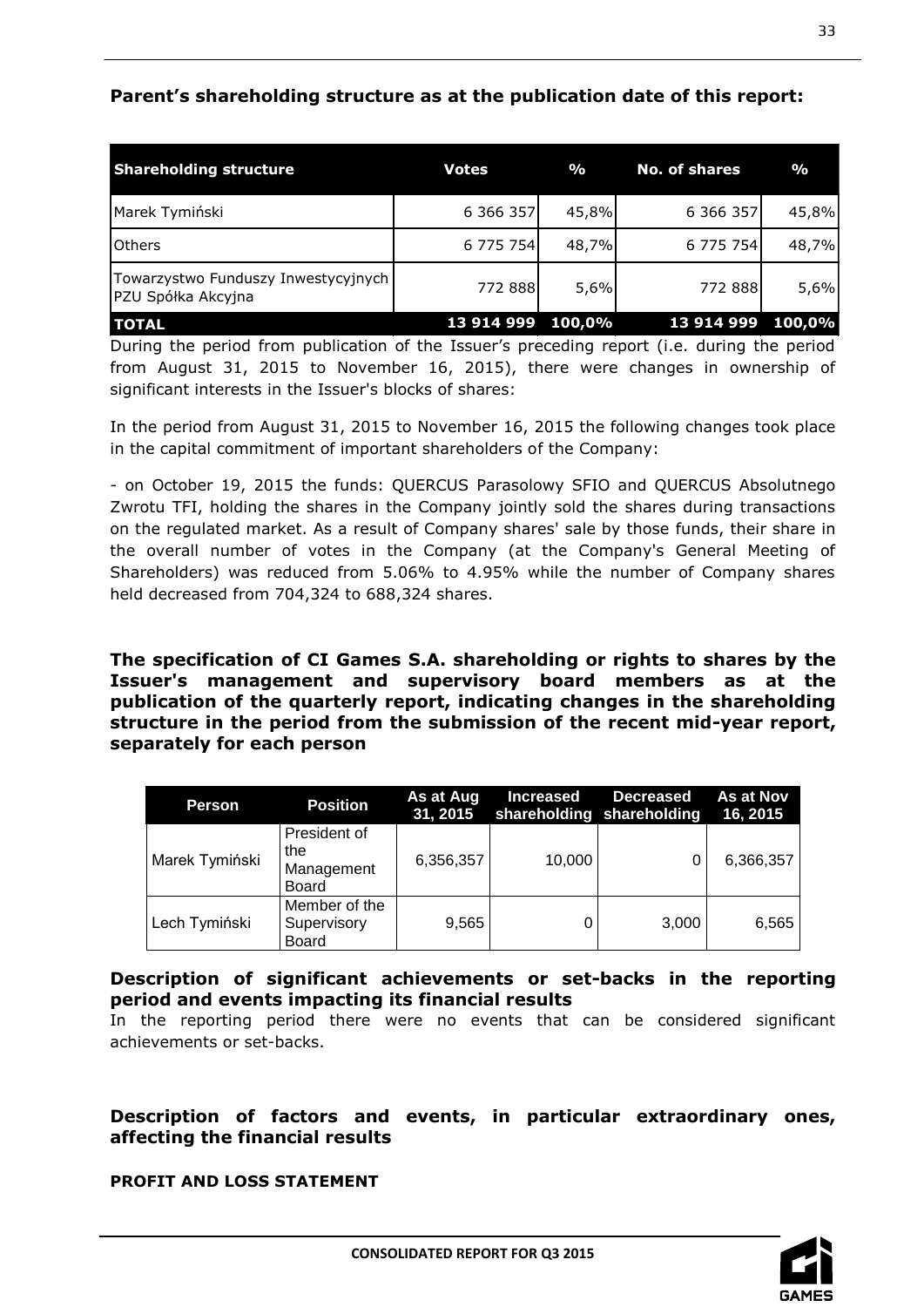Net trading receivables of the Group in three quarters 2015 reached PLN 11.5 million that is were 16.3 million lower than in three quarters 2014. The major factor affecting the difference in the compared periods was the excellent sale result in the first half of 2014 for Sniper: Ghost Warrior 2 game.

For the first 9 months of 2015 the Issuer recorded the loss of PLN 7.4 million, when compared to the loss of PLN 20.3 million in the analogous period last year. The major cause of the loss was low sales volume resulting from the absence of newly released games in the reporting period.

# **BALANCE SHEET**

The balance sheet total of CI Games Capital Group as at 30 September 2015 was PLN 85.2 million that is 5% less than on 30 September 2014.

The fixed assets in the balance sheet as at 30 September 2015 were PLN 64.7 million that is 8% less than on 30 September 2014.

The Group current assets reached PLN 20.5 million as at 30 September 2015 and increased by PLN 1.7 million when compared to the situation as at 30 September 2014 which resulted primarily from the receivables increased by PLN 5.6 million. Cash which amounted to PLN 4.7 million as at the end of September 2015, were reduced by PLN 3.8 million, that is 45% when compared to the end of September 2014. It should be mentioned that as at the end of September 2014 the Company utilized PLN 10.7 million of a loan whereas as at the end of September 2015 the Company had no loan liabilities.

The Group equity as at 30 September 2015 was PLN 75.6 million which means PLN 15.2 million (25%) increase when compared to 30 September 2014. The increase in equity results primarily from the increase in the retained earnings.

The Group liabilities as at the end of September 2014 reached PLN 9.6 million and dropped by PLN 19.4 million when compared to the liabilities as at the end of September 2014. High liabilities as at the end of September 2014 resulted from the fact that in June and October 2014 the Company released two games which was connected with outlays for producing the physical game media (DVDs).

The trade liabilities as at the end of September 2014 reached PLN 4.2 and dropped by PLN 2.3 million when compared to the liabilities as at the end of September 2014.

# **CASH FLOWS**

Net cash flows on operating activities were positive. They reached PLN 10.9 million and resulted primarily from the reduced receivables.

Net cash flow on investment activity was negative and reached PLN -15.6 million. The investment cash flows were most affected by the expenses related to the development works connected with creating Sniper: Ghost Warrior 3 game.

Net cash flows on financial activities reached PLN 42 thousand which includes payments of financial lease installments and interests.

Cash as at the end of the reporting period reached PLN 4.7 million.

As at 30 September 2015 the Group had one open hedging transaction for the purchase of USD 128 thousand as at 30 October 2015.

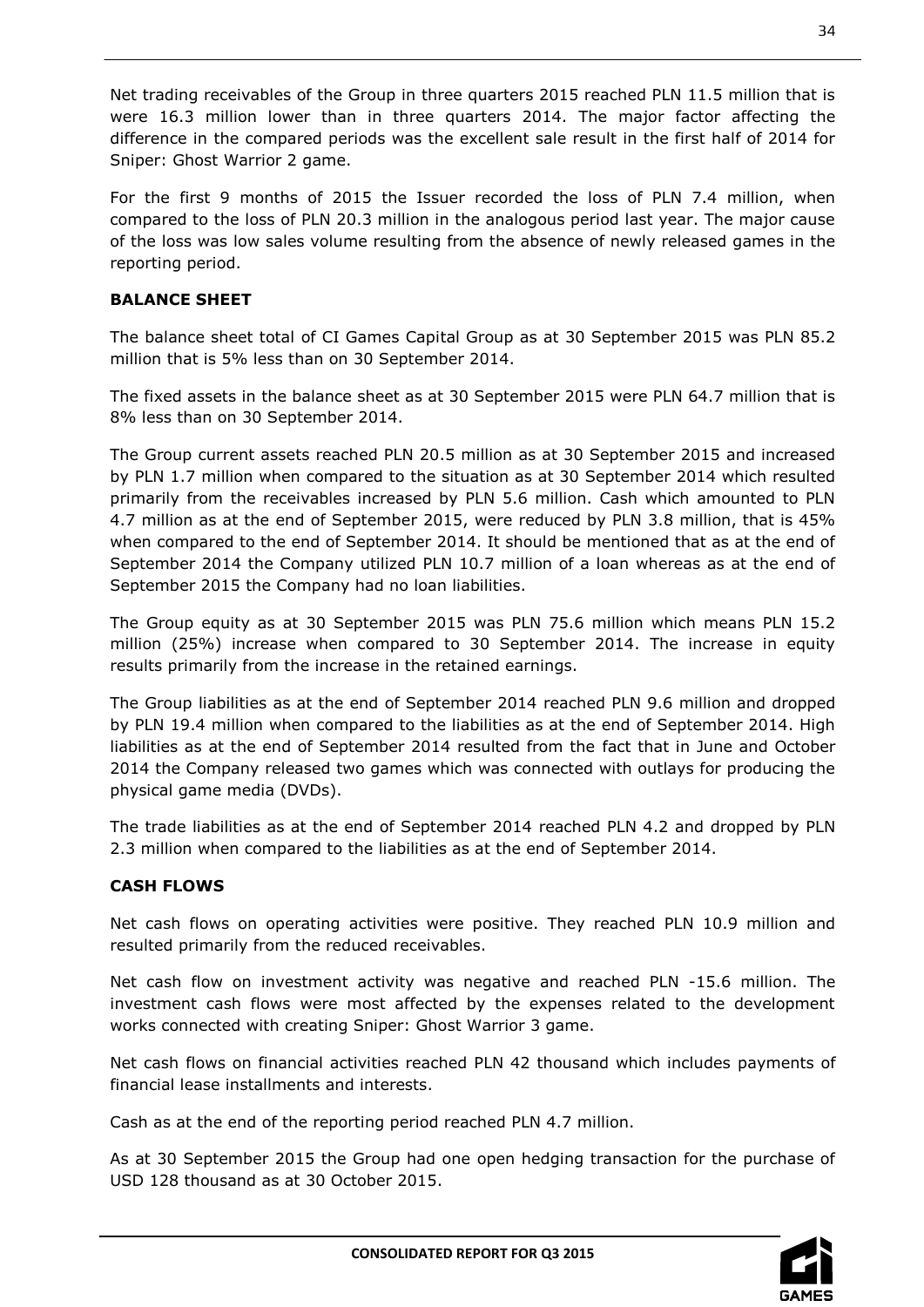| <b>Estimated values</b>                           | Individual as at | <b>Consolidated</b><br>as at |  |
|---------------------------------------------------|------------------|------------------------------|--|
|                                                   | 30.09.2015       | 30.09.2015                   |  |
|                                                   | thousand PLN     | thousand PLN                 |  |
| Receivables impairment                            | 3 606            | 3 7 3 1                      |  |
| Inventory impairment                              | 211              | 211                          |  |
| Provision for retirement and similar benefits     | 27               | 27                           |  |
| Deferred income tax provision                     | 3498             | 3498                         |  |
| Provision for costs and liabilities               | 1 3 3 5          | 1826                         |  |
| <b>TOTAL provisions and impairments</b>           | 8677             | 9 2 9 2                      |  |
| Net revenue provision for returns and adjustments | 120              | 512                          |  |

# <span id="page-34-0"></span>**Estimated amounts as at Wednesday, September 30, 2015**

# <span id="page-34-1"></span>**Sale structure for Company products for three quarters 2015 and in the comparative period**

| Sales structure | <b>YTD Q3 2015</b> | Q3 2015 | <b>YTD Q3 2014</b> | Q3 2014 |
|-----------------|--------------------|---------|--------------------|---------|
| PS3/PS4         | 35%                | 41%     | 51%                | 57%     |
| XBOX/XONE       | 30%                | 25%     | 35%                | 34%     |
| <b>PC</b>       | 33%                | 34%     | 13%                | 9%      |
| DS              | 0%                 | 0%      | 0%                 | 0%      |
| Wii             | 1%                 | 0%      | 1%                 | 0%      |

| Sales structure | <b>YTD Q3 2015</b> | Q3 2015 | <b>YTD Q3 2014</b> | Q3 2014 |
|-----------------|--------------------|---------|--------------------|---------|
| Console games   | 67%                | 66%     | 87%                | 91%     |
| PC games        | 33%                | 34%     | 13%                | 9%      |

| Sales channels | <b>YTD Q3 2015</b> |
|----------------|--------------------|
| Online sales   | 95%                |
| Box sales      | 5%                 |

# <span id="page-34-2"></span>**Explanations concerning the seasonal or cyclical nature of the Issuer's business in the reporting period**

Due to the variety of revenue streams and specifics of the computer gaming industry, the CI Games Capital Group is subject to sales revenue volatility during the financial year, determined mainly by the release of new products. The Issuer establishes the dates for release of its games in order to select the most beneficial competitive environment and in order for the release to generate optimal financial results.

# <span id="page-34-3"></span>**Indication of proceedings in progress before a court, competent authority for arbitration proceedings or public administration authority**

As at the statement preparation, the following proceedings are pending, where CI Games S.A. or its subsidiary is a party:

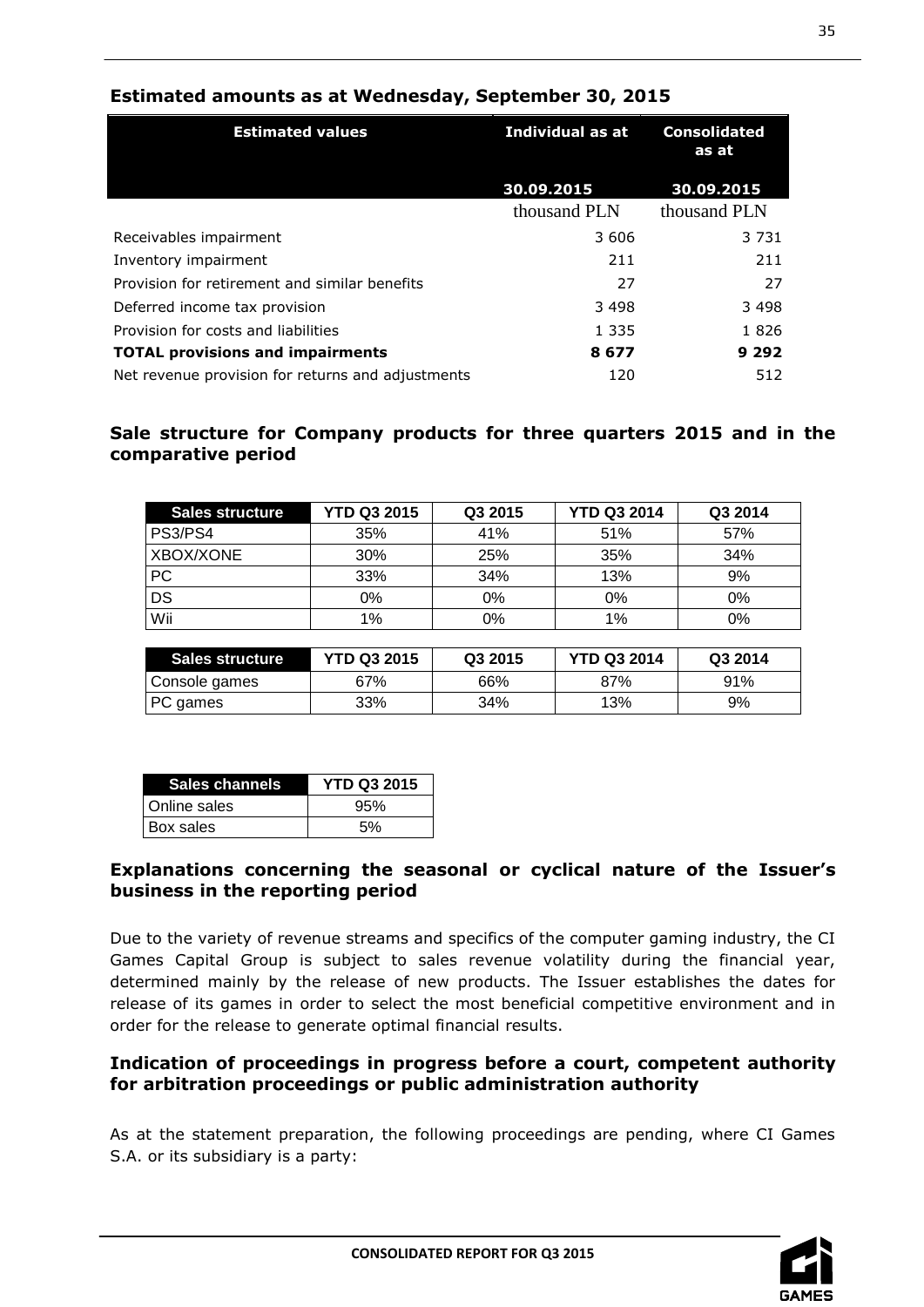- case brought by ARDO S.A. against CI Games S.A. for the payment of PLN 116,781.00 in respect of damage to the claimant's premises rented by the defendant. The Issuer created a provision for the value of the object of litigation;

- case brought by Metricminds GmbH&Co.KG against CI Games S.A. for the payment of EUR 91,000.00 as remuneration for the graphic services. The Issuer created a provision for the value of the object of litigation;

- case brought by City Interactive USA Inc. against Bandai Namco Games America Inc. (currently Bandai Namco Entertainment America Inc.) for the payment of USD 1,228,098.00 due to the excess provisions for future price reductions made by the defendant. The defendant decreased the sale volume by the amount corresponding to the value of the object of litigation;

- dispute between CI Games S.A. and Original Force Ltd. related to the latter's failure to ensure due performance of the agreement related to the development of graphics for "Sniper: Ghost Warrior 3" game. The case has been taken to the out-of-court mediation procedure.

The Issuer's Management Board has no information concerning any proceedings in progress in which CI Games S.A. or its subsidiaries take part, the value of which (separately or jointly) is at least 10% of the Issuer's equity.

<span id="page-35-0"></span>**Information on change in contingent liabilities or assets which have occurred since the end of the last financial year**

As at 30 September 2015, the Parent did not hold any contingent liabilities.

# <span id="page-35-1"></span>**Information on grant by the Issuer or one of its subsidiaries of sureties for credit or loans or grant of guarantees – to one entity or subsidiary from such entity if the total value of existing sureties or guarantees constitutes the equivalent of at least 10% of the Issuer's equity**

During the period from January 1 to 30 September 2015, neither the Issuer nor any of its subsidiaries issued loan sureties or guarantees, the value of which could constitute at least 10% of the Issuer's equity.

# <span id="page-35-2"></span>**Information concerning the issue, buy-back and repayment of non-equity and debt instruments**

During the reporting period the Issuer did not issue, redeem or repay any other equity or non-equity instruments.

# <span id="page-35-3"></span>**Effects of changes in organizational structure of the economic entity, including as a result of merging economic entities, acquisition or disposal of group entities, non-current investments, divisions, restructuring and discontinuation of activity**

In the reporting period there were no changes in the structure of CI Games Capital Group except for the transformations of subsidiaries, as described in section 4 hereof.

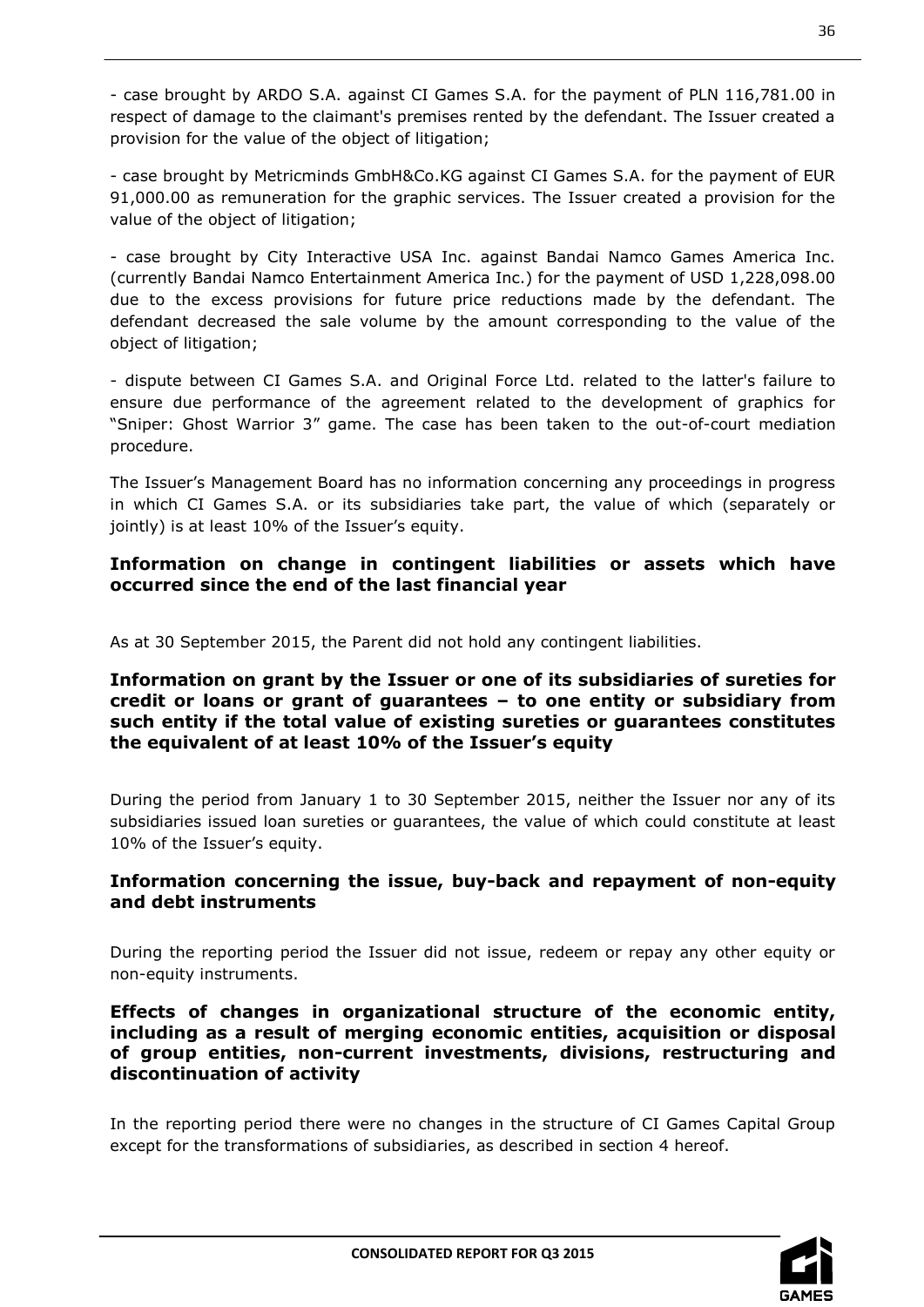# <span id="page-36-0"></span>**Information on conclusion by the Issuer or one of its subsidiaries of one or more transactions with related entities, if these are individually or jointly significant and were executed on conditions other than market conditions, with indication of their values**

During the reporting period the parent and subsidiaries did not execute transactions which were atypical, exceeded the normal course of operating activities with related entities and which were significant either individually or jointly.

# <span id="page-36-1"></span>**Information concerning paid (or declared) dividends, both total and per share, with division into ordinary and preferred shares**

During the reporting period the parent, CI Games S.A., neither paid out nor declared any dividends.

# <span id="page-36-2"></span>**Other information which the Issuer's management believes is essential for assessment of its HR, asset or financial situations, financial result and change thereto, as well as information essential for assessing the Issuer's ability to satisfy its liabilities**

In the opinion of the Management Board of CI Games S.A., no information other than that included in this report will appear which could be significant for assessing the Issuer's HR, asset and financial situation (including financial result) and changes in these and for assessing the Issuer's and its subsidiaries' ability to perform their obligations.

# <span id="page-36-3"></span>**Management's position concerning the possibility to meet previously published earnings forecasts for a given financial year in light of results presented in the quarterly report in relation to forecast results**

The Issuer's management did not publish any estimates or forecasts concerning the CI Games Capital Group's consolidated results other than those presented in this report.

# <span id="page-36-4"></span>**Indication of events which occurred after the date as of which the quarterly financial statements were drawn up such as were not recognized in the statements and which may have a significant impact on the Issuer's future financial results**

There are no material events after the balance sheet date, affecting evaluation of the financial and material standing of the Issuer.

# <span id="page-36-5"></span>**Indication of factors which, in the opinion of the Issuer's management, may have an impact on achievement by the company of financial results in the perspective of at least the subsequent quarter.**

According to the Management Board, in the following quarter there should be no material factors affecting the financial results obtained.

The most important external risk factors from the Issuer's perspective are as follows:

# **Risk related to the macroeconomic situation**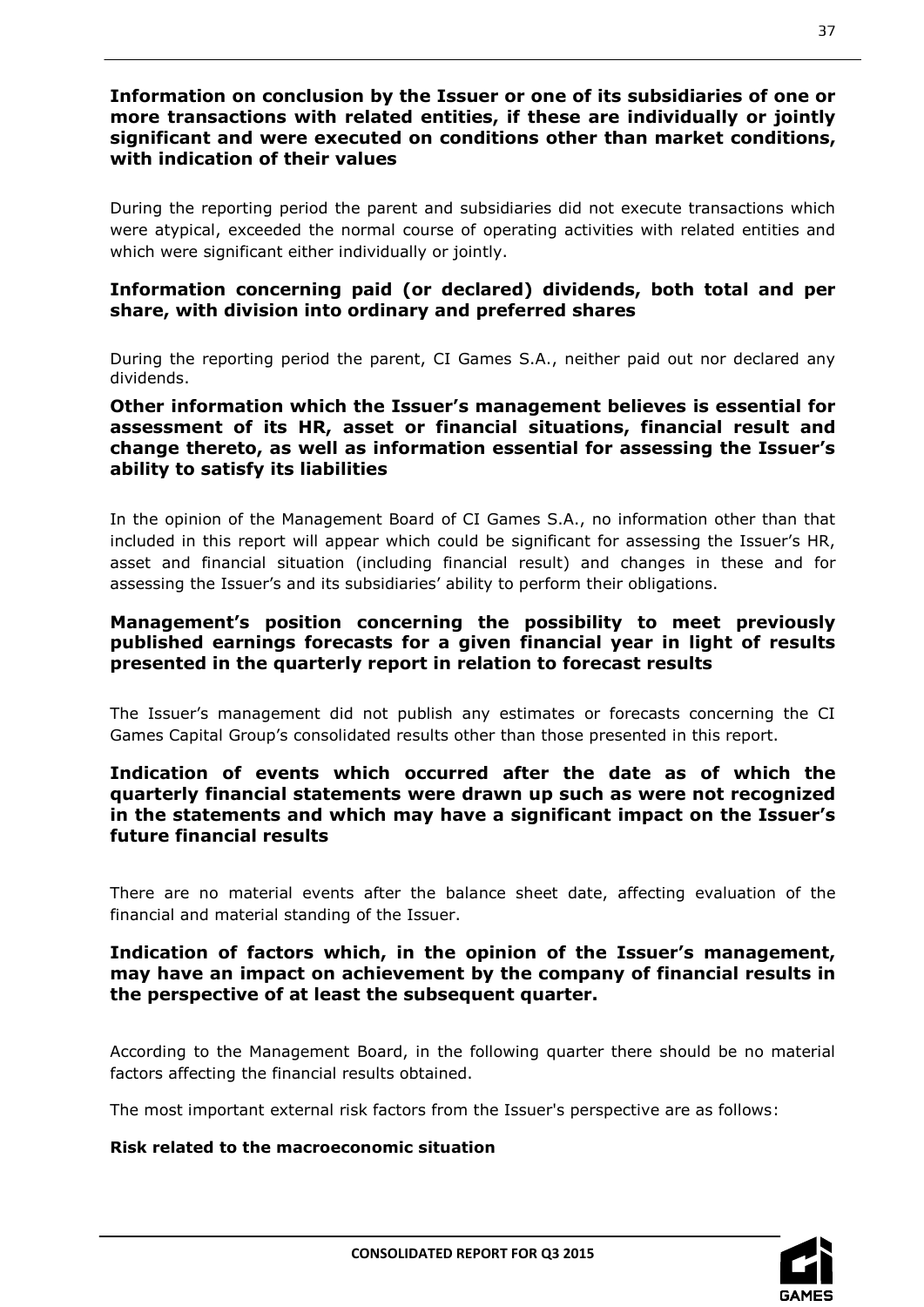The computer gaming market where CI Games Capital Group operates is characterized by high competitiveness, rapid technological changes and changing consumer interests. An important factor affecting the activity negatively is the macroeconomic fluctuations in particular markets. To reduce the risk, the Group develops its operations globally, carrying out its independent publishing activities on all important global markets. In recent years, the entertainment sector has developed dynamically and it is estimated that the video gaming market value has exceeded the one of the film sector.

# **Competition risk**

The Capital Group operates on the market where the major position is held by companies with strong, established reputation. The Group is using its most important advantages effectively: the experienced team, global distribution network, cost advantage connected with lower profitability threshold when compared to other, much bigger producers. Flat organizational structure, on the other hand, provides an advantage of flexibility and quick operations. Since mid-2014, the Group has developed games solely for the new generation of platforms (Sony PlayStation4®, XboxOne®) and PCs, offering high trading potential.

# **Trend change risk**

CI Games Capital Group operates in the area of new technologies and virtual entertainment where the product life cycle is relatively short. It is impossible to exclude the risk of the emergence of new solutions which may render the offered products no longer attractive and fail to generate the desired earnings. To reduce the risk, the Group adopted the strategy of following the trends and offering verified products on the market, recognized by buyers, on the market. The trend setting strategy would be more expensive and risky.

The main activities of the Group in this direction are based on regular monitoring of the market with respect to the development of new technologies (e.g. 3D) and entering segments created by the newly-created consoles, mobile devices and the Internet.

The number of projects implemented ensures a versatile offer and reduces market risk.

# **Risk of amended legal and tax regulations**

The Issuer's activity can be threatened by very frequent amendments to the legal and tax regulations in Poland and worldwide. This refers to the regulations and interpretations of regulations related to the intellectual property protection, capital market, labor and social security law, tax law or commercial law regulations. In some countries, the subject of prohibiting the marketing of video games with violence is recurring frequently. There is a risk of amending the regulations in some states where the Capital Group offers its products which could adversely affect the Group results.

The Group has carried out action to eliminate the risk by cooperating with specialized legal offices worldwide and product third party liability insurance for the entire publication catalogue.

# **FX risk**

In the reporting period, most revenues of the Capital Group were generated in two currencies: EUR and USD. The parent company protects itself from the FX risk by contracting liabilities in those currencies.

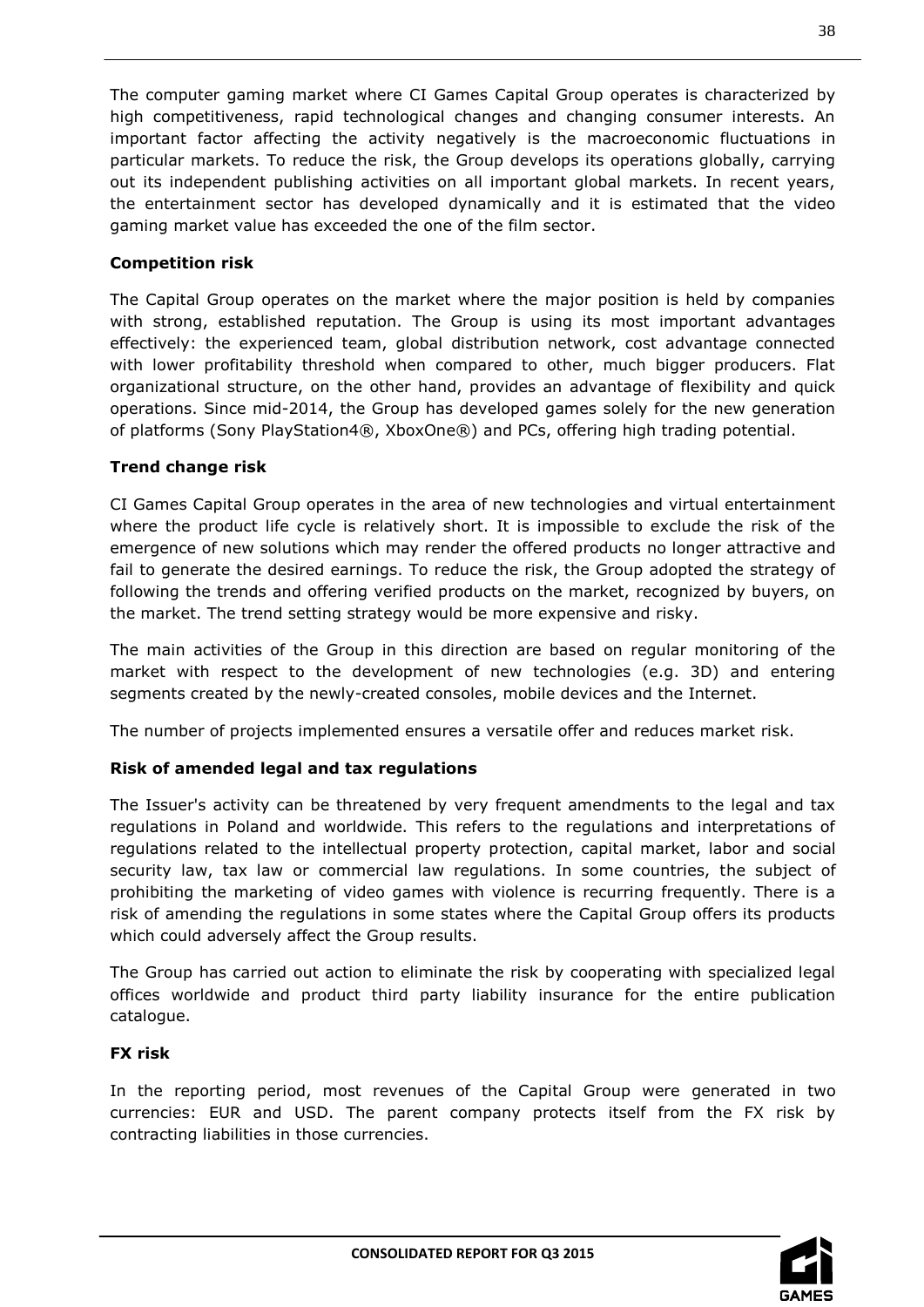The risks factors related directly to the Group activity include:

# **Risk related to losing key employees**

The Group success largely depends on the knowledge and expertise of the employees. This is characteristic of video game producers, for whom the intellectual values are of key importance. It is difficult to hire qualified specialists in this sector. The recruitment of new workers entails their onboarding which causes lower efficiency of work for some time.

#### **Risk related to losing key customers**

The commercial activity is based on the developed retail chain channels and Poland and close cooperation with foreign distributors headquartered worldwide. There is a risk that the distribution agreement can be dissolved or bankruptcy declared for the distribution channels being formal buyers of goods and for whom the Group is a creditor. To minimize the possibility of losses, the Parent Company has subsidiaries on all the most important markets, such as e.g. U.S., the tasks of which are to expand the distribution opportunities and cooperate with the distributors closely.

#### **Supplier-related risk**

One of the supplier-related risk categories is the introduction of titles to specific platforms and cooperation with their owners during their certification process. The failure to obtain a certificate and the likelihood of terminating publishing agreements for consoles are the two major risk components which actually exist and can affect the Capital Group financial results. It should, however, be stressed that the Issuer makes special effort to carry out and satisfy all the liabilities stemming from the agreements between those entities and the Issuer and their subsidiaries. The payments related to publishing console games are the major amount of the trade payables of the Group in the reporting period and are made in due time.

# **Risk related to the development plan implementation**

The growing costs of game production can cause increased demand for external financing. CI Games S.A. parent company is able to obtain financing from the financial sector - if it becomes necessary to finance other projects.

# **Risk related to the offered products**

The video gaming market is stimulated by expectations related to new products' release. There is a risk that some products will be finished later than planned. This can negatively affect the generated cash flows and financial result in particular periods.

The external factors likely to postpone the new release date are connected with the determination of time required to complete the game production process to ensure it meets quality requirements. Issuing a game not meeting high standards adopted by the Group could adversely affect the earnings from the sales of a specific product, but also impair its image.

An external factor likely to affect the decision to postpone the release is the market situation as it is an important aspect of the decision-making process to issue the game when the competition of other products is the lowest. Another important factor is the suppliers' delay to prepare the ordered game components in time.